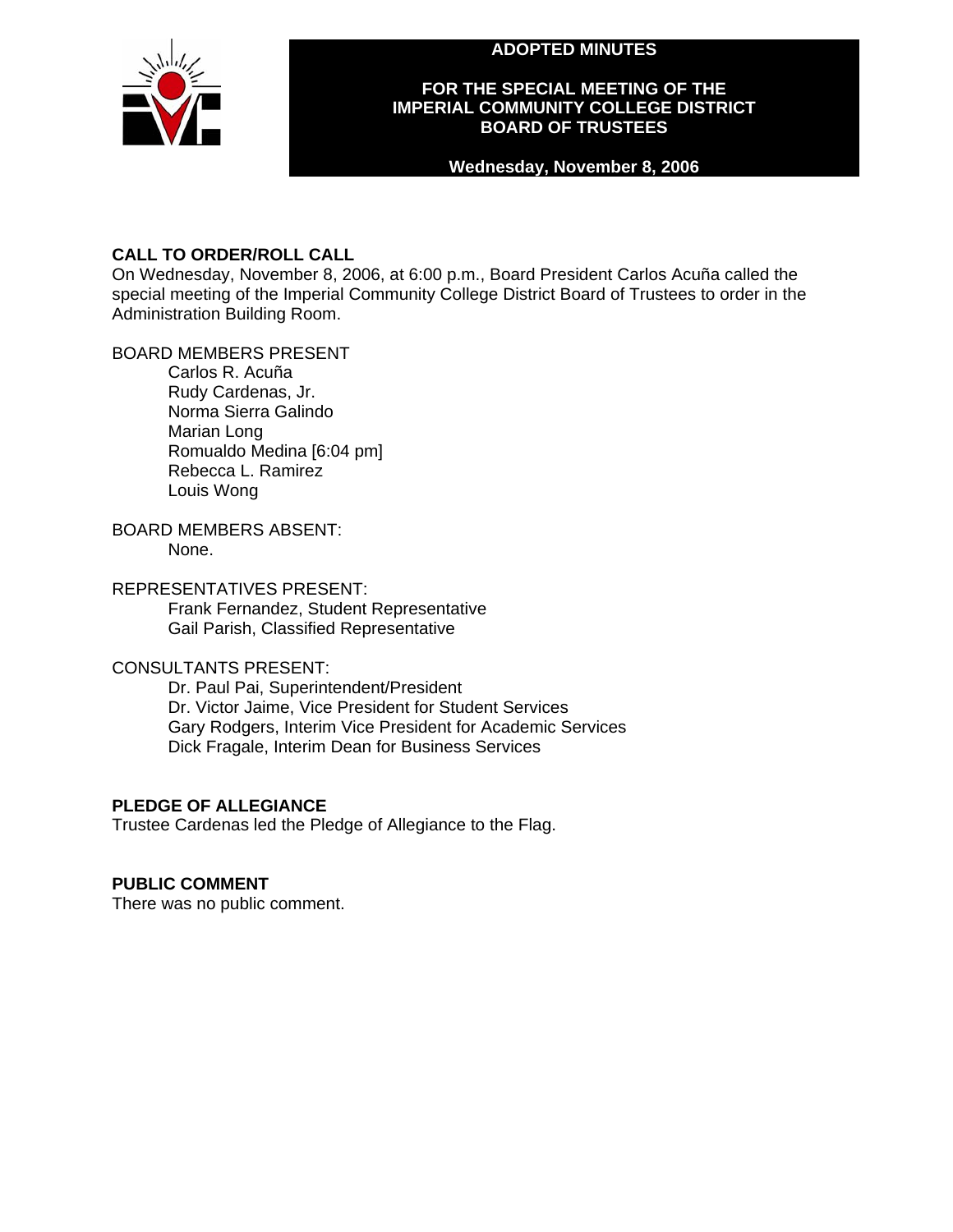### **INFORMATION REPORTS**

### Board Member Reports

Trustee Long reported that she and Interim Vice President for Academic Services Gary Rodgers attended the Board Alliance meeting on November  $6<sup>th</sup>$ . She stated President and Chief Executive Officer of the Community College League of California Scott Lay was the speaker at the meeting and they discussed the following items:

- The San Diego and Imperial Board Alliance is lacking representation for the Board of Governors and stated it was important to have that representation.
- Chancellor Constance Carroll brought her Public Records Act information to share with the group. Basically, they charge \$10/hour and 10 cents a page. This is important because it will come up eventually and it needs to be wide spread.
- The appreciation dinner to honor Senators Denise Moreno Ducheny and Dennis Hollingsworth to thank them for their support in the successful passage of SB361 is tentatively scheduled for February.
- The California Community College Trustees (CCCT) nominated Senator Denise Moreno Ducheny for SDICCCA's Legislator of the Year due to her efforts in the successful passage of SB361.
- She stated that Scott Lay, who assumed the role of President and Chief Executive Officer of the Community College League of California voiced his concerns over the 45 CEO vacancies that will occur in the near future and people are not willing to take leadership roles. She stated that her personal opinion was that since AB1725, a problem in maintaining leadership has occurred.
- Another problem discussed was student success and the cost of it. She stated that students with problems need help and that all involved need to do what they can to help.

Trustee Galindo asked what type of problems.

Trustee Long stated that problems such as remedial, language, and disability are expensive and IVC cannot ignore it as it will continue to become more expensive.

- There should be prudent use of SB361 monies to meet the needs that are coming in.
- The Community College Initiative, which would enhance work force training programs at community colleges, fell short of its one million signatures that were needed. They received 500,000 signatures. They did raise \$1.1 million.
- Her question to Scott Lay was why does the American with Disabilities Act (ADA) for K-12 provide \$5,700-\$6,700 per student and community colleges only receive \$4,300 per FTES.

Interim Vice President for Academic Services Gary Rodgers whom also attended the joint meeting spoke and stated that other community colleges are looking at COLA and student growth for the coming years.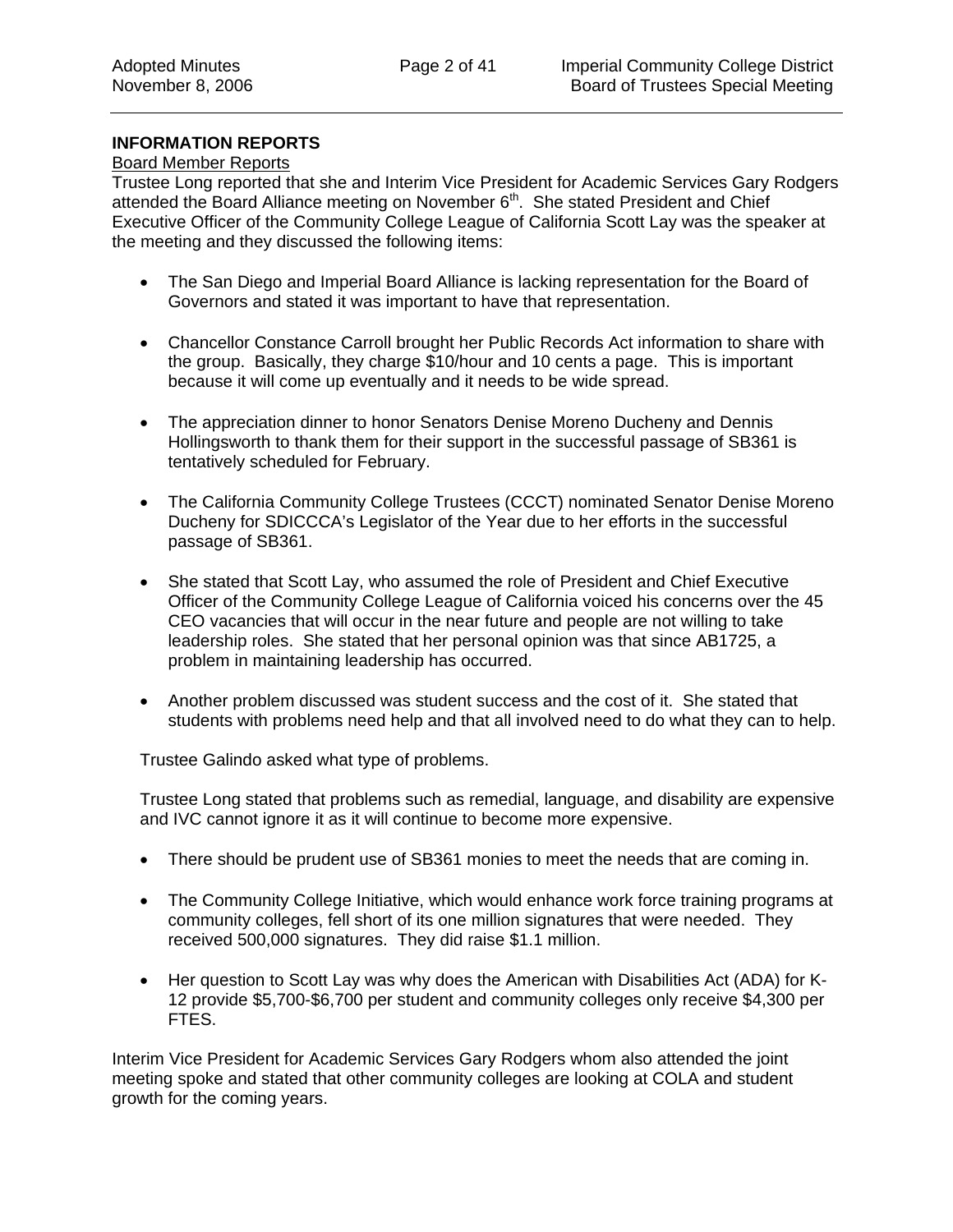### Associated Student Government Senate Update

ASG President Frank Fernandez reported the following:

- Earlier that day, Mercury transited the sun. He stated it was a special event for that reason and also because someone who used to teach drove down from Oregon and the press interviewed that person.
- Statewide Student Senate met in San Francisco November 3-5. He was selected as state-at-large senator. He stated that he had tied with a Bay area student and when the votes were in, he had won by six votes.
- Halloween Carnival went well and there are plans for a Winter Carnival.
- Wellness screening was held on November  $2^{nd}$  and the people which participated was double of last year's but did not yet have the numbers to report.

Trustee Acuña asked if there were reasons for a bigger turnout.

ASG President Fernandez stated that is was due to more awareness and the location.

Vice President for Student Services Dr. Victor Jaime stated that brochures were also handed out.

#### President's Update

Dr. Paul Pai reported the following:

- Congratulated ASG President Frank Fernandez with his appointment.
- Michael Heumann was named to the Statewide Academic Senate.
- Dean of Technology/Learning Services Dr. Robin Ying was selected as one of 17 members for the ITAC.
- Proposition 1-D passed. The impact is \$1.5 billion for community colleges.
- Local bond elections for San Diego Community College District and Palomar College passed. Victor Valley College, Santiago College, and Rancho College lost their bond election.
- A Leadership Follow-up Retreat was held and it went well. Participants spoke frankly and they resolved to expand the retreat to all faculty. The next retreat is slated for Friday, February 9, 2007, and it will focus on Student Learning Outcomes.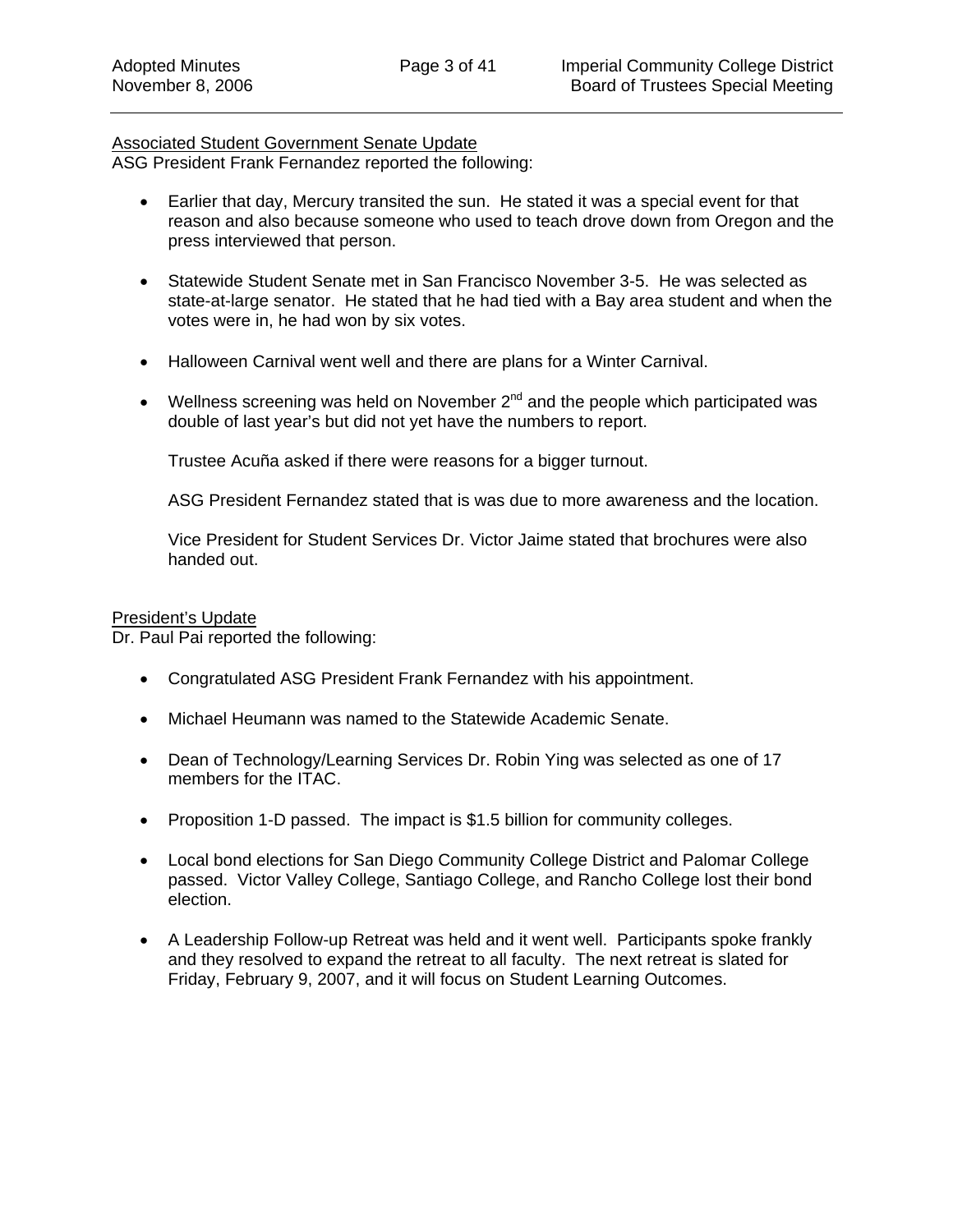### **CONSENT AGENDA - BUSINESS**

Trustee Cardenas asked for an explanation as to why the Board was acting on this item again.

Khush Gheyara, Senior Vice President of Caldwell Flores Winters, Inc. spoke and gave an explanation as to the reasons this item was on the agenda for action. He explained that since their first growth estimate was conservative at three percent and the actual growth has been nine percent it is a good idea to refinance the bond and sell more bonds. He stated that in the last two years it has been five times the projection rate and IVC should take advantage of that opportunity. He stated his recommendation was for IVC to issue bonds now since interest rates have dipped.

There was discussion as to the difference for the refunding portion of the bond which is the other resolution. Khush Gheyara stated that the bonds were issued when they were higher and by refinancing the bonds, IVC would have reduced payments. He recommended that the projected \$2 million that would be saved would be distributed by giving 10% back to the voters and the 90% for construction costs. He stated that by refinancing, IVC would shorten the term of the bonds by five years.

Khush Gheyara stated that there is no law that prohibits what can and cannot be done with this money when refinanced and legislation is proposed to secure this loop.

Trustee Medina asked for the worst case scenario.

Khush Gheyara stated that the \$2 million would need to be given back as there are no guarantees.

Trustee Galindo asked Interim Dean for Business Services Dick Fragale for his recommendation.

Interim Dean for Business Services Dick Fragale recommended moving ahead with these resolutions. He stated that he felt with fair certainty that there would only be enough monies for two buildings and felt that with these additional monies a third building would be projected. He stated that further delay in this action would cause a loss of interest from the public.

Khush Gheyara explained that for Resolution 13687 no further action would be required but that Resolution 13688 would require additional action at a future meeting.

There was discussion as to the phases of the building and projections on start up times and costs. There was also some discussion as to potential grants and uses of the buildings.

Trustee Medina asked that the architect provide an analysis of the construction project at their next meeting.

#### **M/S/C Cardenas/Wong**

**Resolution No. 13687: Resolution of the Board of Trustees of the Imperial Community College District Directing actions for Issuance of 2007 General Obligation Refunding Bonds in the maximum principal amount of \$25,000,000 in exchange for General Obligation Bonds, Election of 2004, Series 2005 and authorizing related documents and actions.**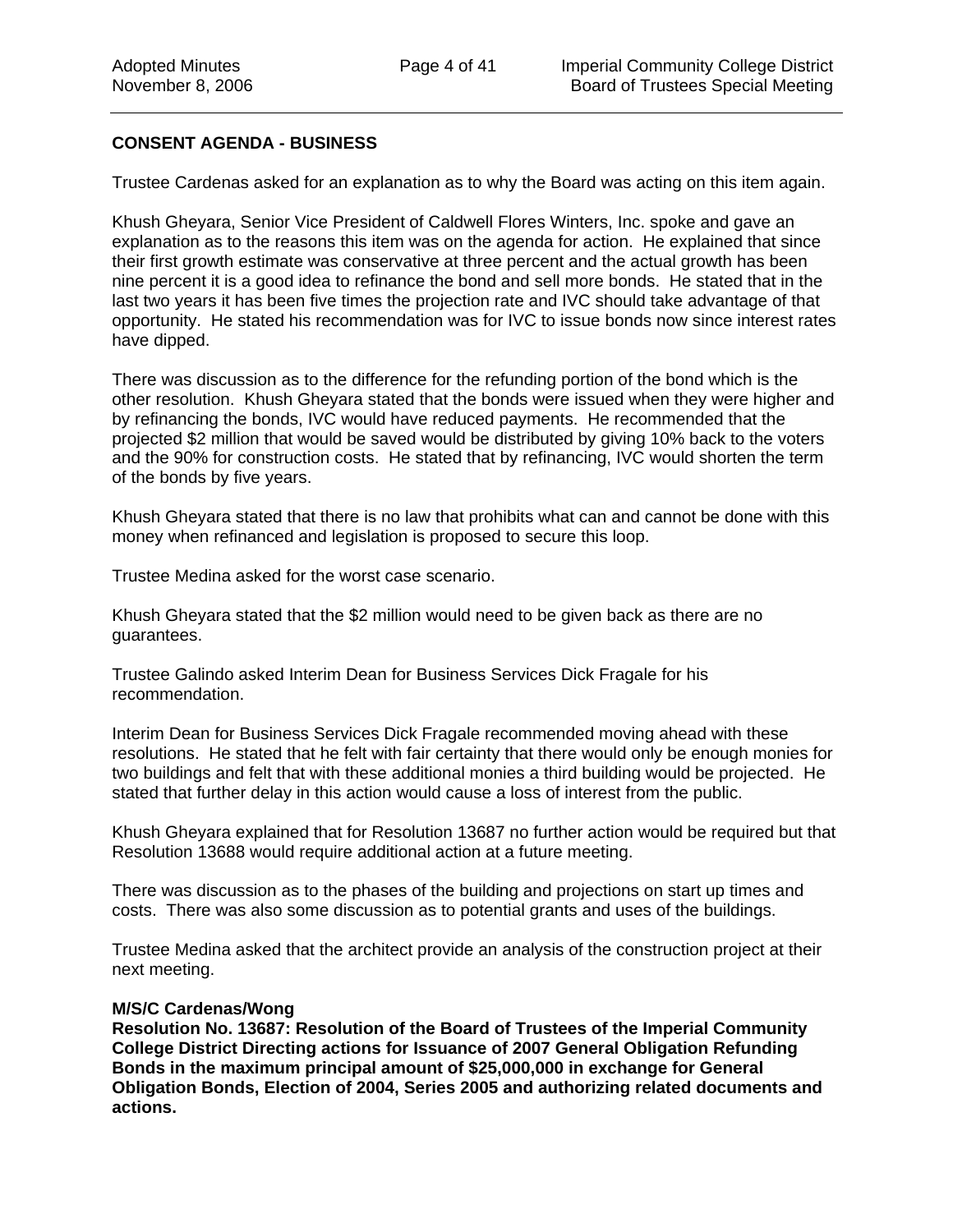- WHEREAS, a special bond election was duly and regularly held in the Imperial Community College District (the "District") on November 2, 2004, for the purpose of submitting to the qualified electors of the District the question whether bonds should be issued in the aggregate principal amount of \$58,600,000 (the "Bonds"), and more than 55% of the votes cast at said election were in favor of the issuance of the Bonds; and
- WHEREAS, on December 14, 2004, the Board of Trustees of the District adopted its resolution (the "Series 2005 Bond Resolution") authorizing the issuance of a series of Bonds designated the "Imperial Community College District General Obligation Bonds, Election of 2004, Series 2005" which were issued in the aggregate principal amount of \$24,500,000; and
- WHEREAS, under the Series 2005 Bond Resolution, the District has the right to call the Series 2005 Bonds maturing on or after August 1, 2015 (the "Callable Series 2005 Bonds") for redemption on any interest payment date on or after August 1, 2014 (the "Series 2005 Optional Redemption Rights"); and
- WHEREAS, the District has determined that due to prevailing low interest rates in the municipal bond market, the Optional Redemption Rights have a significant value because such rights permit the Callable Bonds to be redeemed at a redemption price which is substantially below the price at which the Callable Bonds could otherwise be sold in the open market; and
- WHEREAS, in order to realize the value inherent in the Optional Redemption Rights, the District intends to negotiate an agreement with the Pacific Valleys Schools Financing Authority or other appropriate entity (the "Authority") which shall purchase the Optional Redemption Rights under an Optional Redemption Rights Purchase and Bond Exchange Agreement (the "Bond Exchange Agreement"), under which the Authority shall exercise the Optional Redemption Rights and thereby acquire the Callable Bonds through redemption, and shall tender the Callable Bonds to the District in exchange for refunding bonds to be issued by the District as hereinafter provided; and
- WHEREAS, the Board of Trustees of the District is authorized to issue such refunding bonds in exchange for the Callable Bonds under the provisions of Articles 9 and 11 of Chapter 3 of Part 1 of Division 2 of Title 5 of the California Government Code, commencing with Section 53550 of said Code (the "Refunding Bond Law"), in particular the provisions of Section 53555 thereof; and
- WHEREAS, to that end, the Board of Trustees has determined at this time to issue its Imperial Community College District 2007 General Obligation Refunding Bonds, under the Refunding Bond Law in the aggregate principal amount of not to exceed \$25,000,000 (the "Refunding Bonds");

NOW, THEREFORE, BE IT RESOLVED, by the Board of Trustees of the Imperial Community College District the following: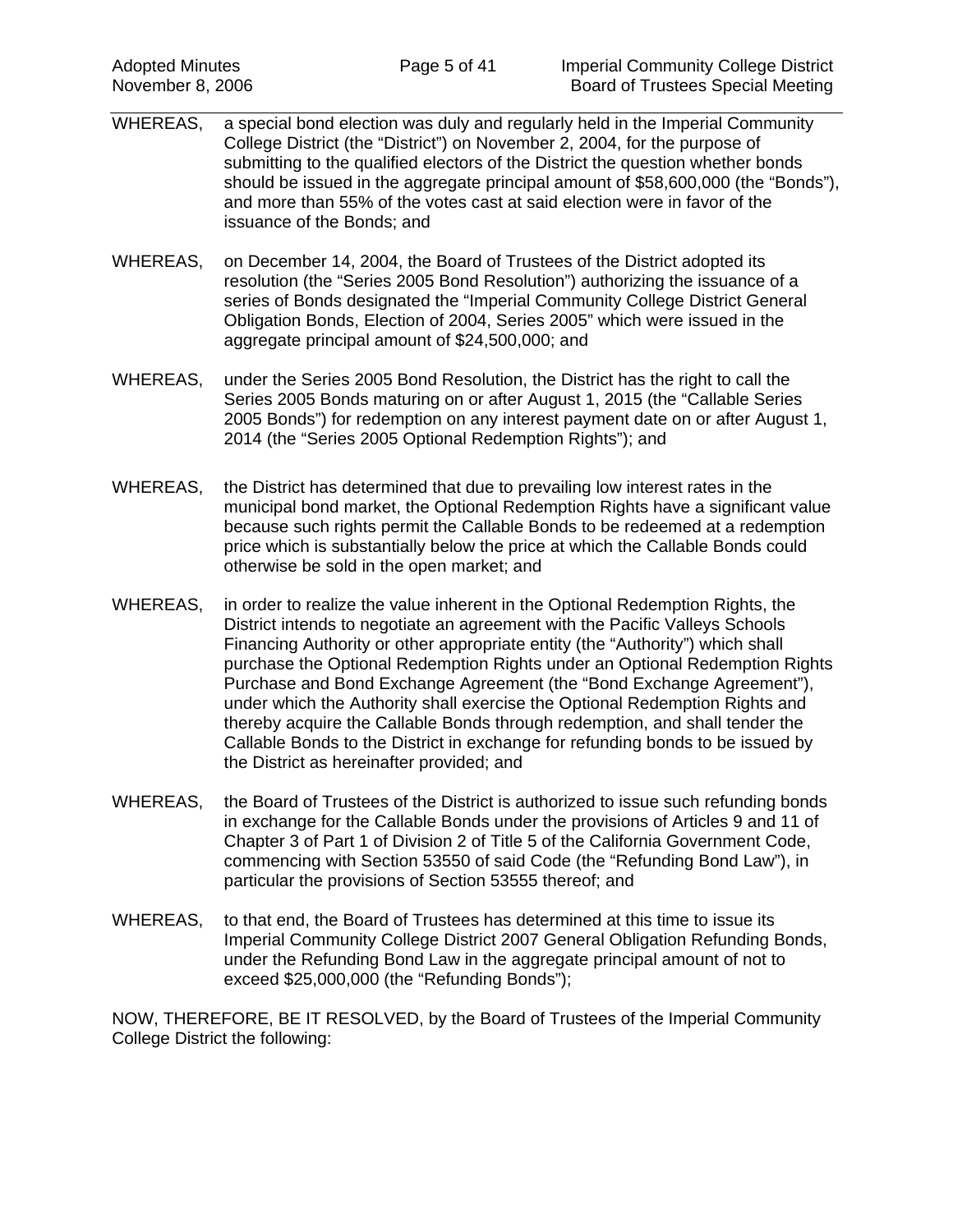## **ARTICLE I DEFINITIONS; AUTHORITY**

SECTION 1.01. *Definitions*. The terms defined in this Section 1.01, as used and capitalized herein, shall, for all purposes of this Resolution, have the meanings given to them below, unless the context clearly requires some other meaning.

"Authority" means the Pacific Valleys Schools Financing Authority, a joint powers authority organized and existing under the laws of the State of California or such other joint powers authority designated in writing by the Superintendent/President.

"Authority Bonds" means the bonds issued by the Authority on the Closing Date in accordance with the Bond Exchange Agreement, the proceeds of which will be applied for the purpose, among others, of exercising the Optional Redemption Rights with respect to the Callable Bonds.

"Board" means the Board of Trustees of the District.

"Bond Counsel" means (a) the firm of Jones Hall, A Professional Law Corporation, or (b) any other attorney or firm of attorneys nationally recognized for expertise in rendering opinions as to the legality and tax-exempt status of securities issued by public entities.

"Bond Exchange Agreement" means the Optional Redemption Rights Purchase and Bond Exchange Agreement, between the District and the Authority, under which the District is obligated to issue the Refunding Bonds in exchange for the Callable Bonds.

"Bond Resolution" means the Series 2005 Bond Resolution.

"Bond Year" means the one-year period beginning on August 1 in each year and ending on the next succeeding July 31; except that the first Bond Year begins on the Closing Date and ends on July 31, 2007.

"Business Day" means a day other than a Saturday, Sunday or legal holiday, on which banking institutions are not closed in the State of California, or in any state in which the Principal Office of the Paying Agent is located.

"Callable Series 2005 Bonds" means the Imperial Community College District General Obligation Bonds, 2004 Election, Series 2005 maturing on or after August 1, 2015.

"Callable Bonds" means the Callable Series 2005 Bonds.

"Closing Date" means the date upon which there is a physical delivery of the Refunding Bonds to the Authority.

"County" means the County of Imperial, a political subdivision of the State of California, duly organized and existing under the Constitution and laws of the State of California.

"Debt Service Fund" means the account established and held by the Treasurer-Tax Collector of the County under Section 4.02.

"District" means the Imperial Community College District, a community college district organized under the Constitution and laws of the State of California, and any successor thereto.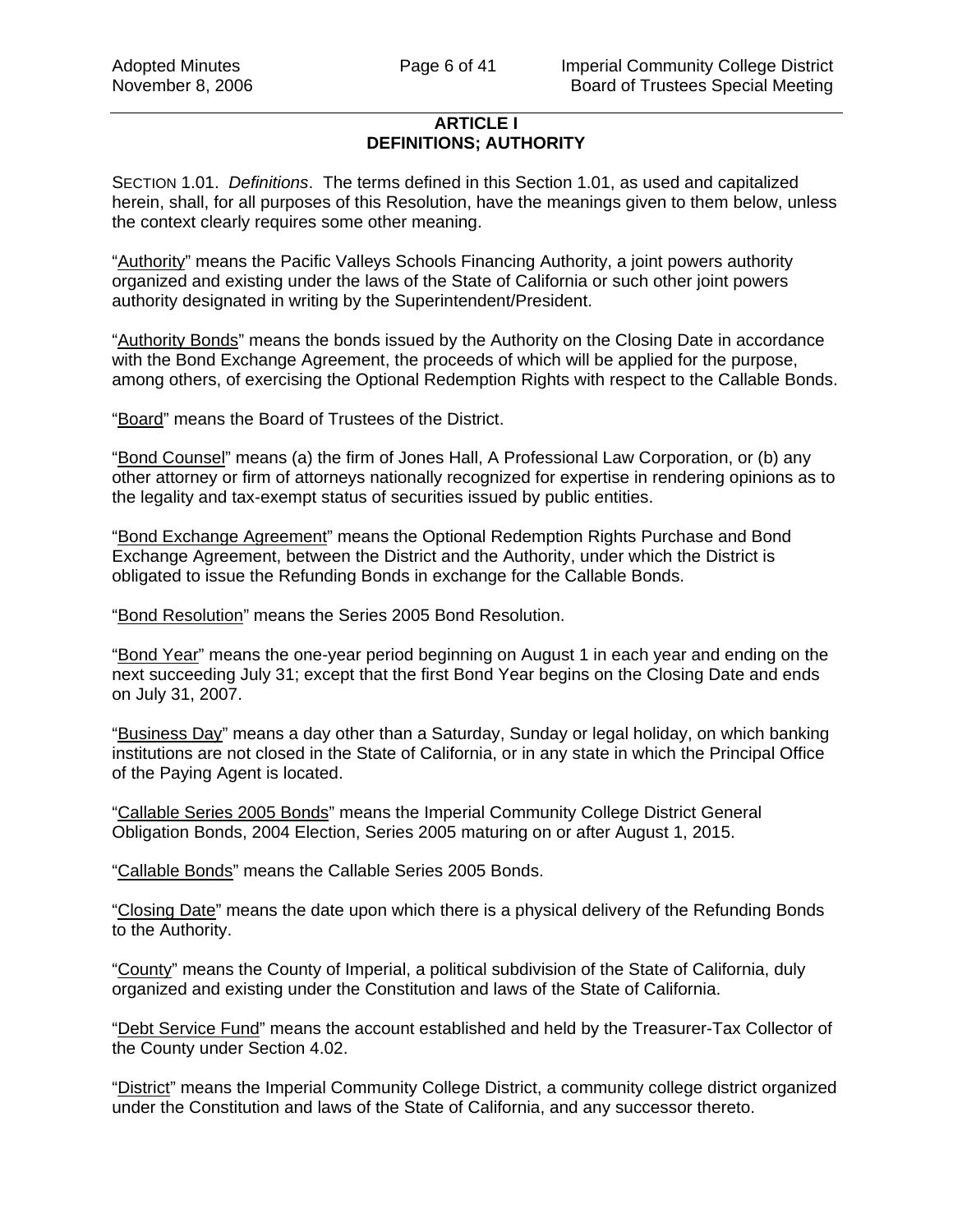"District Representative" means the Superintendent/President or any other duly appointed officer of the District authorized by resolution of the Board of Trustees to act as a representative of the District hereunder.

"Federal Securities" means United States Treasury notes, bonds, bills or certificates of indebtedness, or any other obligations the timely payment of which is directly or indirectly guaranteed by the faith and credit of the United States of America.

"Information Services" means Financial Information, Incorporated's "Daily Called Bond Service," 30 Montgomery Street, 10th Floor, Jersey City, New Jersey 07302, Attention: Editor; Mergent/FIS, Inc., 5250 77 Center Drive, Suite 150, Charlotte, North Carolina 28217, Attention: Municipal News Report; and Kenny S&P, 55 Water Street, 45th Floor, New York, New York 10041, Attention: Notification Department; or, in accordance with then-current guidelines of the Securities and Exchange Commission, such other addresses and/or such other services providing information with respect to called bonds as the District may designate in a Written Request of the District delivered to the Paying Agent.

"Interest Payment Date" means the first day of each succeeding February and August as specified in the Bond Exchange Agreement.

"2005 Bonds" means the Imperial Community College District General Obligation Bonds, 2004 Election, Series 2005.

"2005 Paying Agent" means U.S. Bank National Association, as paying agent for the 2005 Bonds.

"Optional Redemption Rights" means the right of the District under the Bond Resolutions to call the Callable Bonds as set forth in the Bond Resolutions.

"Outstanding," when used as of any particular time with reference to Refunding Bonds, means all Refunding Bonds except: (a) Refunding Bonds theretofore canceled by the Paying Agent or surrendered to the Paying Agent for cancellation; (b) Refunding Bonds paid or deemed to have been paid within the meaning of Section 9.02; and (c) Refunding Bonds in lieu of or in substitution for which other Refunding Bonds shall have been authorized, executed, issued and delivered by the District under this Resolution.

"Owner", whenever used with respect to a Refunding Bond, means the person in whose name the ownership of such Refunding Bond is registered on the Registration Books.

"Paying Agent" means the Paying Agent appointed by the District and acting as paying agent, registrar and authenticating agent for the Refunding Bonds, its successors and assigns, and any other corporation or association which may at any time be substituted in its place, as provided in Section 6.01.

"Principal Office" means the office or offices of the Paying Agent for the payment of the Refunding Bonds and the administration of its duties hereunder, as such office or offices shall be identified in a written notice filed with the District by the Paying Agent.

"Record Date" means the 15<sup>th</sup> day of the month preceding an Interest Payment Date, whether or not such day is a business day.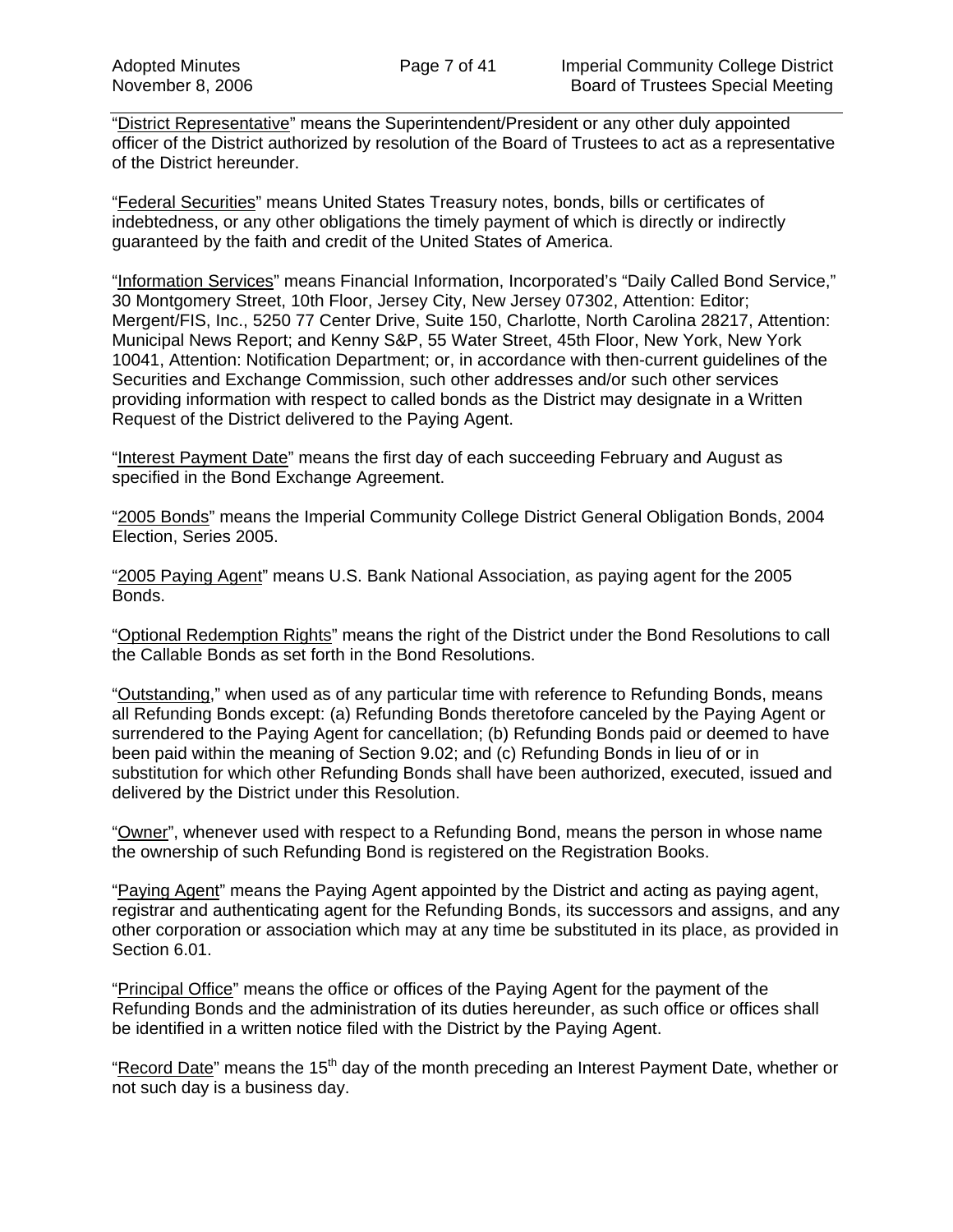"Refunding Bond Law" means Articles 9 and 11 of Chapter 3 of Part 1 of Division 2 of Title 5 of the Government Code of the State of California, as is in effect on the date of adoption hereof and as amended hereafter.

"Refunding Bonds" means the not to exceed \$25,000,000 aggregate principal amount of Imperial Community College District (Imperial County, California) 2007 General Obligation Refunding Bonds, authorized and at any time Outstanding under this Resolution.

"Registration Books" means the records maintained by the Paying Agent for the registration of ownership and registration of transfer of the Refunding Bonds under Section 2.08.

"Resolution" means this resolution authorizing the issuance of the Refunding Bonds adopted by the District, including all amendments hereto and supplements hereof which are duly adopted by the Board from time to time in accordance herewith.

"Securities Depositories" means The Depository Trust Company, 711 Stewart Avenue, Garden City, New York 11530, Fax-(516) 227-4039 or 4190; and, in accordance with then current guidelines of the Securities and Exchange Commission, such other addresses and/or such other securities depositories as the District may designate in a Written Request of the District delivered to the Paying Agent.

"Supplemental Resolution" means any resolution supplemental to or amendatory of this Resolution, adopted by the District in accordance with Article VIII.

"Tax Code" means the Internal Revenue Code of 1986 as in effect on the Closing Date or (except as otherwise referenced herein) as it may be amended to apply to obligations issued on the Closing Date, together with applicable proposed, temporary and final regulations promulgated, and applicable official public guidance published, under said Code.

"Underwriter" means the original purchaser of the Authority Bonds.

"Written Request of the District" means an instrument in writing signed by a District Representative or by any other officer of the District duly authorized to act on behalf of the District under a written certificate of a District Representative.

SECTION 1.02. *Interpretation.* 

(a) Unless the context otherwise indicates, words expressed in the singular include the plural and vice versa and the use of the neuter, masculine, or feminine gender is for convenience only and include the neuter, masculine or feminine gender, as appropriate.

(b) Headings of articles and sections herein and the table of contents hereof are solely for convenience of reference, do not constitute a part hereof and do not affect the meaning, construction or effect hereof.

(c) All references herein to "Articles," "Sections" and other subdivisions are to the corresponding Articles, Sections or subdivisions of this Resolution; the words "herein," "hereof," "hereby," "hereunder" and other words of similar import refer to this Resolution as a whole and not to any particular Article, Section or subdivision hereof.

SECTION 1.03. *Authority for this Resolution; Findings*. This Resolution is entered into under the provisions of the Refunding Bond Law. The Board hereby certifies that all of the things, conditions and acts required to exist, to have happened or to have been performed precedent to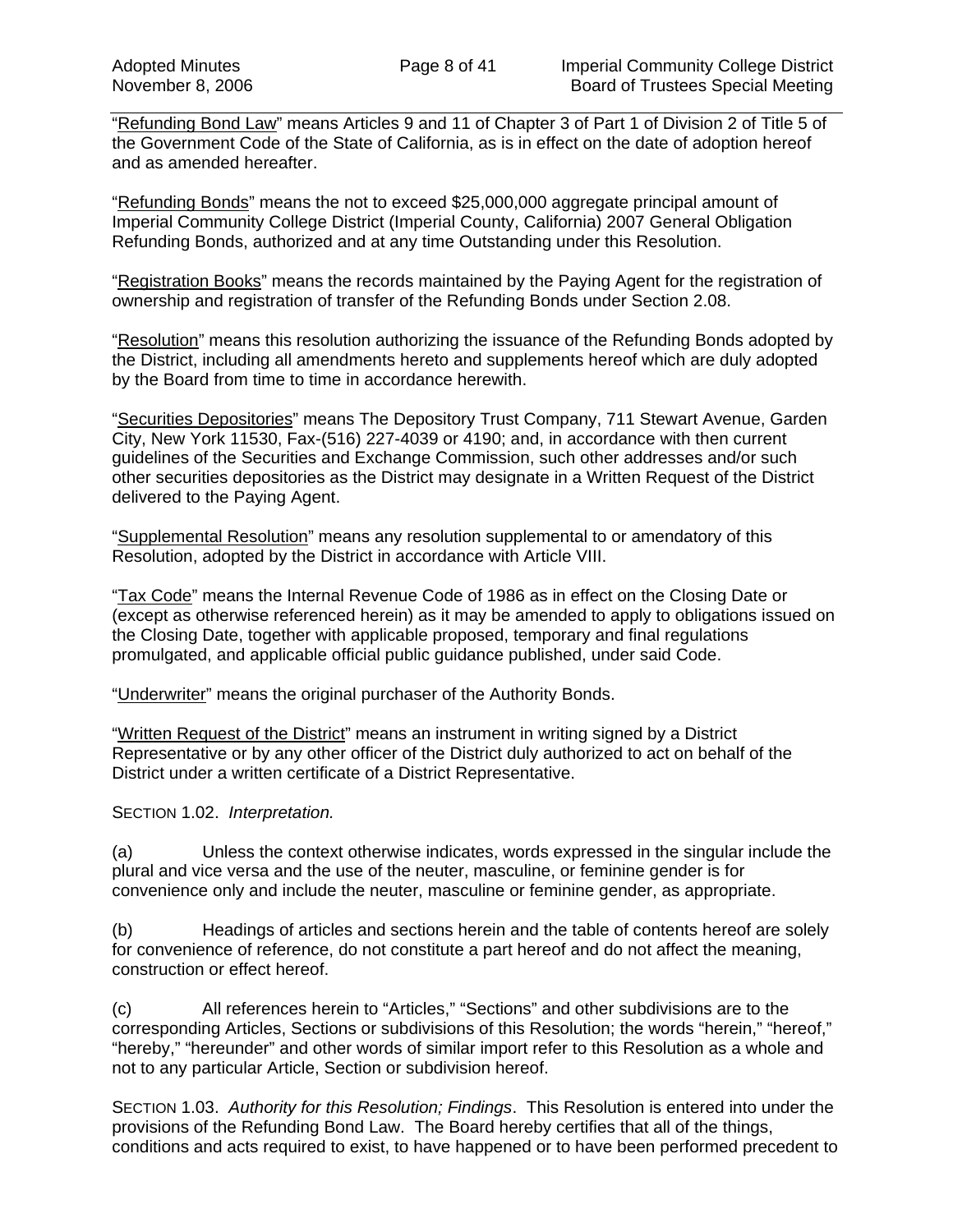and in the issuance of the Refunding Bonds do exist, have happened or have been performed in due and regular time and manner as required by the laws of the State of California, and that the amount of the Refunding Bonds, together with all other indebtedness of the District, does not exceed any limit prescribed by any laws of the State of California.

#### **ARTICLE II TERMS OF REFUNDING BONDS**

SECTION 2.01. *Authorization*. The Board hereby authorizes the issuance of the Refunding Bonds in the aggregate principal amount of not to exceed \$25,000,000, subject to the terms of the Refunding Bond Law and this Resolution, for the purpose of providing bonds to be exchanged for the Callable Bonds as provided in the Bond Exchange Agreement and in Section 53555 of the Refunding Bond Law. This Resolution constitutes a continuing agreement between the District and the Owners of all of the Outstanding Refunding Bonds to secure the full and final payment of principal of and interest and premium, if any, on the Refunding Bonds, subject to the covenants, agreements, provisions and conditions herein contained. The Refunding Bonds are designated the "Imperial Community College District (Imperial County, California) 2007 General Obligation Refunding Bonds".

## SECTION 2.02. *Terms of Refunding Bonds*.

(a) Form; Numbering. The Refunding Bonds shall be issued as fully registered Bonds, without coupons, in the denomination of \$5,000 each or any integral multiple thereof, but in an amount not to exceed the aggregate principal amount of Refunding Bonds maturing in the year of maturity of the Refunding Bond for which the denomination is specified. Refunding Bonds shall be lettered and numbered as the Paying Agent prescribes.

(b) Date of Refunding Bonds. The Refunding Bonds shall be dated as of the Closing Date.

(c) Maturities: Interest. The Refunding Bonds shall mature August 1 in each of the years and principal amounts as set forth in Appendix A to the Bond Exchange Agreement unless specified otherwise in such agreement. As set forth in Section 53555 of the Refunding Bond Law, the principal amount of the Refunding Bonds may not exceed the principal amount of the Callable Bonds plus the costs of issuing the Refunding Bonds.

Each Refunding Bond shall bear interest from the Interest Payment Date next preceding the date of registration and authentication thereof unless (i) it is authenticated as of an Interest Payment Date, in which event it shall bear interest from such date, or (ii) it is authenticated prior to an Interest Payment Date and after the close of business on the preceding Record Date, in which event it shall bear interest from such Interest Payment Date, or (iii) it is authenticated on or before the first Record Date, in which event it shall bear interest from the dated date of the Refunding Bonds; *provided, however*, that if at the time of authentication of a Refunding Bond, interest is in default thereon, such Refunding Bond shall bear interest from the Interest Payment Date to which interest has previously been paid or made available for payment thereon.

(e) Payment. Interest on the Refunding Bonds (including the final interest payment upon maturity or redemption) is payable by check or draft of the Paying Agent mailed to the Owner thereof at such Owner's address as it appears on the Registration Books at the close of business on the preceding Record Date; provided that at the written request of the Owner of at least \$1,000,000 aggregate principal amount of the Refunding Bonds, which written request is on file with the Paying Agent as of any Record Date, interest on such Refunding Bonds shall be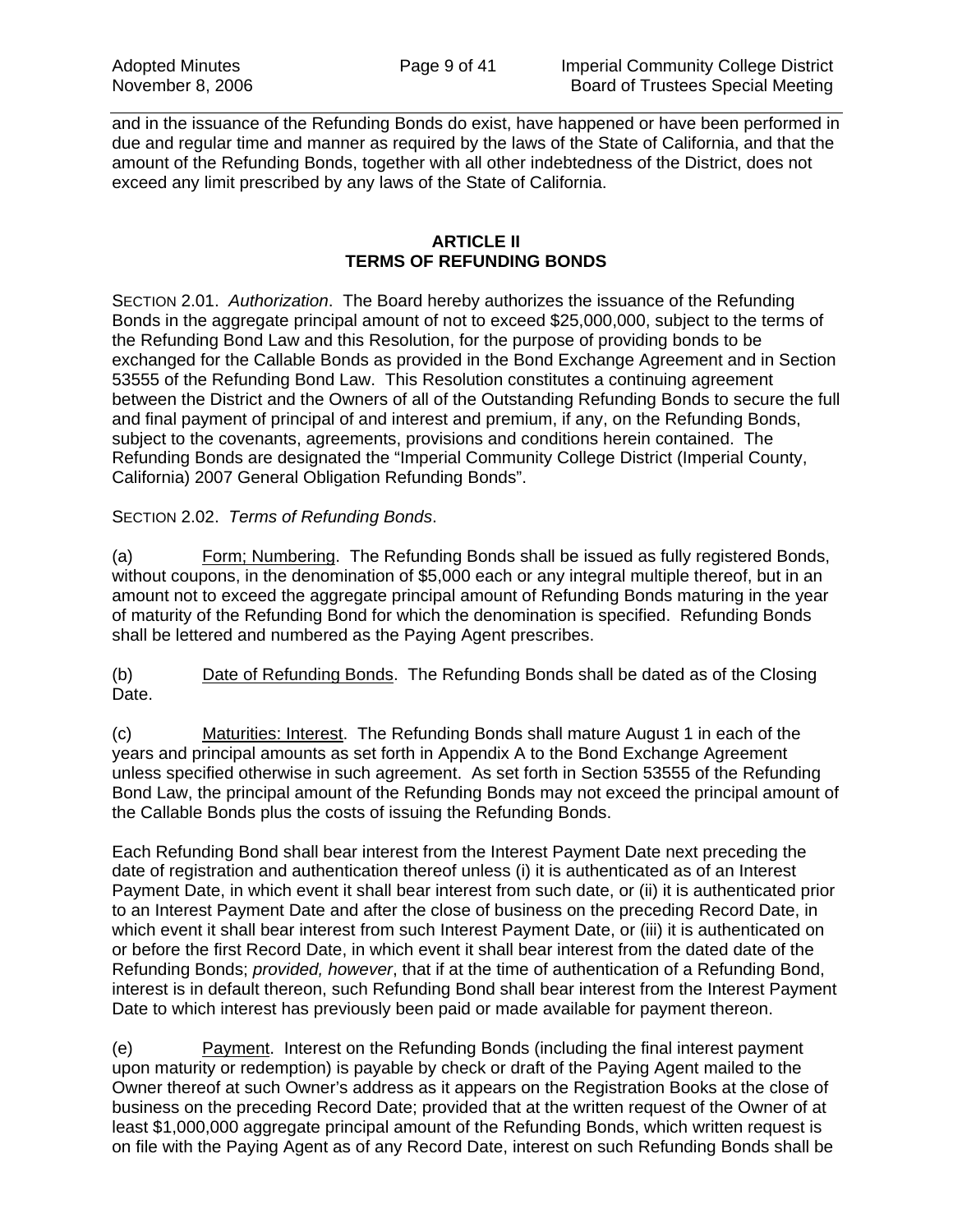paid on the succeeding Interest Payment Date to such account as shall be specified in such written request. Principal of and premium (if any) on the Refunding Bonds are payable in lawful money of the United States of America upon presentation and surrender at the Principal Office of the Paying Agent.

#### SECTION 2.03. *Redemption*.

(a) Redemption Dates and Prices. The Refunding Bonds are subject to redemption on the dates on which the Authority Bonds are subject to redemption, at the respective redemption prices set forth in the Bond Exchange Agreement.

(b) Selection of Refunding Bonds for Redemption. Whenever less than all of the Outstanding Refunding Bonds of any one maturity are designated for redemption, the Paying Agent shall select the Outstanding Refunding Bonds of such maturity to be redeemed by lot in any manner deemed fair by the Paying Agent. For purposes of such selection, each Refunding Bond will be deemed to consist of individual Refunding Bonds of \$5,000 denominations, which may be separately redeemed.

(c) Redemption Procedure. The Paying Agent shall cause notice of any redemption to be mailed, first class mail, postage prepaid, at least 30 days but not more than 60 days prior to the date fixed for redemption, to (i) one or more of the Information Services, and (ii) to the respective Owners of any Refunding Bonds designated for redemption, at their addresses appearing on the Registration Books. Such mailing shall not be a condition precedent to such redemption and failure to mail or to receive any such notice shall not affect the validity of the proceedings for the redemption of such Refunding Bonds. In addition, the Paying Agent shall give notice of redemption by telecopy or certified, registered or overnight mail to each of the Securities Depositories at least 2 days prior to such mailing to the Refunding Bond Owners.

Such notice must (i) state the redemption date and the redemption price, (ii) if less than all of the then Outstanding Refunding Bonds are to be called for redemption, designate the serial numbers of the Refunding Bonds to be redeemed by giving the individual number of each Refunding Bond or by stating that all Refunding Bonds between two stated numbers, both inclusive, or by stating that all of the Refunding Bonds of one or more maturities have been called for redemption, (iii) require that such Refunding Bonds be then surrendered at the Principal Office of the Paying Agent for redemption at the said redemption price, and (iv) state that further interest on such Refunding Bonds will not accrue from and after the redemption date.

Upon surrender of Refunding Bonds redeemed in part only, the District shall execute and the Paying Agent shall authenticate and deliver to the Owner, at the expense of the District, a new Refunding Bond or Bonds, of the same maturity, of authorized denominations in aggregate principal amount equal to the unredeemed portion of the Refunding Bond or Bonds.

From and after the date fixed for redemption, if notice of such redemption has been duly given and funds available for the payment of the principal of and interest (and premium, if any) on the Refunding Bonds so called for redemption have been duly provided, such Refunding Bonds so called will cease to be entitled to any benefit under this Resolution other than the right to receive payment of the redemption price, and no interest will accrue thereon on or after the redemption date specified in such notice. The Paying Agent shall cancel all of the Refunding Bonds, and submit a certificate of cancellation to the District.

SECTION 2.04. *Form of Refunding Bonds*. The Refunding Bonds, the form of the Paying Agent's certificate of authentication and registration and the form of assignment to appear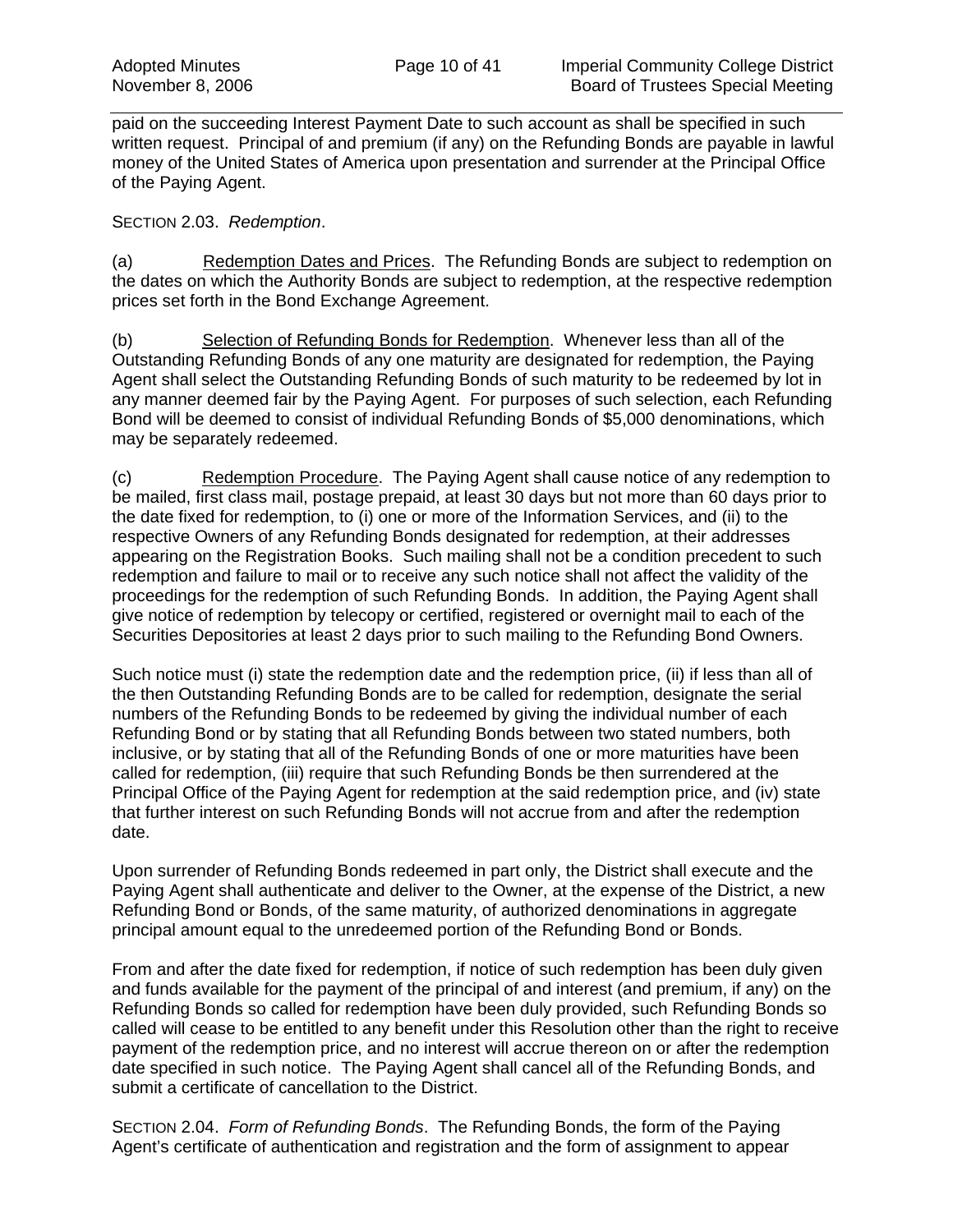thereon shall be substantially in the forms, respectively, with necessary or appropriate variations, omissions and insertions, as permitted or required by this Resolution, as set forth in Appendix A hereto.

SECTION 2.05. *Execution of Refunding Bonds*. The Refunding Bonds shall be signed by the facsimile signature of the Superintendent/President of the Board and shall be attested by the facsimile signature of the Clerk of the Board, and the seal of the Board shall be reproduced thereon. No Refunding Bond shall be valid or obligatory for any purpose or shall be entitled to any security or benefit under this Resolution unless and until the certificate of authentication printed on the Refunding Bond is signed by the Paying Agent as authenticating agent.

The Refunding Bonds shall be in substantially the form attached hereto as Appendix A and incorporated herein by this reference, allowing those officials executing the Refunding Bonds to make the insertions and deletions necessary to conform the Refunding Bonds to this Resolution.

Only those Refunding Bonds bearing a certificate of authentication and registration in the form set forth in Appendix A, executed and dated by the Paying Agent, shall be valid or obligatory for any purpose or entitled to the benefits of this Resolution, and such certificate of the Paying Agent shall be conclusive evidence that the Refunding Bonds so registered have been duly authenticated, registered and delivered hereunder and are entitled to the benefits of this Resolution.

SECTION 2.06. *Transfer of Refunding Bonds*. Any Refunding Bond may, in accordance with its terms, be transferred, upon the Registration Books, by the person in whose name it is registered, in person or by his duly authorized attorney, upon surrender of such Refunding Bond for cancellation at the Principal Office at the Paying Agent, accompanied by delivery of a written instrument of transfer in a form approved by the Paying Agent, duly executed. The District may charge a reasonable sum for each new Refunding Bond issued upon any transfer.

Whenever any Refunding Bond is surrendered for transfer, the District shall execute and the Paying Agent shall authenticate and deliver a new Refunding Bond or Bonds, for like aggregate principal amount. No transfers of Refunding Bonds may be made (a) 15 days prior to the date established by the Paying Agent for selection of Refunding Bonds for redemption or (b) with respect to a Refunding Bond which has been selected for redemption.

SECTION 2.07. *Exchange of Refunding Bonds*. Refunding Bonds may be exchanged at the Principal Office of the Paying Agent for a like aggregate principal amount of Refunding Bonds of authorized denominations and of the same maturity. The District may charge a reasonable sum for each new Refunding Bond issued upon any exchange (except in the case of any exchange of temporary Refunding Bonds for definitive Refunding Bonds). No exchanges of Refunding Bonds shall be required to be made (a) the 15 days prior to the date established by the Paying Agent for selection of Refunding Bonds for redemption or (b) with respect to a Refunding Bond after such Refunding Bond has been selected for redemption.

SECTION 2.08. *Registration Books*. The Paying Agent shall keep or cause to be kept sufficient books for the registration and transfer of the Refunding Bonds, which shall at all times be open to inspection by the District upon reasonable notice; and, upon presentation for such purpose, the Paying Agent shall, under such reasonable regulations as it may prescribe, register or transfer or cause to be registered or transferred, on said books, Refunding Bonds as herein before provided.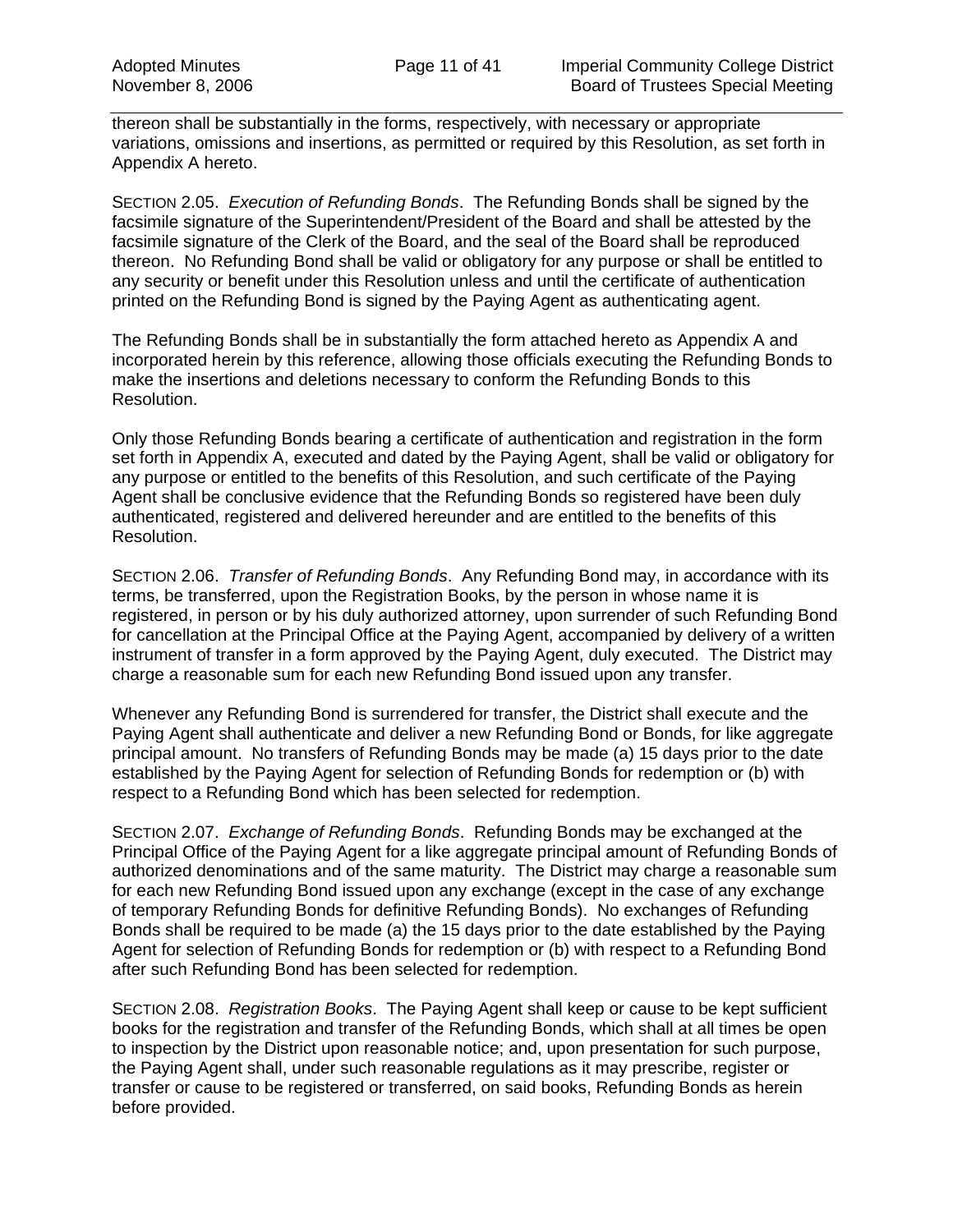SECTION 2.09. *Refunding Bonds Mutilated, Lost, Destroyed or Stolen*. If any Refunding Bond is mutilated the District, at the expense of the Owner of said Refunding Bond, shall execute, and the Paying Agent shall thereupon authenticate and deliver, a new Refunding Bond of like maturity and principal amount in exchange and substitution for the Refunding Bond so mutilated, but only upon surrender to the Paying Agent of the Refunding Bond so mutilated. Every mutilated Refunding Bond so surrendered to the Paying Agent shall be canceled by it and delivered to, or upon the order of, the District. If any Refunding Bond are lost, destroyed or stolen, evidence of such loss, destruction or theft may be submitted to the District and, if such evidence be satisfactory to the District and indemnity satisfactory to it shall be given, the District, at the expense of the Owner, shall execute, and the Paying Agent shall thereupon authenticate and deliver, a new Refunding Bond of like maturity and principal amount in lieu of and in substitution for the Refunding Bond so lost, destroyed or stolen. The District may require payment of a sum not exceeding the actual cost of preparing each new Refunding Bond issued under this Section and of the expenses which may be incurred by the District and the Paying Agent in the premises. Any Refunding Bond issued under the provisions of this Section 2.09 in lieu of any Refunding Bond alleged to be lost, destroyed or stolen shall constitute an original additional contractual obligation on the part of the District whether or not the Refunding Bond so alleged to be lost, destroyed or stolen be at any time enforceable by anyone, and shall be equally and proportionately entitled to the benefits of this Resolution with all other Refunding Bonds issued under this Resolution.

Notwithstanding any other provision of this Section 2.09, in lieu of delivering a new Refunding Bond for which principal has or is about to become due for a Refunding Bond which has been mutilated, lost, destroyed or stolen, the Paying Agent may make payment of such Refunding Bond in accordance with its terms.

### **ARTICLE III SALE OF OPTIONAL REDEMPTION RIGHTS; DELIVERY OF REFUNDING BONDS**

SECTION 3.01. *Sale of Optional Redemption Rights; Approval of Bond Exchange Agreement.* The Board hereby approves the sale of the Optional Redemption Rights to the Authority under and in accordance with the Bond Exchange Agreement. The Board hereby approves the Bond Exchange Agreement in substantially the form on file with the Superintendent/President, together with any additions thereto or changes therein deemed necessary or advisable by the Superintendent/President of the District or his authorized designee. The Board hereby authorizes and directs a District Representative to execute and deliver the Bond Exchange Agreement in the name and on behalf of the District. The purchase price paid by the Authority for the Optional Redemption Rights shall be applied as set forth in the Bond Exchange Agreement and in accordance with the applicable requirements of the Tax Code.

SECTION 3.02. *Delivery of Refunding Bonds; Cancellation of Callable Bonds.* In accordance with the Bond Exchange Agreement, on the Closing Date the Refunding Bonds shall be delivered to the trustee for the Authority Bonds, in exchange for the Callable Bonds. The ownership of the Refunding Bonds shall be registered in the name of the trustee for the Authority Bonds. Upon the tender of the Callable Bonds to the District when they are redeemed, the District shall cancel the Callable Bonds in accordance with the Series 2005 Bond Resolution.

SECTION 3.03. *Official Statement.* The District authorizes a District Representative to review and approve the sections of the preliminary Official Statement relating to the Authority Bonds which describe the District and the Refunding Bonds. A District Representative is hereby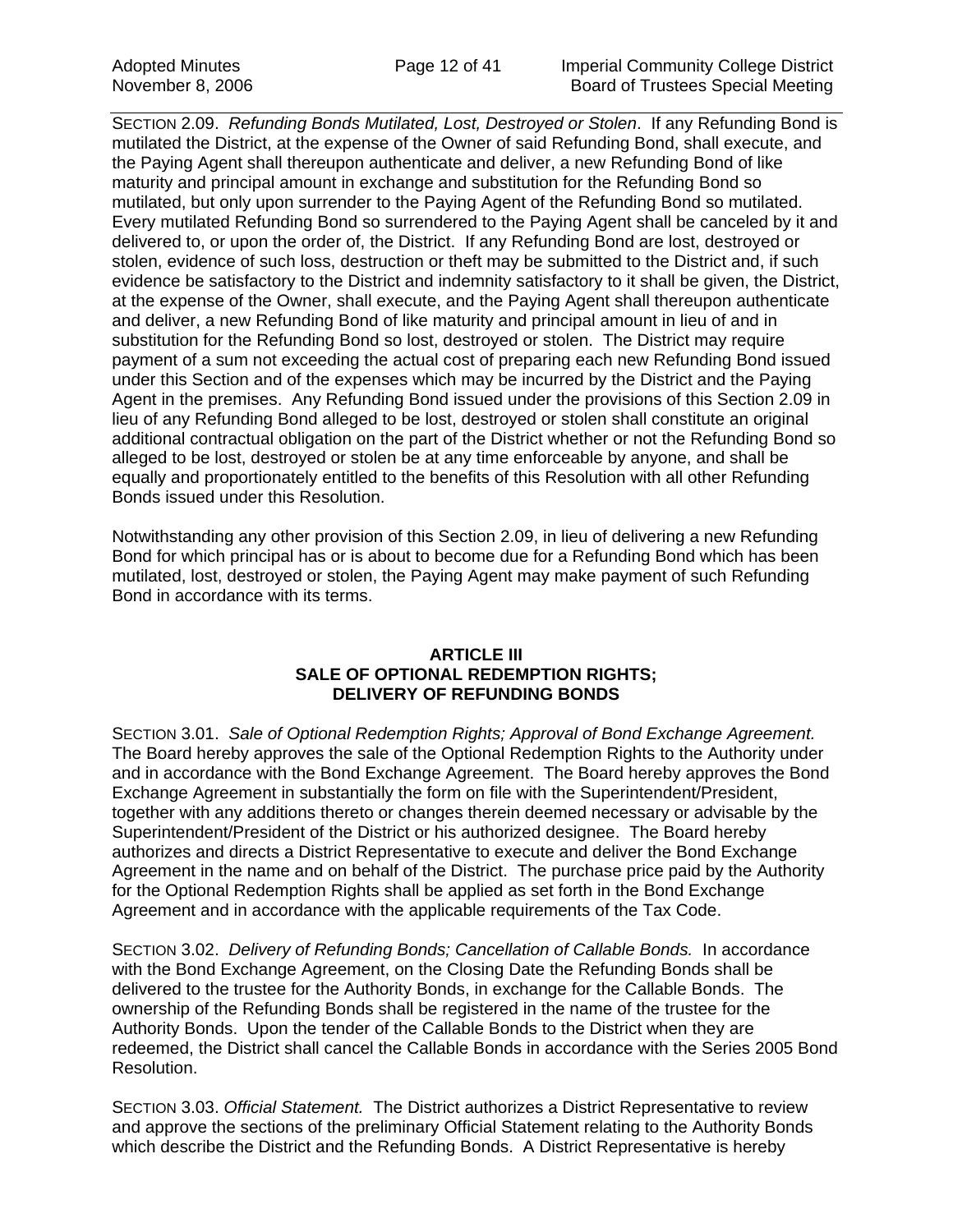authorized to execute an appropriate certificate stating the District's determination that said sections of the preliminary Official Statement have been deemed nearly final within the meaning of Rule 15c2-12 of the Securities Exchange Act of 1934, except for permitted omissions. The District hereby authorizes the distribution of the Official Statement by the Underwriter.

SECTION 3.04. *Engagement of Professional Services*. The District hereby approves the engagement of Jones Hall, A Professional Law Corporation, to act as bond counsel, and Caldwell, Flores, Winters, Inc. as Financial Advisor to the District in connection with the issuance of the Refunding Bonds. All fees and reimbursement for costs pursuant to such agreements shall be due and payable only after successful closing of the transaction authorized by this resolution and no fees or costs shall be paid if the transaction is not completed. The Superintendent/President is hereby authorized and directed to execute the agreements with said firms in the forms on file with the Superintendent/President.

SECTION 3.05. *Continuing Disclosure*. The District hereby covenants and agrees that it will comply with and carry out all of the provisions of the Continuing Disclosure Certificate, which shall be executed by a District Representative and delivered on the Closing Date. Notwithstanding any other provision of this Resolution, failure of the District to comply with the Continuing Disclosure Certificate shall not be considered a default by the District hereunder or under the Refunding Bonds; however, any Participating Underwriter (as such term is defined in the Continuing Disclosure Certificate) or any holder or beneficial owner of the Refunding Bonds may, take such actions as may be necessary and appropriate to compel performance, including seeking mandate or specific performance by court order.

SECTION 3.06. *Official Actions*. The Superintendent/President of the Board, the Superintendent/President, the Clerk of the Board and any and all other officers of the District are each authorized and directed in the name and on behalf of the District to execute and deliver any and all certificates, requisitions, agreements, notices, consents, warrants and other documents, which they or any of them might deem necessary or appropriate in order to consummate the lawful issuance, sale and delivery of the Refunding Bonds. Whenever in this Resolution any officer of the District is authorized to execute or countersign any document or take any action, such execution, countersigning or action may be taken on behalf of such officer by any person designated by such officer to act on his or her behalf if such officer is absent or unavailable.

### **ARTICLE IV SECURITY FOR THE REFUNDING BONDS**

SECTION 4.01. *Security for the Refunding Bonds*. The Refunding Bonds are general obligations of the District payable from the levy of ad valorem taxes upon all property within the District subject to taxation by the District, without limitation as to rate or amount, for the payment of the Refunding Bonds and the interest and redemption premium (if any) thereon. The District hereby directs the County to levy on all the taxable property in the District, in addition to all other taxes, a continuing direct ad valorem tax annually during the period the Refunding Bonds are Outstanding in an amount sufficient to pay the principal of and interest and redemption premium (if any) on the Refunding Bonds when due, which moneys when collected will be placed in the Debt Service Fund.

The principal of and interest and redemption premium (if any) on Refunding Bonds do not constitute a debt of the County, the State of California, or any of its political subdivisions other than the District, or any of the officers, agents or employees thereof, and neither the County, the State of California, any of its political subdivisions nor any of the officers, agents or employees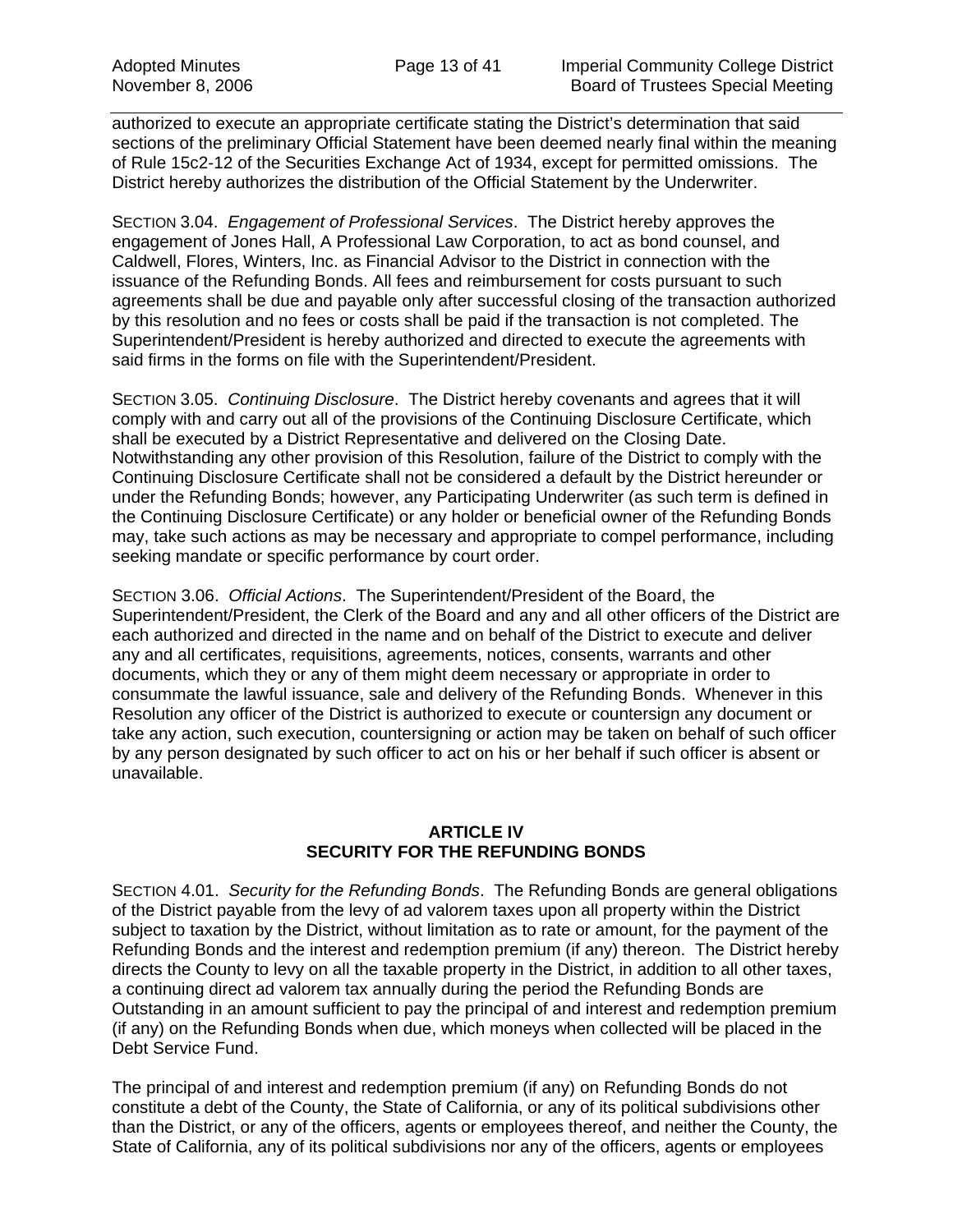thereof shall be liable thereon. In no event are the principal of and interest and redemption premium (if any) on Refunding Bonds payable out of any funds or properties of the District other than ad valorem taxes levied upon all taxable property in the District.

SECTION 4.02. *Debt Service Fund*. The District hereby directs the Treasurer and Tax Collector of the County to establish, hold and maintain a fund to be known as the "2007 Imperial Community College District 2007 General Obligation Refunding Bond Debt Service Fund", to be maintained by the County as a separate account, distinct from all other funds of the County and the District. All taxes levied by the County, as directed by the District herein, for the payment of the principal of and interest and premium (if any) on the Refunding Bonds in accordance with Section 4.01 shall be deposited in the Debt Service Fund by the County promptly upon apportionment of said levy. The District hereby irrevocably pledges the Debt Service Fund for the payment of the principal of and interest on the Refunding Bonds when and as the same become due. The County shall transfer amounts in the Debt Service Fund to the Paying Agent, to the extent necessary to pay the principal of and interest on the Refunding Bonds as the same become due and payable.

If, after payment in full of the Refunding Bonds, any amounts remain on deposit in the Debt Service Fund, the County shall transfer such amounts to the general fund of the District, upon the Written Request of the District filed with the County, to be applied solely in a manner which is consistent with the requirements of applicable state and federal tax law.

SECTION 4.04. *Investments*. All moneys held in any of the funds or accounts established with the County hereunder shall be invested in accordance with the investment policies of the County, as such policies exist at the time of investment. Obligations purchased as an investment of moneys in any fund or account shall be deemed to be part of such fund or account.

All interest or gain derived from the investment of amounts in any of the funds or accounts established hereunder shall be deposited in the fund or account from which such investment was made, and shall be expended for the purposes thereof. The District covenants that all investments of amounts deposited in any fund or account created by or under this Resolution, or otherwise containing proceeds of the Refunding Bonds, shall be acquired and disposed of at the Fair Market Value thereof. For purposes of this Section 4.04, the term "Fair Market Value" shall mean, with respect to any investment, the price at which a willing buyer would purchase such investment from a willing seller in a bona fide, arm's length transaction (determined as of the date the contract to purchase or sell the investment becomes binding) if the investment is traded on an established securities market (within the meaning of Section 1273 of the Tax Code) and, otherwise, the term "Fair Market Value" means the acquisition price in a bona fide arm's length transaction (as described above) if (i) the investment is a certificate of deposit that is acquired in accordance with applicable regulations under the Tax Code, (ii) the investment is an agreement with specifically negotiated withdrawal or reinvestment provisions and a specifically negotiated interest rate that is acquired in accordance with applicable regulations under the Tax Code, or (iii) the investment is a United States Treasury Security - State and Local Government Series that is acquired in accordance with applicable regulations of the United States Bureau of Public Debt.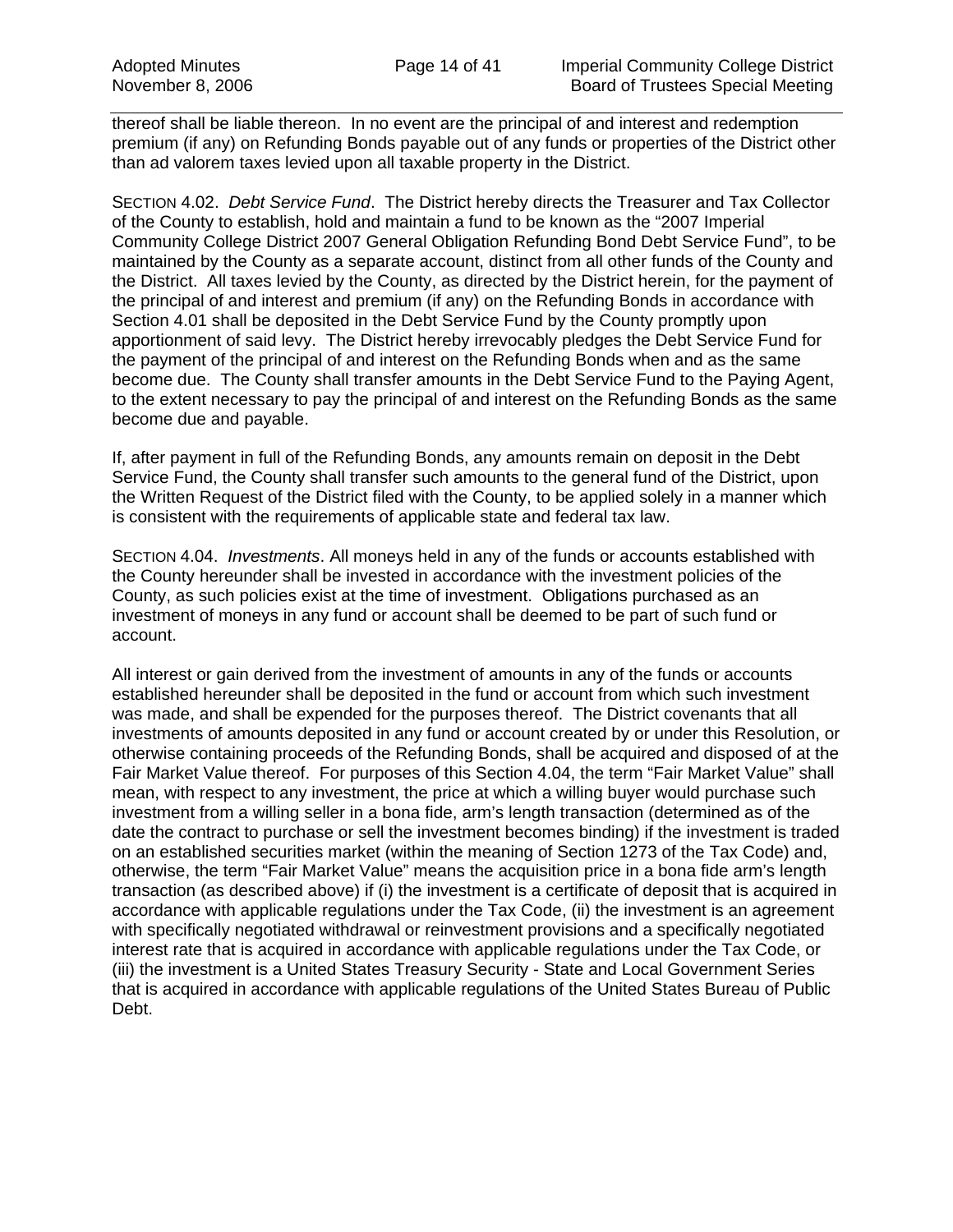### **ARTICLE V OTHER COVENANTS OF THE DISTRICT; SECURITY FOR THE REFUNDING BONDS**

SECTION 5.01. *Punctual Payment*. The District will punctually pay, or cause to be paid, the principal of and interest on the Refunding Bonds, in strict conformity with the terms of the Refunding Bonds and of this Resolution, and it will faithfully observe and perform all of the conditions, covenants and requirements of this Resolution and of the Refunding Bonds. Nothing herein prevents the District from making advances of its own moneys howsoever derived to any of the uses or purposes permitted by law.

SECTION 5.02. *Extension of Time for Payment*. In order to prevent any accumulation of claims for interest after maturity, the District will not, directly or indirectly, extend or consent to the extension of the time for the payment of any claim for interest on any of the Refunding Bonds and will not, directly or indirectly, approve any such arrangement by purchasing or funding said claims for interest or in any other manner. In case any such claim for interest is extended or funded, whether or not with the consent of the District, such claim for interest so extended or funded shall not be entitled, in case of default hereunder, to the benefits of this Resolution, except subject to the prior payment in full of the principal of all of the Refunding Bonds then Outstanding and of all claims for interest which shall not have so extended or funded.

SECTION 5.03. *Books and Accounts; Financial Statement*. The District will keep, or cause to be kept, proper books of record and accounts, separate from all other records and accounts of the District in which complete and correct entries shall be made of all transactions relating to the expenditure of the proceeds of the Refunding Bonds. Such books of record and accounts shall at all times during business hours be subject to the inspection of the Paying Agent and the Owners of not less than 10% in aggregate principal amount of the Refunding Bonds then Outstanding, or their representatives authorized in writing.

SECTION 5.04. *Protection of Security and Rights of Refunding Bond Owners*. The District will preserve and protect the security of the Refunding Bonds and the rights of the Refunding Bond Owners, and will warrant and defend their rights against all claims and demands of all persons. From and after the sale and delivery of any of the Refunding Bonds by the District, the Refunding Bonds shall be incontestable by the District.

SECTION 5.05. *Tax Covenants*.

(a) Private Activity Bond Limitation. The District shall assure that the proceeds of the Refunding Bonds are not so used as to cause the Authority Bonds to satisfy the private business tests of Section 141(b) of the Tax Code or the private loan financing test of Section 141(c) of the Tax Code.

(b) Federal Guarantee Prohibition. The District shall not take any action or permit or suffer any action to be taken if the result of the same would be to cause any of the Authority Bonds to be "federally guaranteed" within the meaning of Section 149(b) of the Tax Code.

(c) No Arbitrage. The District shall not take, or permit or suffer to be taken by the Paying Agent or the County or otherwise, any action with respect to the proceeds of the Refunding Bonds which, if such action had been reasonably expected to have been taken, or had been deliberately and intentionally taken, on the Closing Date would have caused the Authority Bonds to be "arbitrage bonds" within the meaning of Section 148 of the Tax Code.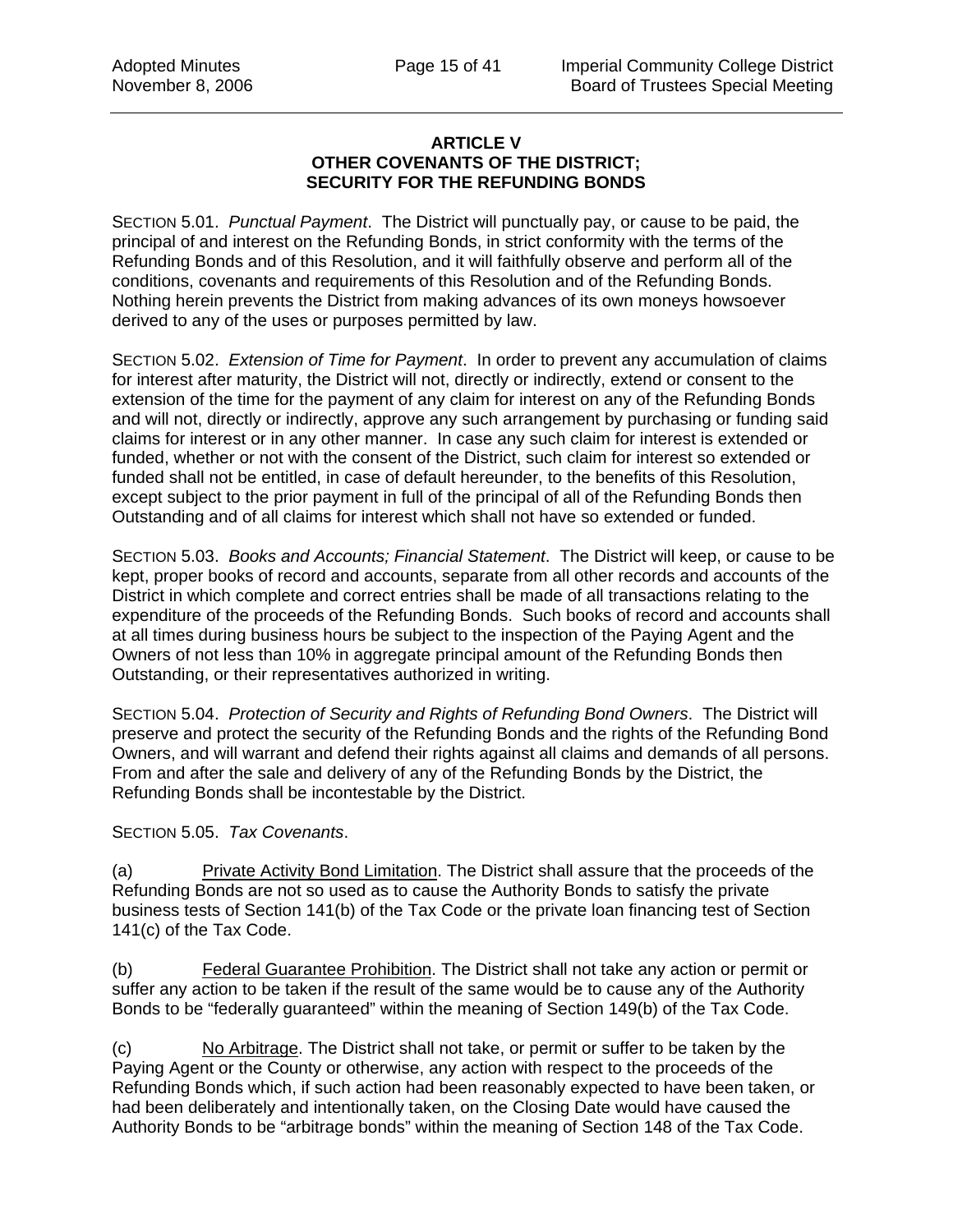(d) Maintenance of Tax-Exemption. The District shall take all actions necessary to assure the exclusion of interest on the Refunding Bonds from the gross income of the Owners of the Authority Bonds to the same extent as such interest is permitted to be excluded from gross income under the Tax Code as in effect on the Closing Date.

(e) Rebate Requirement. The District shall take any and all actions necessary to assure compliance with Section 148(f) of the Tax Code, relating to the rebate of excess investment earnings with respect to the Authority Bonds, if any, to the federal government, to the extent such Section is applicable to the Authority Bonds. The District shall pay all excess investment earnings determined to be due and payable under Section 148(f) of the Tax Code, from any source of legally available funds of the District, and the Authority shall have no liability for such payment.

SECTION 5.06. *Further Assurances*. The District will adopt, make, execute and deliver any and all such further resolutions, instruments and assurances as may be reasonably necessary or proper to carry out the intention or to facilitate the performance of this Resolution, and for the better assuring and confirming unto the Owners of the Refunding Bonds of the rights and benefits provided in this Resolution.

# **ARTICLE VI THE PAYING AGENT**

SECTION 6.01. *Appointment of Paying Agent*. The Superintendent/President is hereby authorized and directed to appoint a qualified institution to act as Paying Agent for the Refunding Bonds and, in such capacity, shall also act as registration agent and authentication agent for the Refunding Bonds. The Paying Agent shall undertake to perform such duties, and only such duties, as are specifically set forth in this Resolution, and even during the continuance of an event of default with respect to the Refunding Bonds, no implied covenants or obligations shall be read into this Resolution against the Paying Agent. The Paying Agent shall signify its acceptance of the duties and obligations imposed upon it by this Resolution by executing and delivering to the District a certificate to that effect.

The District may remove the Paying Agent initially appointed, and any successor thereto, and may appoint a successor or successors thereto, but any such successor shall be a bank or trust company doing business and having an office in the State of California, having a combined capital (exclusive of borrowed capital) and surplus of at least \$50,000,000, and subject to supervision or examination by federal or state authority. If such bank or trust company publishes a report of condition at least annually, under law or to the requirements of any supervising or examining authority above referred to, then for the purposes of this Section 6.01 the combined capital and surplus of such bank or trust company shall be deemed to be its combined capital and surplus as set forth in its most recent report of condition so published.

The Paying Agent may at any time resign by giving written notice to the District and the Refunding Bond Owners of such resignation. Upon receiving notice of such resignation, the District shall promptly appoint a successor Paying Agent by an instrument in writing. Any resignation or removal of the Paying Agent and appointment of a successor Paying Agent shall become effective upon acceptance of appointment by the successor Paying Agent.

SECTION 6.02. *Liability of Paying Agent*. The recitals of facts, covenants and agreements herein and in the Refunding Bonds contained shall be taken as statements, covenants and agreements of the District, and the Paying Agent assumes no responsibility for the correctness of the same, nor makes any representations as to the validity or sufficiency of this Resolution or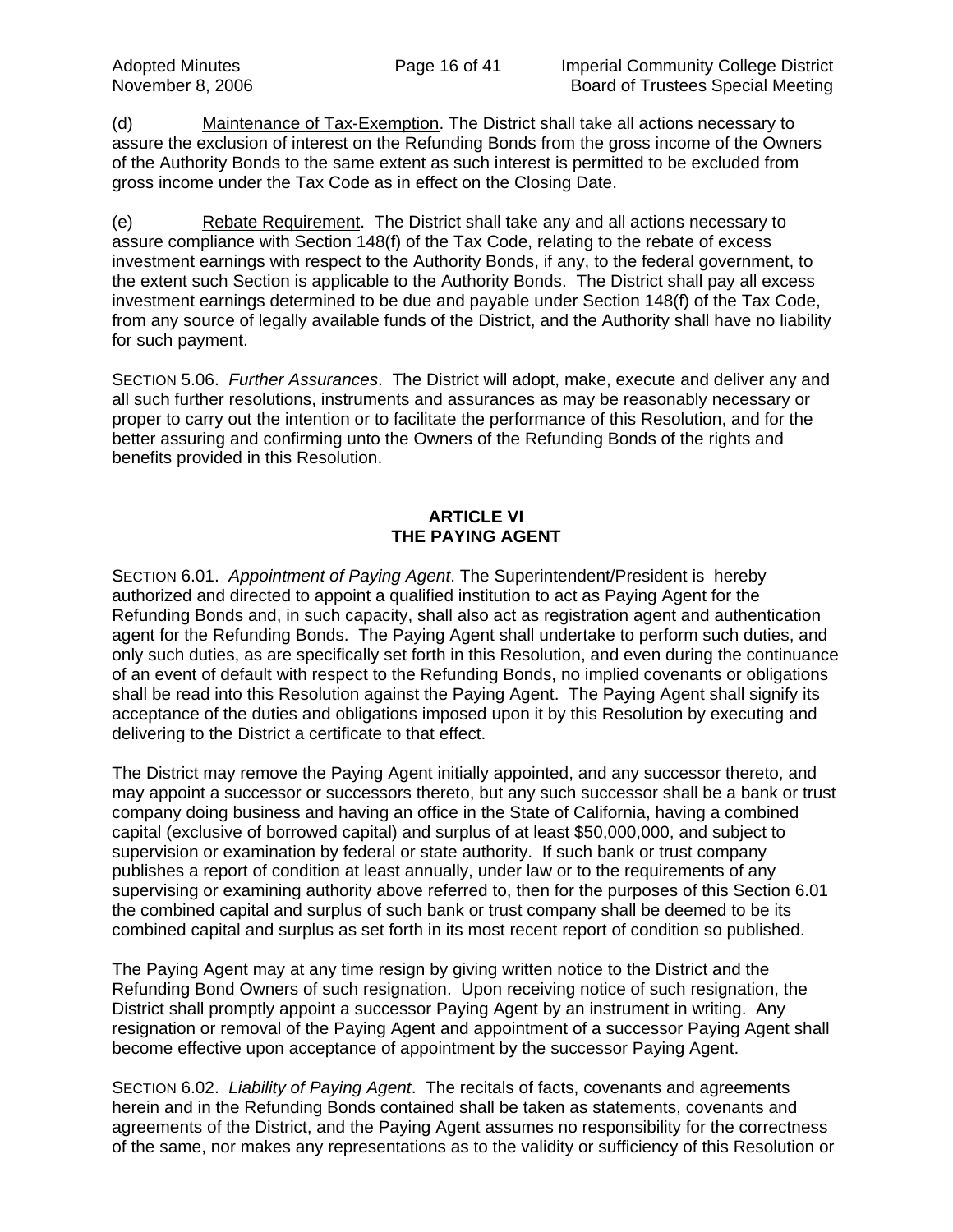of the Refunding Bonds, nor shall incur any responsibility in respect thereof, other than as set forth in this Resolution. The Paying Agent is not liable in connection with the performance of its duties hereunder, except for its own negligence or willful default.

In the absence of bad faith, the Paying Agent may conclusively rely, as to the truth of the statements and the correctness of the opinions expressed therein, upon certificates or opinions furnished to the Paying Agent and conforming to the requirements of this Resolution.

The Paying Agent is not liable for any error of judgment made in good faith by a responsible officer of its corporate trust department in the absence of the negligence of the Paying Agent.

No provision of this Resolution requires the Paying Agent to expend or risk its own funds or otherwise incur any financial liability in the performance of any of its duties hereunder, or in the exercise of any of its rights or powers, if it has reasonable grounds for believing that repayment of such funds or adequate indemnity against such risk or liability is not reasonably assured to it.

The Paying Agent may execute any of the powers hereunder or perform any duties hereunder either directly or by or through agents or attorneys and the Paying Agent shall not be responsible for any misconduct or negligence on the part of any agent or attorney appointed with due care by it hereunder.

SECTION 6.03. *Notice to Paying Agent*. The Paying Agent may rely and shall be protected in acting or refraining from acting upon any notice, resolution, request, consent, order, certificate, report, warrant, bond or other paper or document believed by it to be genuine and to have been signed or presented by the proper party or proper parties. The Paying Agent may consult with counsel, who may be counsel to the District, with regard to legal questions, and the opinion of such counsel shall be full and complete authorization and protection in respect of any action taken or suffered by it hereunder in good faith and in accordance therewith.

Whenever in the administration of its duties under this Resolution the Paying Agent deems it necessary or desirable that a matter be proved or established prior to taking or suffering any action hereunder, such matter (unless other evidence in respect thereof be herein specifically prescribed) may, in the absence of bad faith on the part of the Paying Agent, be deemed to be conclusively proved and established by a certificate of the District, and such certificate shall be full warrant to the Paying Agent for any action taken or suffered under the provisions of this Resolution upon the faith thereof, but in its discretion the Paying Agent may, in lieu thereof, accept other evidence of such matter or may require such additional evidence as to it may seem reasonable.

SECTION 6.04. *Compensation; Indemnification*. The District shall pay to the Paying Agent from time to time reasonable compensation for all services rendered under this Resolution, and also all reasonable expenses, charges, counsel fees and other disbursements, including those of their attorneys, agents and employees, incurred in and about the performance of their powers and duties under this Resolution. The District will indemnify and save the Paying Agent harmless against any liabilities which it may incur in the exercise and performance of its powers and duties hereunder which are not due to its negligence or bad faith.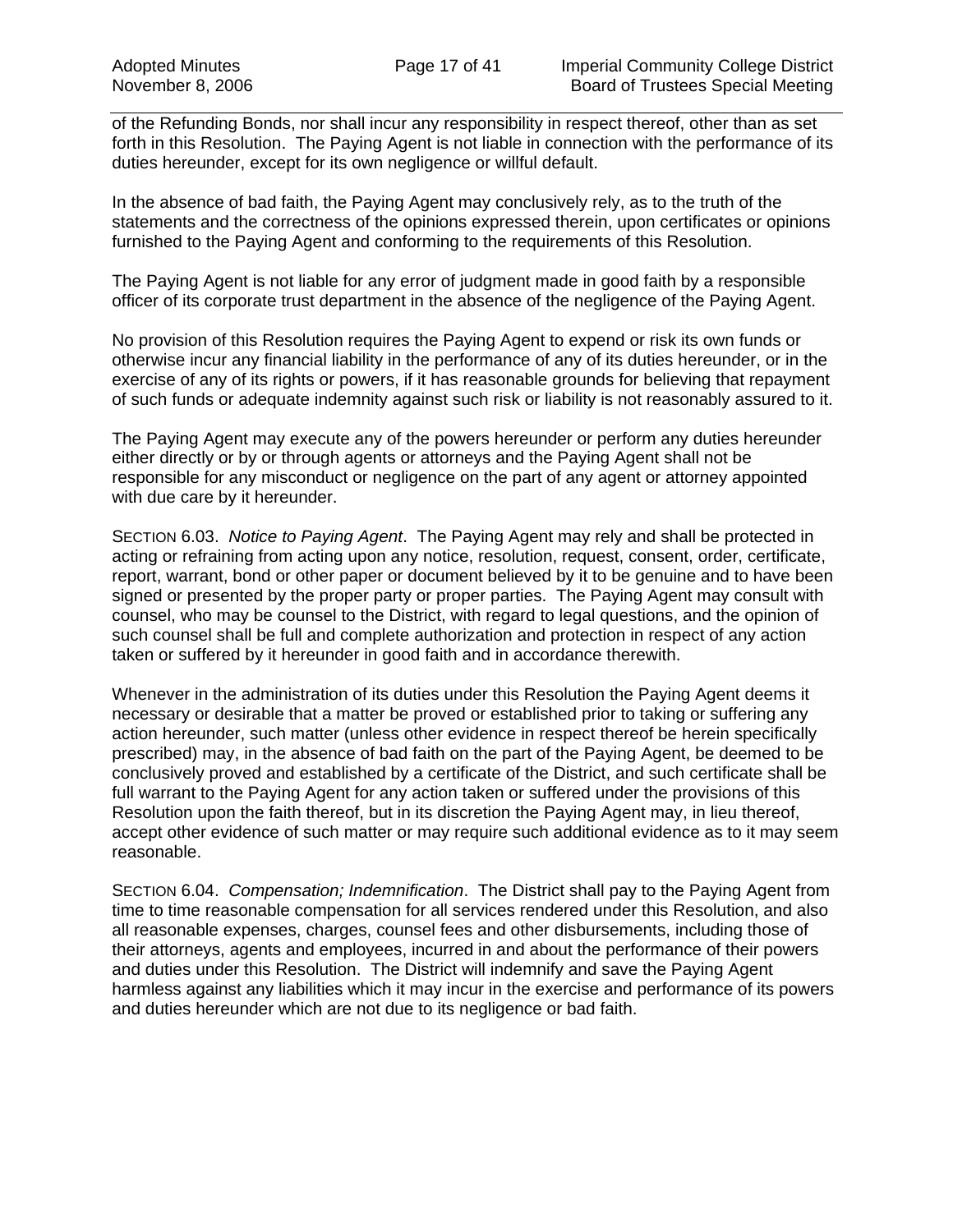## **ARTICLE VII REMEDIES OF REFUNDING BOND OWNERS**

SECTION 7.01. *Remedies of Refunding Bond Owners*. Any Refunding Bond Owner has the right, for the equal benefit and protection of all Refunding Bond Owners similarly situated:

- (a) by mandamus, suit, action or proceeding, to compel the District and its members, officers, agents or employees to perform each and every term, provision and covenant contained in this Resolution and in the Refunding Bonds, and to require the carrying out of any or all such covenants and agreements of the District and the fulfillment of all duties imposed upon it;
- (b) by suit, action or proceeding in equity, to enjoin any acts or things which are unlawful, or the violation of any of the Refunding Bond Owners' rights; or
- (c) upon the happening and continuation of any default by the District hereunder or under the Refunding Bonds, by suit, action or proceeding in any court of competent jurisdiction, to require the District and its members and employees to account as if it and they were the trustees of an express trust.

SECTION 7.02. *Remedies Not Exclusive*. No remedy herein conferred upon the Owners of Refunding Bonds shall be exclusive of any other remedy and that each and every remedy shall be cumulative and shall be in addition to every other remedy given hereunder or thereafter conferred on the Refunding Bond Owners.

#### **ARTICLE VIII AMENDMENT OF THIS RESOLUTION**

SECTION 8.01. *Amendments Effective Without Consent of the Owners*. For any one or more of the following purposes and at any time or from time to time, a Supplemental Resolution of the District may be adopted, which, without the requirement of consent of the Owners of the Refunding Bonds, shall be fully effective in accordance with its terms:

- (a) To add to the covenants and agreements of the District in this Resolution, other covenants and agreements to be observed by the District which are not contrary to or inconsistent with this Resolution as theretofore in effect;
- (b) To confirm, as further assurance, any pledge under, and to subject to any lien or pledge created or to be created by, this Resolution, of any moneys, securities or funds, or to establish any additional funds or accounts to be held under this Resolution;
- (c) To cure any ambiguity, supply any omission, or cure or correct any defect or inconsistent provision in this Resolution, which in any event does not materially adversely affect the interests of the Refunding Bond Owners, in the opinion of Bond Counsel filed with the District; or
- (d) To make such additions, deletions or modifications as may be necessary or desirable to assure exemption from federal income taxation of interest on the Authority Bonds.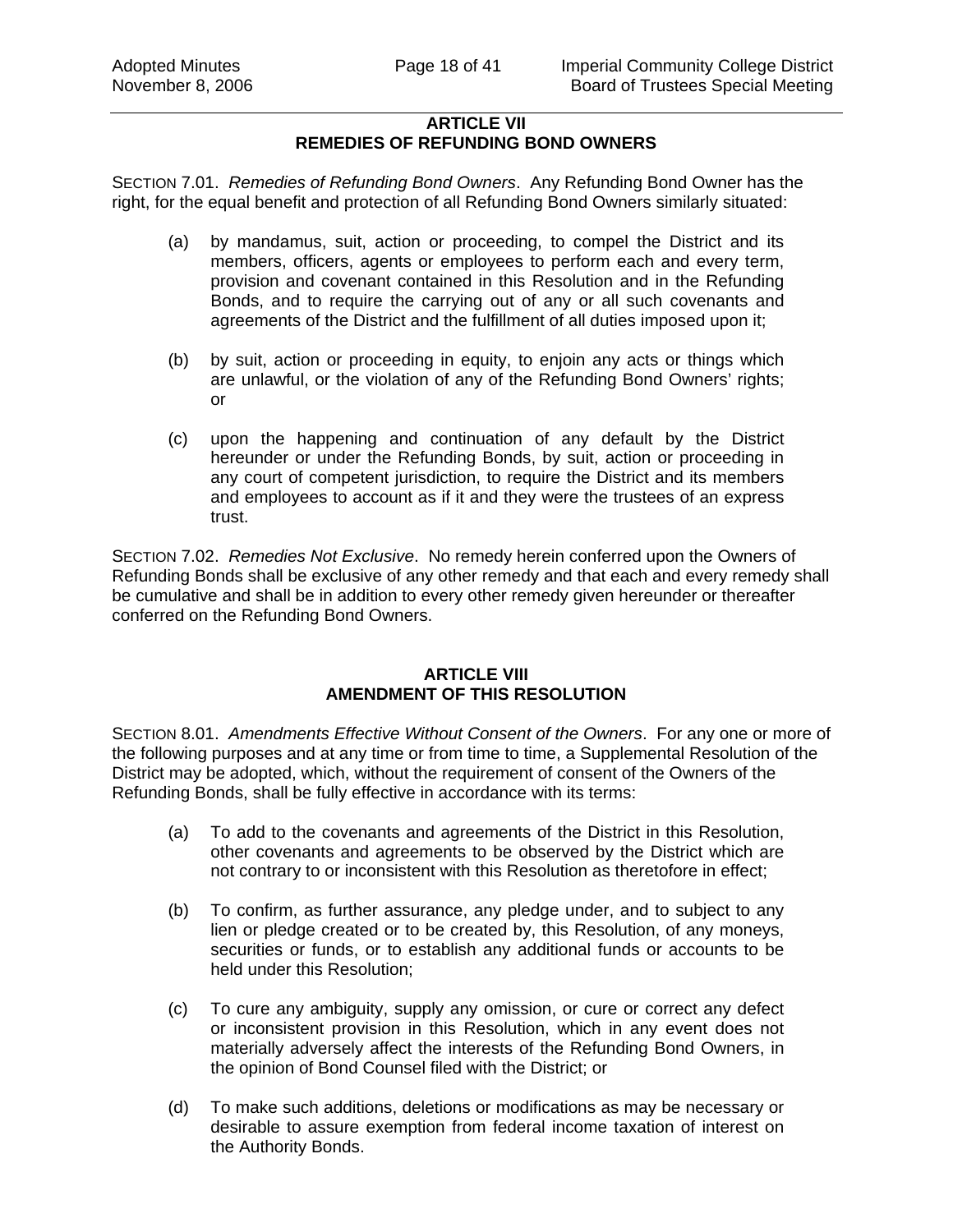SECTION 8.02. *Amendments Effective With Consent of the Owners*. Any modification or amendment of this Resolution and of the rights and obligations of the District and of the Owners of the Refunding Bonds, in any particular, may be made by a Supplemental Resolution, with the written consent of the Owners of a majority in aggregate principal amount of the Refunding Bonds Outstanding at the time such consent is given. No such modification or amendment shall permit a change in the terms of maturity of the principal of any Outstanding Refunding Bonds or of any interest payable thereon or a reduction in the principal amount thereof or in the rate of interest thereon, or shall reduce the percentage of Refunding Bonds the consent of the Owners of which is required to effect any such modification or amendment, or shall change any of the provisions in Section 7.01 relating to Events of Default, or shall reduce the amount of moneys pledged for the repayment of the Refunding Bonds without the consent of all the Owners of such Refunding Bonds, or shall change or modify any of the rights or obligations of any Paying Agent without its written assent thereto.

### **ARTICLE IX MISCELLANEOUS**

SECTION 9.01. *Benefits of Resolution Limited to Parties*. Nothing in this Resolution, expressed or implied, is intended to give to any person other than the District, the County, the Paying Agent and the Owners of the Refunding Bonds, any right, remedy, claim under or by reason of this Resolution. Any covenants, stipulations, promises or agreements in this Resolution contained by and on behalf of the District shall be for the sole and exclusive benefit of the Owners of the Refunding Bonds.

SECTION 9.02. *Defeasance*.

(a) Discharge of Resolution. Refunding Bonds may be paid by the District in any of the following ways, provided that the District also pays or causes to be paid any other sums payable hereunder by the District:

- (i) by paying or causing to be paid the principal or redemption price of and interest on such Refunding Bonds, as and when the same become due and payable;
- (ii) by irrevocably depositing, in trust, at or before maturity, money or securities in the necessary amount (as provided in Section 9.02(c) hereof) to pay or redeem such Refunding Bonds; or
- (iii) by delivering such Refunding Bonds to the Paying Agent for cancellation.

If the District pays all Outstanding Refunding Bonds and also pays or causes to be paid all other sums payable hereunder by the District, then and in that case, at the election of the District (evidenced by a certificate of a District Representative filed with the Paying Agent, signifying the intention of the District to discharge all such indebtedness and this Resolution), and notwithstanding that any Refunding Bonds have not been surrendered for payment, this Resolution and other assets made under this Resolution and all covenants, agreements and other obligations of the District under this Resolution shall cease, terminate, become void and be completely discharged and satisfied, except only as provided in Section 9.02(b). In such event, upon request of the District, the Paying Agent shall cause an accounting for such period or periods as may be requested by the District to be prepared and filed with the District and shall execute and deliver to the District all such instruments as may be necessary to evidence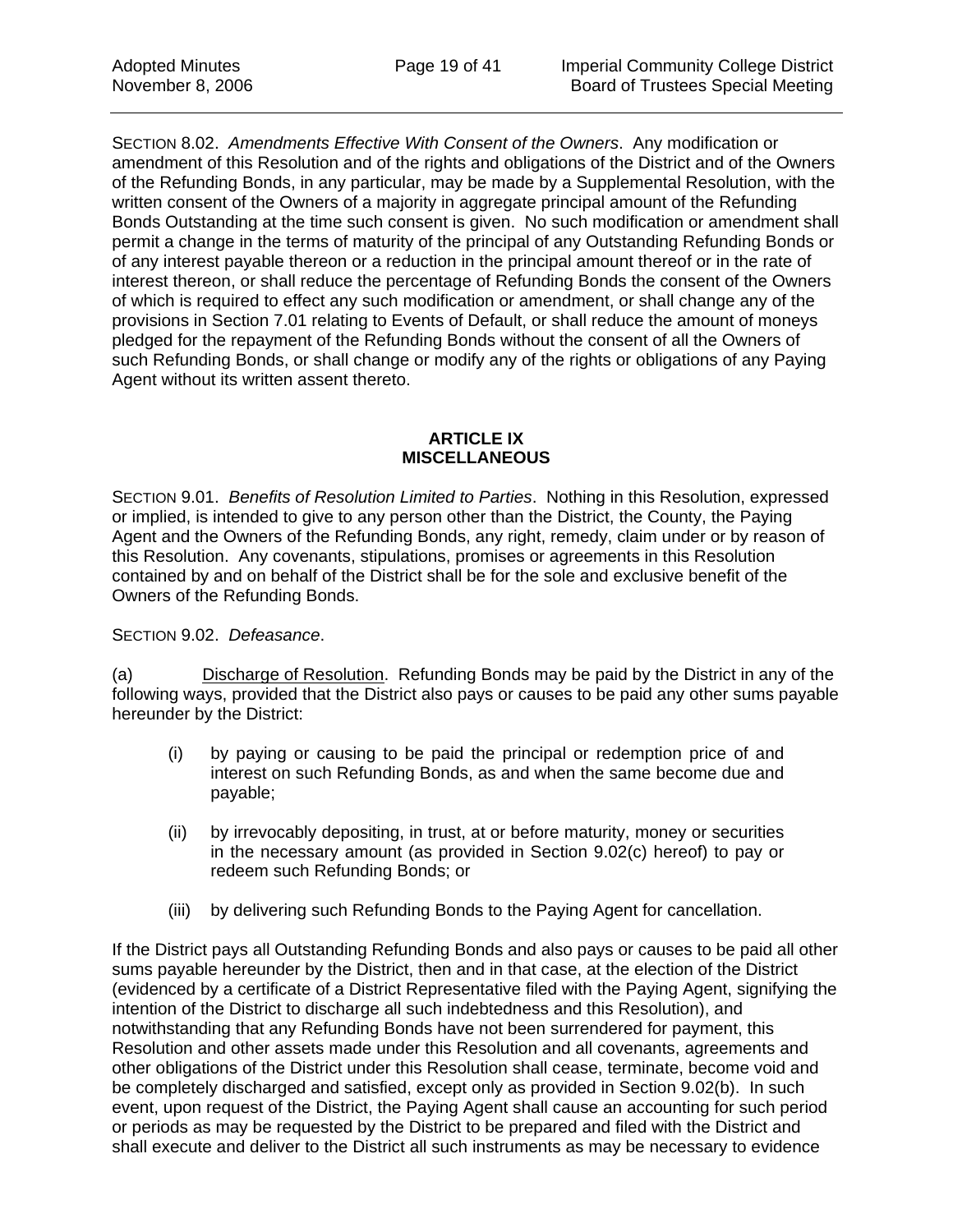such discharge and satisfaction, and the Paying Agent shall pay over, transfer, assign or deliver to the District all moneys or securities or other property held by it under this Resolution which are not required for the payment or redemption of Refunding Bonds not theretofore surrendered for such payment or redemption.

(b) Discharge of Liability on Refunding Bonds. Upon the deposit, in trust, at or before maturity, of money or securities in the necessary amount (as provided in Section 9.02(c) hereof) to pay or redeem any Outstanding Refunding Bond (whether upon or prior to its maturity or the redemption date of such Refunding Bond), provided that, if such Refunding Bond is to be redeemed prior to maturity, notice of such redemption has been given as provided in Section 2.03 or provision satisfactory to the Paying Agent has been made for the giving of such notice, then all liability of the District in respect of such Refunding Bond shall cease and be completely discharged, except only that thereafter the Owner thereof shall be entitled only to payment of the principal of and interest on such Refunding Bond by the District, and the District shall remain liable for such payment, but only out of such money or securities deposited with the Paying Agent as aforesaid for such payment, provided further, however, that the provisions of Section 9.02(d) shall apply in all events.

The District may at any time surrender to the Paying Agent for cancellation by it any Refunding Bonds previously issued and delivered, which the District may have acquired in any manner whatsoever, and such Refunding Bonds, upon such surrender and cancellation, shall be deemed to be paid and retired.

(c) Deposit of Money or Securities with Paying Agent. Whenever in this Resolution it is provided or permitted that there be deposited with or held in trust by the Paying Agent money or securities in the necessary amount to pay or redeem any Refunding Bonds, the money or securities so to be deposited or held may include money or securities held by the Paying Agent in the funds and accounts established under this Resolution and shall be:

- (i) lawful money of the United States of America in an amount equal to the principal amount of such Refunding Bonds and all unpaid interest thereon to maturity, except that, in the case of Refunding Bonds which are to be redeemed prior to maturity and in respect of which notice of such redemption has been given as provided in Section 2.03 or provision satisfactory to the Paying Agent has been made for the giving of such notice, the amount to be deposited or held shall be the principal amount or redemption price of such Refunding Bonds and all unpaid interest thereon to the redemption date; or
- (ii) Federal Securities (not callable by the issuer thereof prior to maturity) the principal of and interest on which when due, in the opinion of a certified public accountant delivered to the District, will provide money sufficient to pay the principal or redemption price of and all unpaid interest to maturity, or to the redemption date, as the case may be, on the Refunding Bonds to be paid or redeemed, as such principal or redemption price and interest become due, provided that, in the case of Refunding Bonds which are to be redeemed prior to the maturity thereof, notice of such redemption has been given as provided in Section 2.03 or provision satisfactory to the Paying Agent has been made for the giving of such notice.

(d) Payment of Refunding Bonds After Discharge of Resolution. Notwithstanding any provisions of this Resolution, any moneys held by the Paying Agent in trust for the payment of the principal or redemption price of, or interest on, any Refunding Bonds and remaining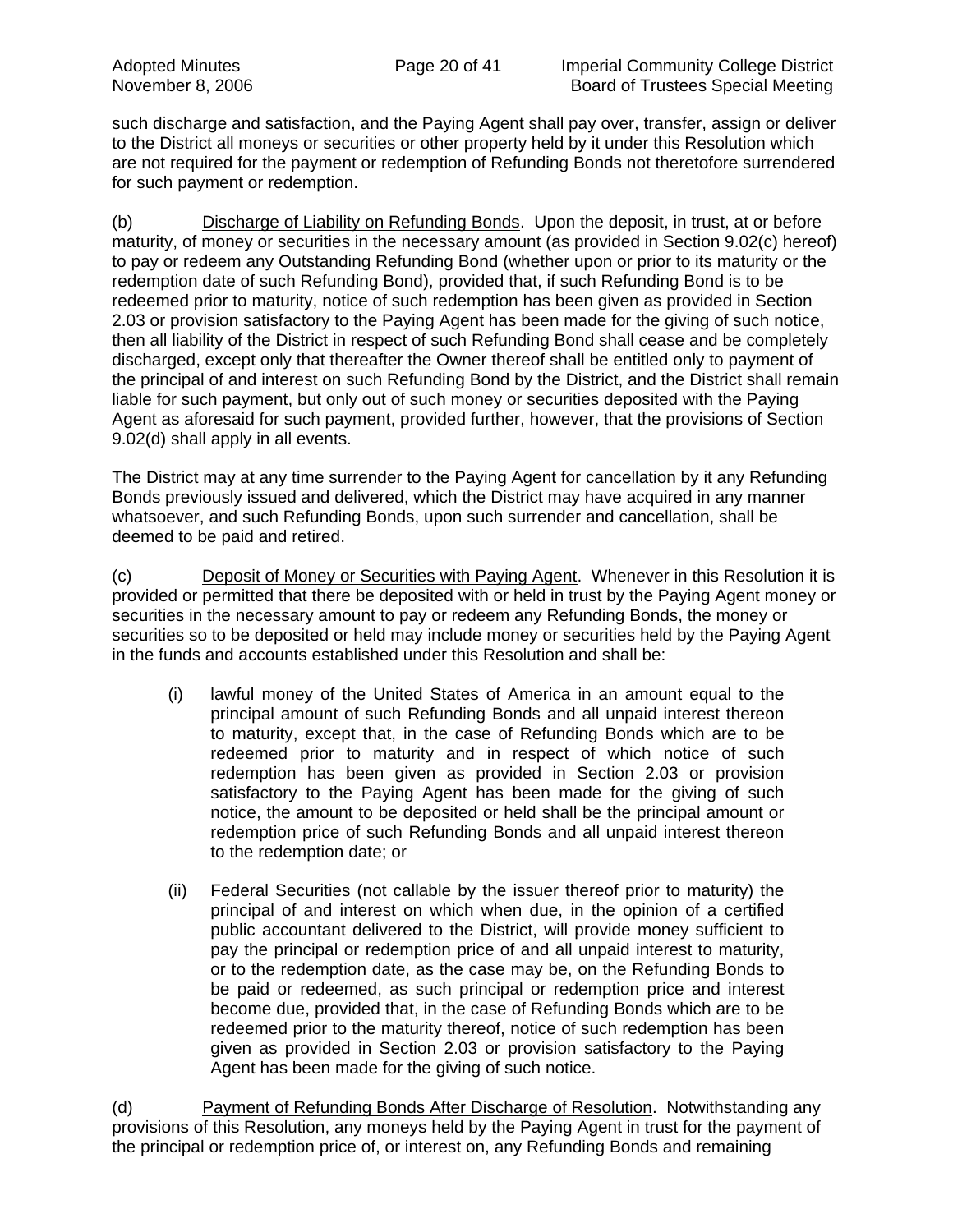unclaimed for 2 years after the principal of all of the Refunding Bonds has become due and payable (whether at maturity or upon call for redemption or by acceleration as provided in this Resolution), if such moneys were so held at such date, or 2 years after the date of deposit of such moneys if deposited after said date when all of the Refunding Bonds became due and payable, shall, upon request of the District, be repaid to the District free from the trusts created by this Resolution, and all liability of the Paying Agent with respect to such moneys shall thereupon cease; *provided, however*, that before the repayment of such moneys to the District as aforesaid, the Paying Agent may (at the cost of the District) first mail to the Owners of all Refunding Bonds which have not been paid at the addresses shown on the Registration Books a notice in such form as may be deemed appropriate by the Paying Agent, with respect to the Refunding Bonds so payable and not presented and with respect to the provisions relating to the repayment to the District of the moneys held for the payment thereof.

SECTION 9.03. *Execution of Documents and Proof of Ownership by Refunding Bond Owners*. Any request, declaration or other instrument which this Resolution may require or permit to be executed by Refunding Bond Owners may be in one or more instruments of similar tenor, and shall be executed by Refunding Bond Owners in person or by their attorneys appointed in writing.

Except as otherwise herein expressly provided, the fact and date of the execution by any Refunding Bond Owner or his attorney of such request, declaration or other instrument, or of such writing appointing such attorney, may be proved by the certificate of any notary public or other officer authorized to take acknowledgments of deeds to be recorded in the state in which he purports to act, that the person signing such request, declaration or other instrument or writing acknowledged to him the execution thereof, or by an affidavit of a witness of such execution, duly sworn to before such notary public or other officer.

Except as otherwise herein expressly provided, the ownership of registered Refunding Bonds and the amount, maturity, number and date of holding the same shall be proved by the Registration Books.

Any request, declaration or other instrument or writing of the Owner of any Refunding Bond shall bind all future Owners of such Refunding Bond in respect of anything done or suffered to be done by the District or the Paying Agent in good faith and in accordance therewith.

SECTION 9.04. *Waiver of Personal Liability*. No Board member, officer, agent or employee of the District is individually or personally liable for the payment of the principal of or interest on the Refunding Bonds. Nothing herein contained relieves any such Board member, officer, agent or employee from the performance of any official duly provided by law.

SECTION 9.05. *Limited Duties of County; Indemnification.* The County (including its officers, agents and employees) shall undertake only those duties of the County under this Resolution which are specifically set forth in this Resolution, and even during the continuance of an event of default with respect to the Refunding Bonds, no implied covenants or obligations shall be read into this Resolution against the County (including its officers, agents and employees).

The District further agrees to indemnify, defend and save the County (including its officers, agents and employees) harmless against any and all liabilities, costs, expenses, damages and claims which it may incur in the exercise and performance of its powers and duties hereunder which are not due to its negligence or bad faith.

SECTION 9.06. *Destruction of Canceled Refunding Bonds*. Whenever in this Resolution provision is made for the surrender to the District of any Refunding Bonds which have been paid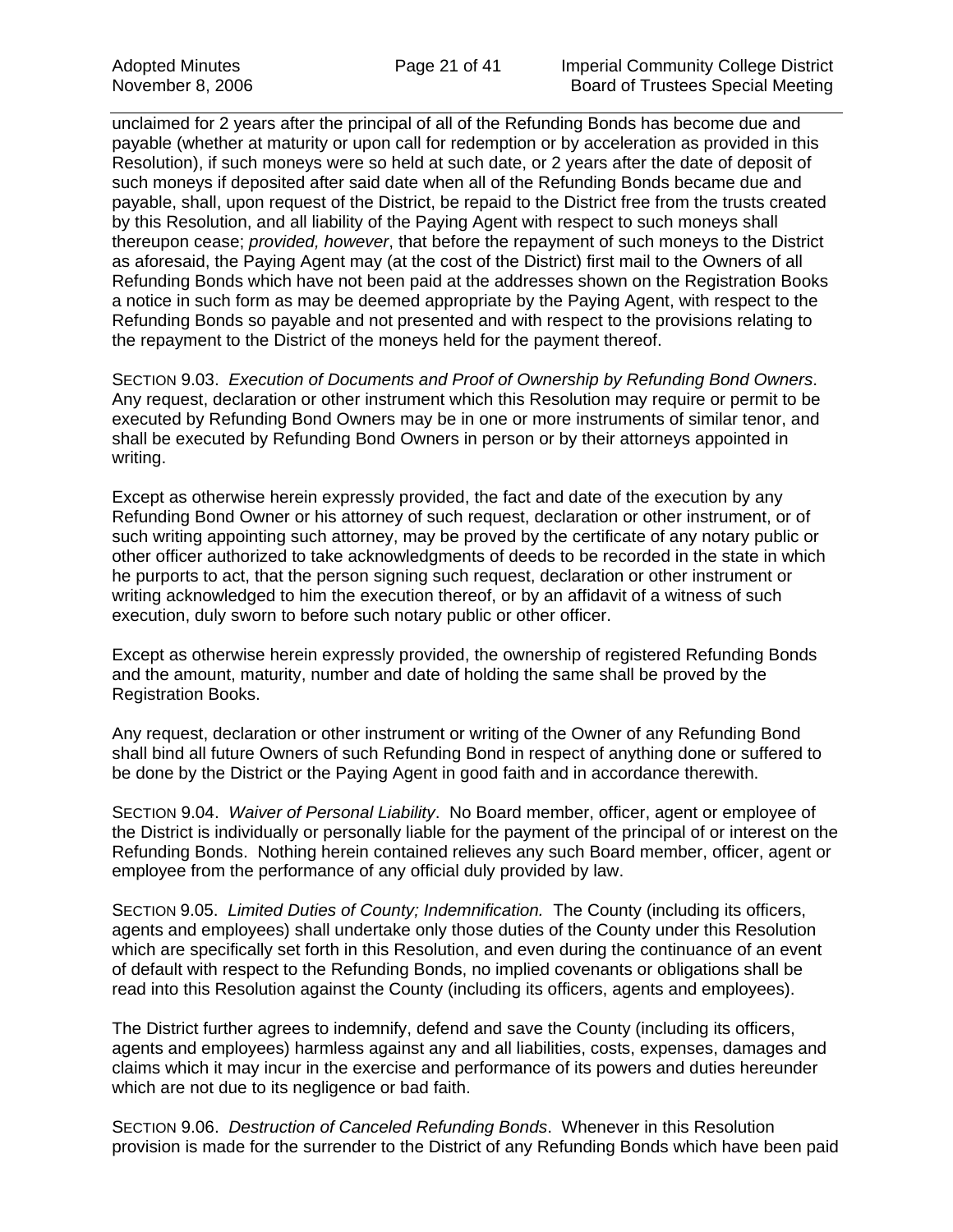or canceled under the provisions of this Resolution, a certificate of destruction duly executed by the Paying Agent shall be deemed to be the equivalent of the surrender of such canceled Refunding Bonds and the District shall be entitled to rely upon any statement of fact contained in any certificate with respect to the destruction of any such Refunding Bonds therein referred to.

SECTION 9.07. *Partial Invalidity*. If any section, paragraph, sentence, clause or phrase of this Resolution shall for any reason be held illegal or unenforceable, such holding shall not affect the validity of the remaining portions of this Resolution. The District hereby declares that it would have adopted this Resolution and each and every other section, paragraph, sentence, clause or phrase hereof and authorized the issue of the Refunding Bonds pursuant thereto irrespective of the fact that any one or more sections, paragraphs, sentences, clauses, or phrases of this Resolution may be held illegal, invalid or unenforceable. If, by reason of the judgment of any court, the District is rendered unable to perform its duties hereunder, all such duties and all of the rights and powers of the District hereunder shall be assumed by and vest in the Assistant Superintendent/President, Business Services of the District in trust for the benefit of the Refunding Bond Owners.

SECTION 9.08. *Effective Date of Resolution*. This Resolution shall take effect from and after the date of its passage and adoption.

#### **M/S/C Cardenas/Wong**

**Resolution No. 13688: Resolution of the Board of Trustees of the Imperial Community College District, providing for Issuance and Sale of General Obligation Bonds, Election of 2004, Series 2006 B, of Imperial Community College District in the aggregate principal amount not to exceed fourteen million dollars (\$14,000,000).** 

**WHEREAS**, a special bond election was duly and regularly held in the Imperial Community College District (the "District") on November 2, 2004, under the procedures specified in Proposition 39 (Article XIII A Section 1 paragraph (b) of the California Constitution) for the purpose of submitting a measure to the qualified electors of the District authorizing the issuance of general obligation bonds of the District in the maximum aggregate principal amount of \$58,600,000 (the "Bonds"), and more than 55% of the votes cast at said election were in favor of the issuance of the Bonds; and

**WHEREAS,** the Board of Trustees has previously issued Series 2005 of the Bonds in the aggregate principal amount of \$24,500,000; and

**WHEREAS**, the Board of Trustees of the District wishes at this time to institute proceedings for the sale of a second series of Bonds in the aggregate principal amount of not to exceed \$14,000,000, and the District will be permitted to issue such Bonds directly on its own behalf because the most recent interim report for the District was not qualified, and that the Board of Supervisors of the County has adopted its resolution authorizing the District to issue its bonds directly under the provisions of the Education Code of the State of California;

**NOW**, **THEREFORE**, the Board of Trustees of the District hereby finds, determines, declares and resolves as follows: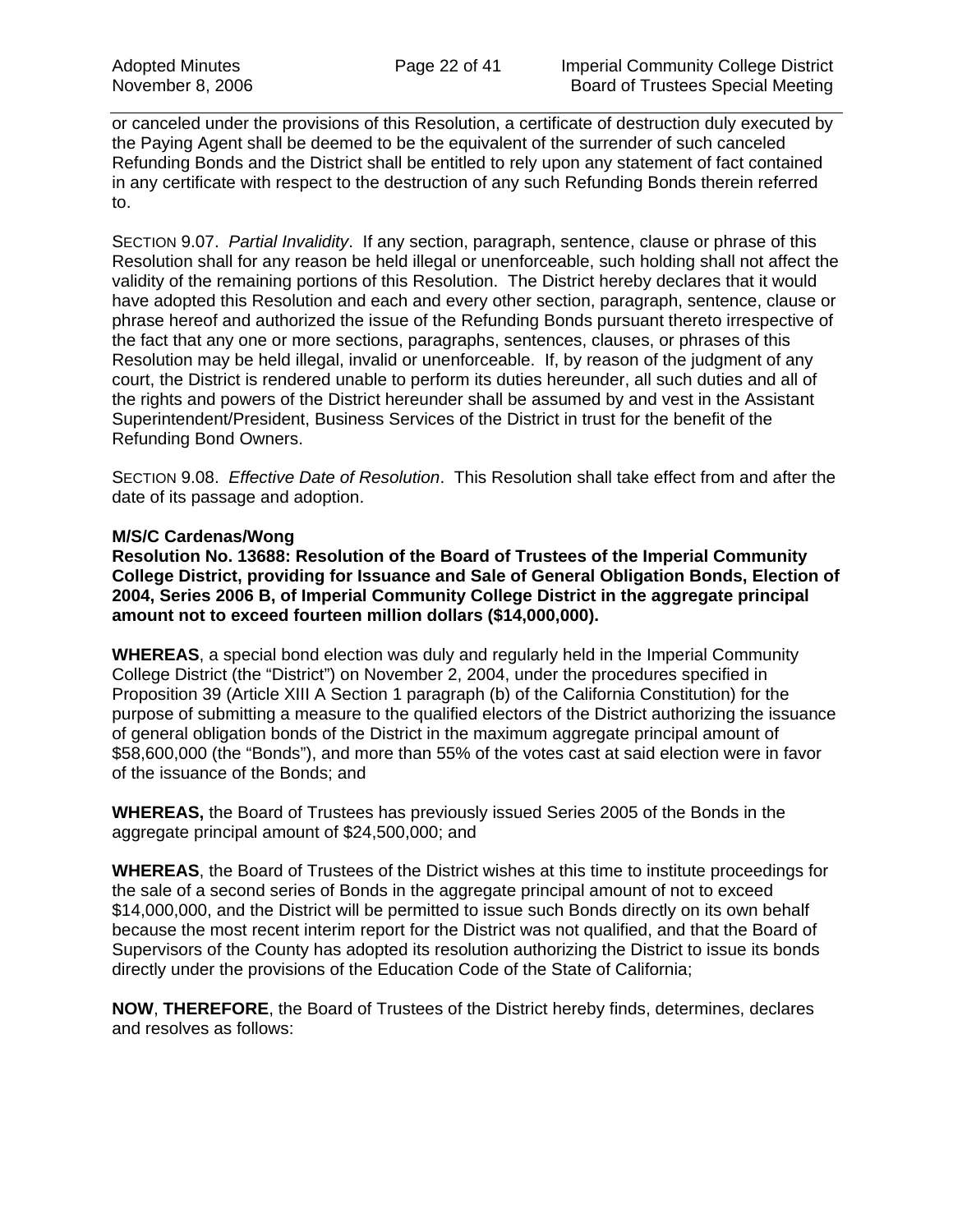## **ARTICLE I DEFINITIONS; AUTHORITY**

SECTION 1.01. *Definitions*. The terms defined in this Section 1.01, as used and capitalized herein, shall, for all purposes of this Resolution, have the meanings ascribed to them below, unless the context clearly requires some other meaning.

"Board" means the Board of Trustees of the District.

"Bond Counsel" means (a) the firm of Jones Hall, A Professional Law Corporation, or (b) any other attorney or firm of attorneys nationally recognized for expertise in rendering opinions as to the legality and tax exempt status of securities issued by public entities.

"Bond Law" means Chapter 1.5 of Part 10 of Division 1 of Title 1 of the California Education Code as in effect on the date of adoption hereof and as amended hereafter, as amended from time to time. As provided in Section 15266(b) of the California Education Code, the provisions of Chapter 1 of Part 10 of Division 1 of Title 1 of the California Education Code apply to the Bonds where not inconsistent.

"Bond Proposition" means the proposition submitted to, and approved by more than 55% of, the voters under which the issuance of the Bonds has been authorized.

"Bond Year" means the one-year period beginning on August 1 in each year and ending on the next succeeding July 31; except that the first Bond Year begins on the Closing Date and ends on July 31, 2007.

"Building Fund" means the fund established and held by the County under Section 4.02.

"Business Day" means a day other than a Saturday, Sunday or legal holiday, on which banking institutions are not closed in the State of California, or in any state in which the Principal Office of the Paying Agent is located.

"Closing Date" means the date upon which there is a physical delivery of the 2006 Bonds in exchange for the amount representing the purchase price of the 2006 Bonds by the Original Purchaser.

"Costs of Issuance" means all items of expense directly or indirectly payable by or reimbursable to the District and related to the authorization, issuance, sale and delivery of the 2006 Bonds, including but not limited to the costs of preparation and reproduction of documents, printing expenses, filing and recording fees, initial fees and charges of the Paying Agent and its counsel, legal fees and charges, fees and disbursements of consultants and professionals, rating agency fees, title insurance premiums, fees and charges for preparation, execution and safekeeping of the 2006 Bonds and any other cost, charge or fee in connection with the original issuance of the 2006 Bonds.

"County" means the County of Imperial, a political subdivision of the State of California, duly organized and existing under the Constitution and laws of the State of California.

"Debt Service Fund" means the account established and held by the County under Section 4.03.

"Depository" means (a) initially, DTC, and (b) any other Securities Depository acting as Depository under Section 2.09.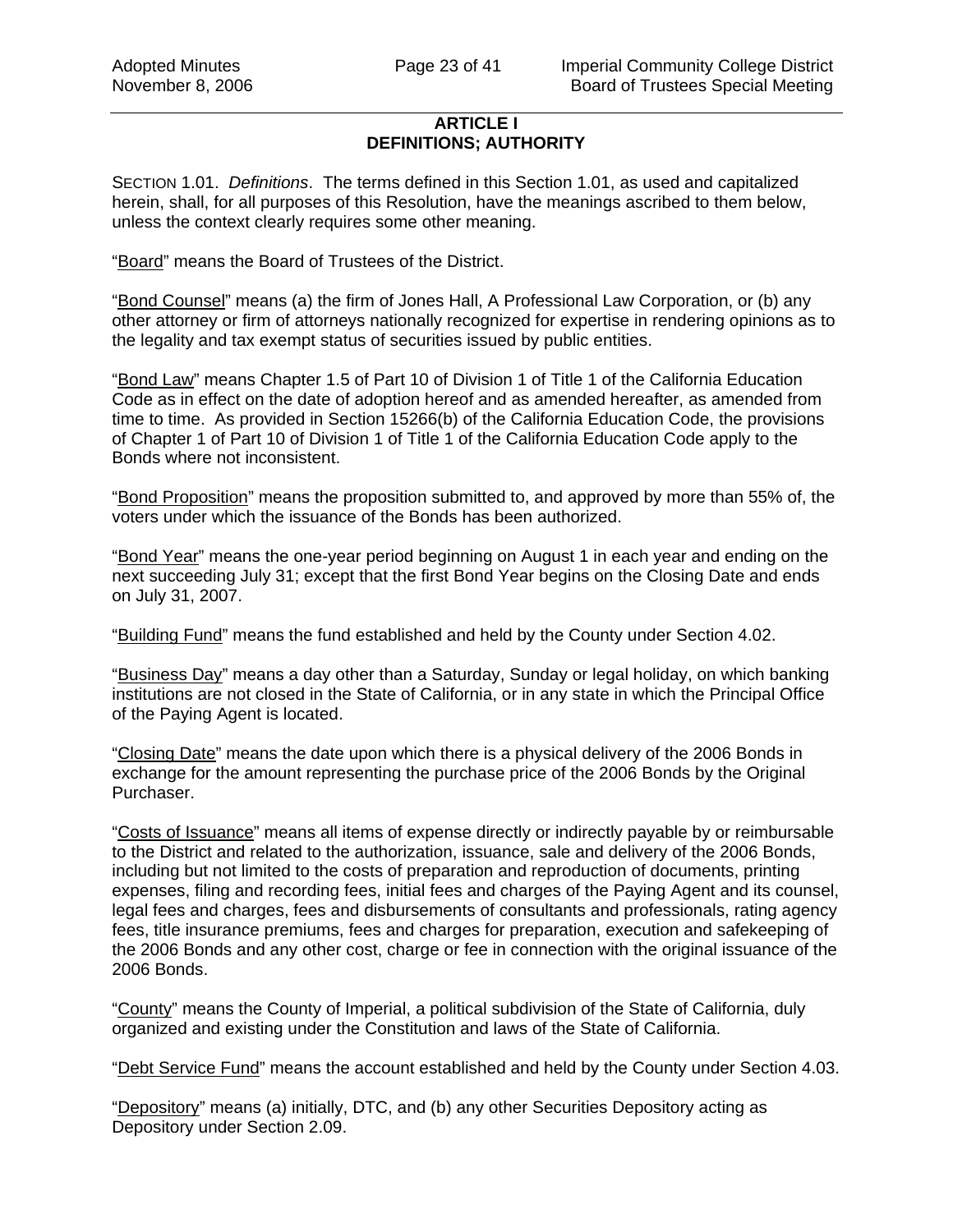"Depository System Participant" means any participant in the Depository's book-entry system.

"District" means the Imperial Community College District, a community college district organized under the Constitution and laws of the State of California, and any successor thereto.

"District Representative" means the Superintendent, the Vice-President/Chief Financial Officer, the Clerk of the Board, or any other duly appointed officer of the District authorized by resolution of the Board to act as a representative of the District hereunder.

"DTC" means The Depository Trust Company, New York, New York, and its successors and assigns.

"Federal Securities" means United States Treasury notes, bonds, bills or certificates of indebtedness, or any other obligations the timely payment of which is directly or indirectly guaranteed by the faith and credit of the United States of America.

"Information Services" means Financial Information, Inc.'s "Daily Called Bond Service", 30 Montgomery Street, 10<sup>th</sup> Floor, Jersey City, New Jersey 07302, Attention: Editor; Kenny Information Services' "Called Bond Service", 65 Broad Street, 16<sup>th</sup> Floor, New York, New York 10006; Moody's Investors Service "Municipal and Government", 99 Church Street, 8th Floor, New York, New York 10007, Attention: Municipal News Reports; Standard & Poor's Corporation "Called Bond Record", 25 Broadway, 3<sup>rd</sup> Floor, New York, New York 10004; and, in accordance with then current guidelines of the Securities and Exchange Commission, such other addresses and/or such other services providing information with respect to called bonds as the District may designate in a Written Request of the District delivered to the Paying Agent.

"Interest Payment Date" means February 1, 2007, and the first day of each succeeding February and August or as specified upon the sale of the Bonds.

"Original Purchaser" means the original purchaser of the 2006 Bonds upon the public sale thereof.

"Outstanding," when used as of any particular time with reference to 2006 Bonds, means all 2006 Bonds except: (a) 2006 Bonds theretofore canceled by the Paying Agent or surrendered to the Paying Agent for cancellation; (b) 2006 Bonds paid or deemed to have been paid within the meaning of Section 9.02; and (c) 2006 Bonds in lieu of or in substitution for which other 2006 Bonds shall have been authorized, executed, issued and delivered by the District under this Resolution.

"Owner", whenever used with respect to a 2006 Bonds Bond, means the person in whose name the ownership of such 2006 Bonds Bond is registered on the Registration Books.

"Paying Agent" means the Paying Agent appointed by the District and acting as paying agent, registrar and authenticating agent for the 2006 Bonds, its successors and assigns, and any other corporation or association which may at any time be substituted in its place, as provided in Section 6.01.

"Principal Office" means the office or offices of the Paying Agent for the payment of the 2006 Bonds and the administration of its duties hereunder, as such office or offices shall be identified in a written notice filed with the District by the Paying Agent.

"Proceeds Account" means the account established and held by the Paying Agent under Section 4.01.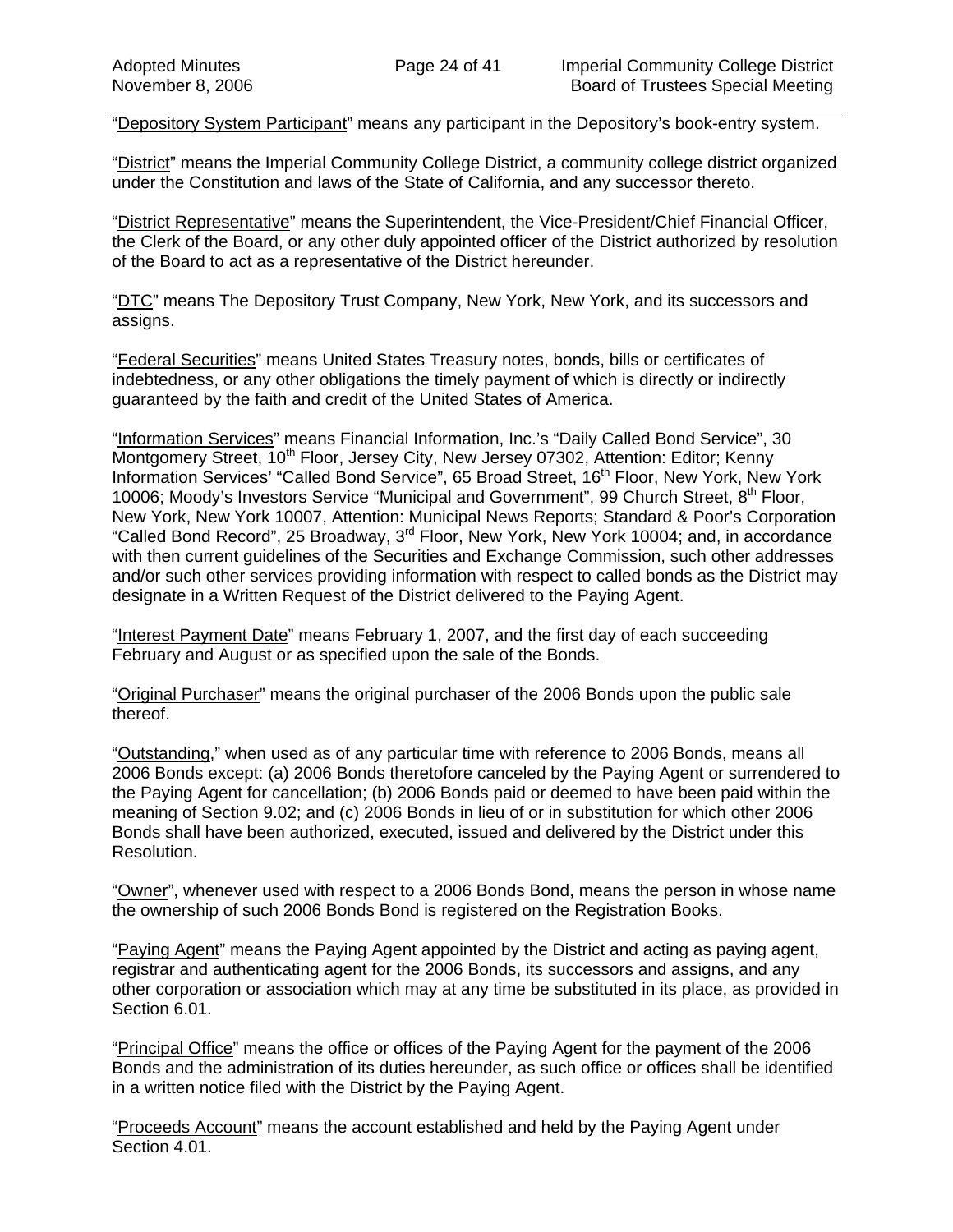"Record Date" means the  $15<sup>th</sup>$  day of the month preceding an Interest Payment Date, whether or not such day is a business day.

"Registration Books" means the records maintained by the Paying Agent for the registration of ownership and registration of transfer of the 2006 Bonds under Section 2.08.

"Resolution" means this Resolution, as originally adopted by the Board and including all amendments hereto and supplements hereof which are duly adopted by the Board from time to time in accordance herewith.

"Securities Depositories" means The Depository Trust Company, 711 Stewart Avenue, Garden City, New York 11530, Fax-(516) 227-4039 or 4190; and, in accordance with then current guidelines of the Securities and Exchange Commission, such other addresses and/or such other securities depositories as the District may designate in a Written Request of the District delivered to the Paying Agent.

"2006 Bonds" means the not to exceed \$14,000,000 aggregate principal amount of Imperial Community College District (Imperial County, California) General Obligation Bonds Election of 2004, Series 2006 B, at any time Outstanding under this Resolution.

"Supplemental Resolution" means any resolution supplemental to or amendatory of this Resolution, adopted by the District in accordance with Article VIII.

"Tax Code" means the Internal Revenue Code of 1986 as in effect on the Closing Date or (except as otherwise referenced herein) as it may be amended to apply to obligations issued on the Closing Date, together with applicable proposed, temporary and final regulations promulgated, and applicable official public guidance published, under said Code.

"Written Request of the District" means an instrument in writing signed by a District Representative or by any other officer of the District duly authorized to act on behalf of the District pursuant to a written certificate of a District Representative.

SECTION 1.02. *Interpretation.* 

(a) Unless the context otherwise indicates, words expressed in the singular include the plural and vice versa and the use of the neuter, masculine, or feminine gender is for convenience only and include the neuter, masculine or feminine gender, as appropriate.

(b) Headings of articles and sections herein and the table of contents hereof are solely for convenience of reference, do not constitute a part hereof and do not affect the meaning, construction or effect hereof.

(c) All references herein to "Articles," "Sections" and other subdivisions are to the corresponding Articles, Sections or subdivisions of this Resolution; the words "herein," "hereof," "hereby," "hereunder" and other words of similar import refer to this Resolution as a whole and not to any particular Article, Section or subdivision hereof.

SECTION 1.03. *Authority for this Resolution; Findings*. This Resolution is entered into under the provisions of the Bond Law. The Board hereby certifies that all of the things, conditions and acts required to exist, to have happened or to have been performed precedent to and in the issuance of the 2006 Bonds do exist, have happened or have been performed in due and regular time and manner as required by the laws of the State of California, and that the amount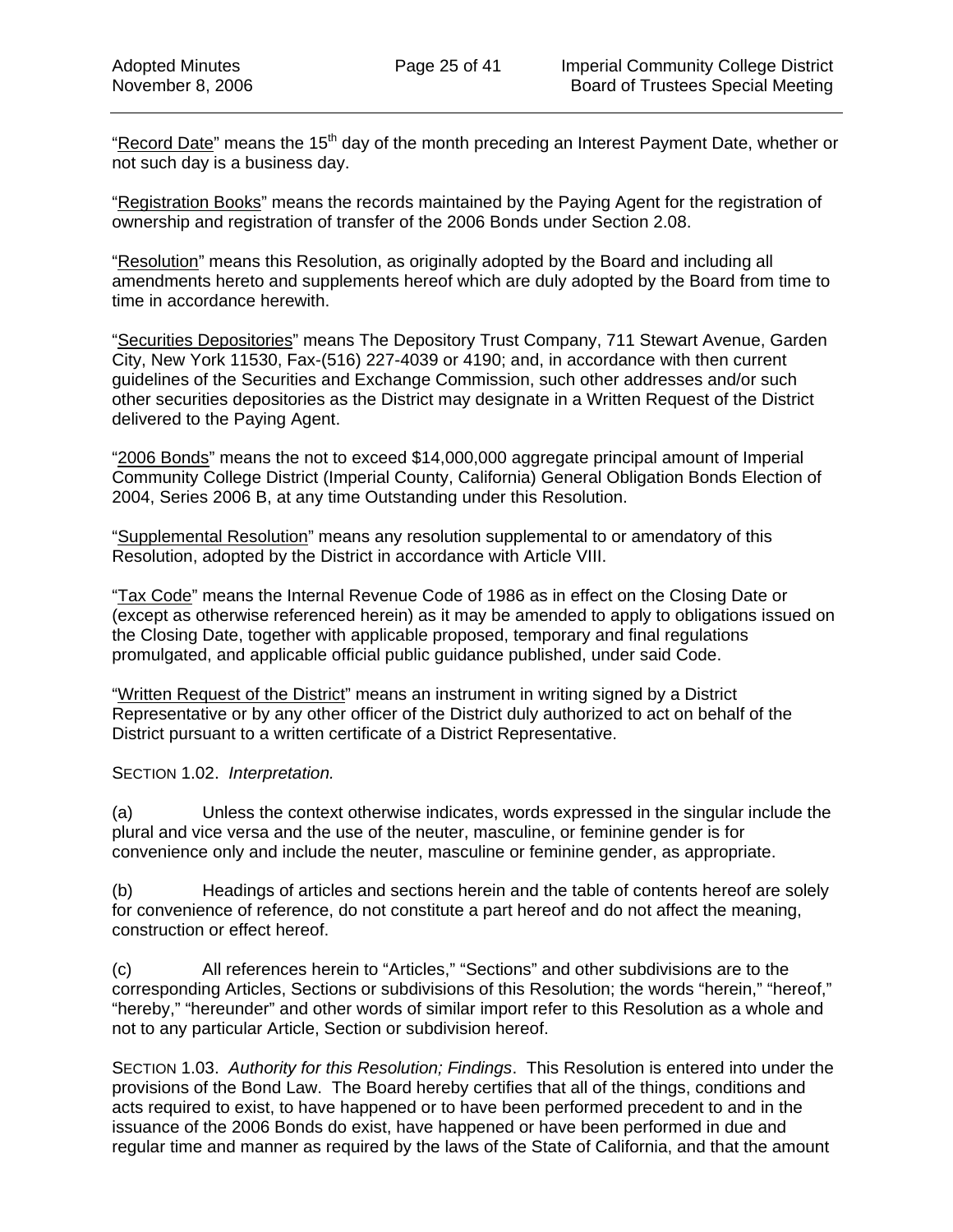of the 2006 Bonds, together with all other indebtedness of the District, does not exceed any limit prescribed by any laws of the State of California.

### **ARTICLE II TERMS OF 2006 BONDS**

SECTION 2.01. *Authorization*. The 2006 Bonds are hereby authorized to be sold as a second issue of the Bonds, in the aggregate principal amount of not to exceed \$14,000,000, subject to the terms of the Bond Law and this Resolution, for the purpose of raising money to finance educational facilities for which the Bonds have been authorized under the Bond Proposition. This Resolution constitutes a continuing agreement between the District and the Owners of all of the Outstanding 2006 Bonds to secure the full and final payment of principal of and interest and premium, if any, on the 2006 Bonds, subject to the covenants, agreements, provisions and conditions herein contained. The 2006 Bonds are designated the "Imperial Community College District (Imperial County, California) General Obligation Bonds Election of 2004, Series 2006 B".

## SECTION 2.02. *Terms of 2006 Bonds*.

(a) Form; Numbering. The 2006 Bonds shall be issued as fully registered Bonds, without coupons, in the denomination of \$5,000 each or any integral multiple thereof, but in an amount not to exceed the aggregate principal amount of 2006 Bonds maturing in the year of maturity of the 2006 Bonds Bond for which the denomination is specified. 2006 Bonds shall be lettered and numbered as the Paying Agent prescribes.

(b) Date of 2006 Bonds. The 2006 Bonds shall be dated as of the Closing Date or as specified upon the sale of the Bonds.

(c) Maturities: Interest. The 2006 Bonds shall mature (or, alternatively, be subject to mandatory sinking fund redemption as hereinafter provided) August 1 in each of the years 2008 through 2031, in the respective principal amounts or alternative dates as determined upon the sale thereof.

Each 2006 Bonds Bond shall bear interest from the Interest Payment Date next preceding the date of registration and authentication thereof unless (i) it is authenticated as of an Interest Payment Date, in which event it shall bear interest from such date, or (ii) it is authenticated prior to an Interest Payment Date and after the close of business on the preceding Record Date, in which event it shall bear interest from such Interest Payment Date, or (iii) it is authenticated on or before the first Record Date, in which event it shall bear interest from the dated date of the 2006 Bonds; *provided, however*, that if at the time of authentication of a 2006 Bonds Bond, interest is in default thereon, such 2006 Bonds Bond shall bear interest from the Interest Payment Date to which interest has previously been paid or made available for payment thereon.

(e) Payment. Interest on the 2006 Bonds (including the final interest payment upon maturity or redemption) is payable by check or draft of the Paying Agent mailed to the Owner thereof at such Owner's address as it appears on the Registration Books at the close of business on the preceding Record Date; provided that at the written request of the Owner of at least \$1,000,000 aggregate principal amount of the 2006 Bonds, which written request is on file with the Paying Agent as of any Record Date, interest on such 2006 Bonds shall be paid on the succeeding Interest Payment Date to such account as shall be specified in such written request. Principal of and premium (if any) on the 2006 Bonds are payable in lawful money of the United States of America upon presentation and surrender at the Principal Office of the Paying Agent.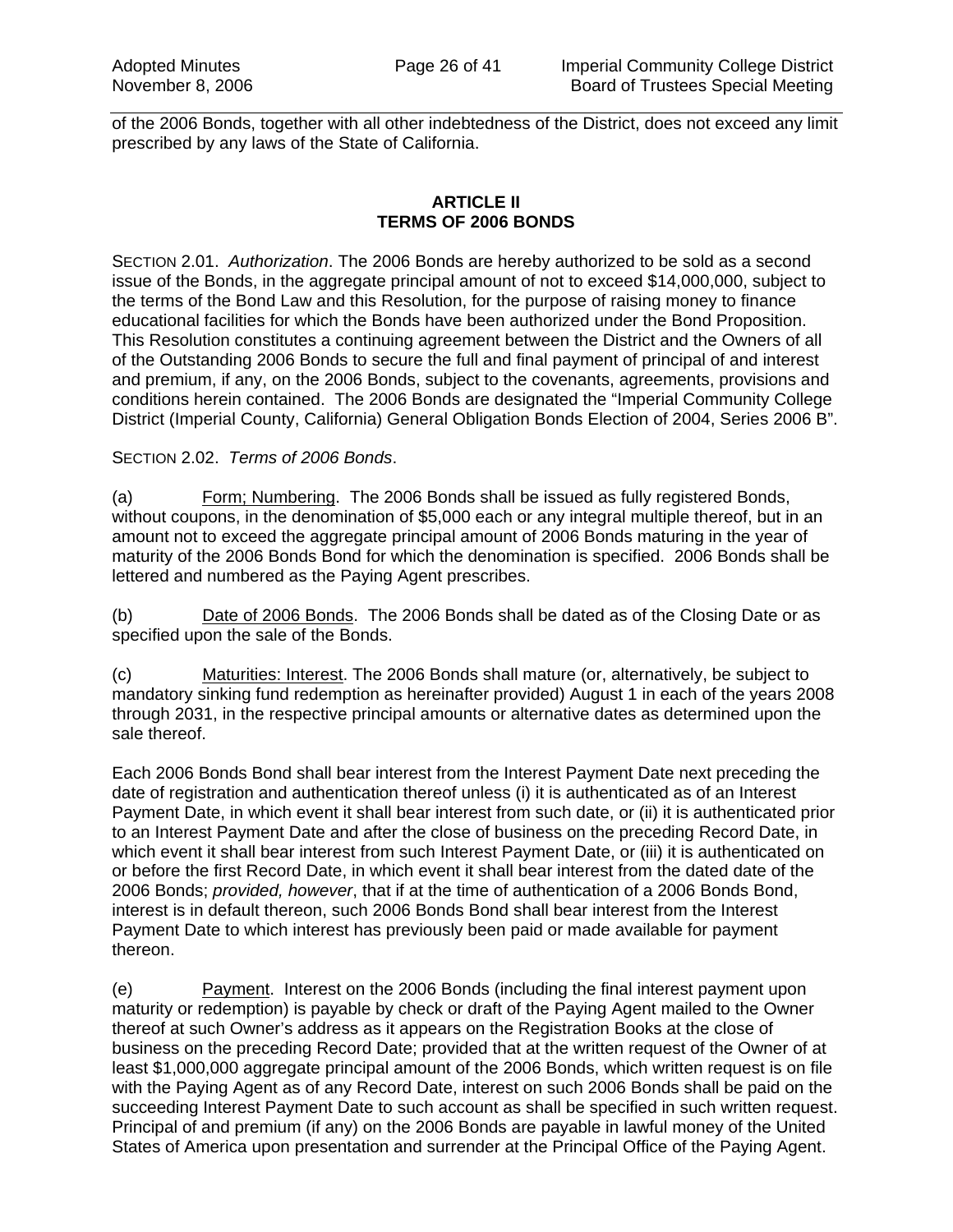SECTION 2.03. *Redemption*.

(a) Redemption Dates and Prices. The 2006 Bonds shall be subject to redemption prior to maturity, at the option of the District, in whole or in part among maturities on such basis as shall be designated by the District and by lot within a maturity, from any available source of funds on dates and at redemption prices (expressed as a percentage of the principal amount of 2006 Bonds to be redeemed) as set forth upon the sale thereof, together with accrued interest thereon to the date fixed for redemption.

(b) Mandatory Sinking Fund Redemption. If and to the extent specified in the bid of the winning bidder for the 2006 Bonds, any maturity of 2006 Bonds will be designated as "Term Bonds" which are subject to mandatory sinking fund redemption on August 1 in each of the years and in the respective principal amounts as set forth in such bid, at a redemption price equal to 100% of the principal amount thereof to be redeemed (without premium), together with interest accrued thereon to the date fixed for redemption. If some but not all of such Term Bonds are redeemed under the preceding subsection (a) of this Section, the aggregate principal amount of Term Bonds to be redeemed in each year under this subsection (b) will be reduced on a pro rata basis in integral multiples of \$5,000, as designated by the District in written notice filed with the Paying Agent.

(c) Selection of 2006 Bonds for Redemption. Whenever less than all of the Outstanding 2006 Bonds of any one maturity are designated for redemption, the Paying Agent shall select the Outstanding 2006 Bonds of such maturity to be redeemed by lot in any manner deemed fair by the Paying Agent. For purposes of such selection, each 2006 Bonds Bond will be deemed to consist of individual 2006 Bonds of \$5,000 denominations, which may be separately redeemed.

(d) Redemption Procedure. The Paying Agent shall cause notice of any redemption to be mailed, first class mail, postage prepaid, at least 30 days but not more than 60 days prior to the date fixed for redemption, to (i) one or more of the Information Services, and (ii) to the respective Owners of any 2006 Bonds designated for redemption, at their addresses appearing on the Registration Books. Such mailing shall not be a condition precedent to such redemption and failure to mail or to receive any such notice shall not affect the validity of the proceedings for the redemption of such 2006 Bonds. In addition, the Paying Agent shall give notice of redemption by telecopy or certified, registered or overnight mail to each of the Securities Depositories at least 2 days prior to such mailing to the 2006 Bonds Bond Owners.

Such notice must (i) state the redemption date and the redemption price, (ii) if less than all of the then Outstanding 2006 Bonds are to be called for redemption, designate the serial numbers of the 2006 Bonds to be redeemed by giving the individual number of each 2006 Bonds Bond or by stating that all 2006 Bonds between two stated numbers, both inclusive, or by stating that all of the 2006 Bonds of one or more maturities have been called for redemption, (iii) require that such 2006 Bonds be then surrendered at the Principal Office of the Paying Agent for redemption at the said redemption price, and (iv) state that further interest on such 2006 Bonds will not accrue from and after the redemption date.

Upon surrender of 2006 Bonds redeemed in part only, the District shall execute and the Paying Agent shall authenticate and deliver to the Owner, at the expense of the District, a new 2006 Bonds Bond or Bonds, of the same maturity, of authorized denominations in aggregate principal amount equal to the unredeemed portion of the 2006 Bonds Bond or Bonds.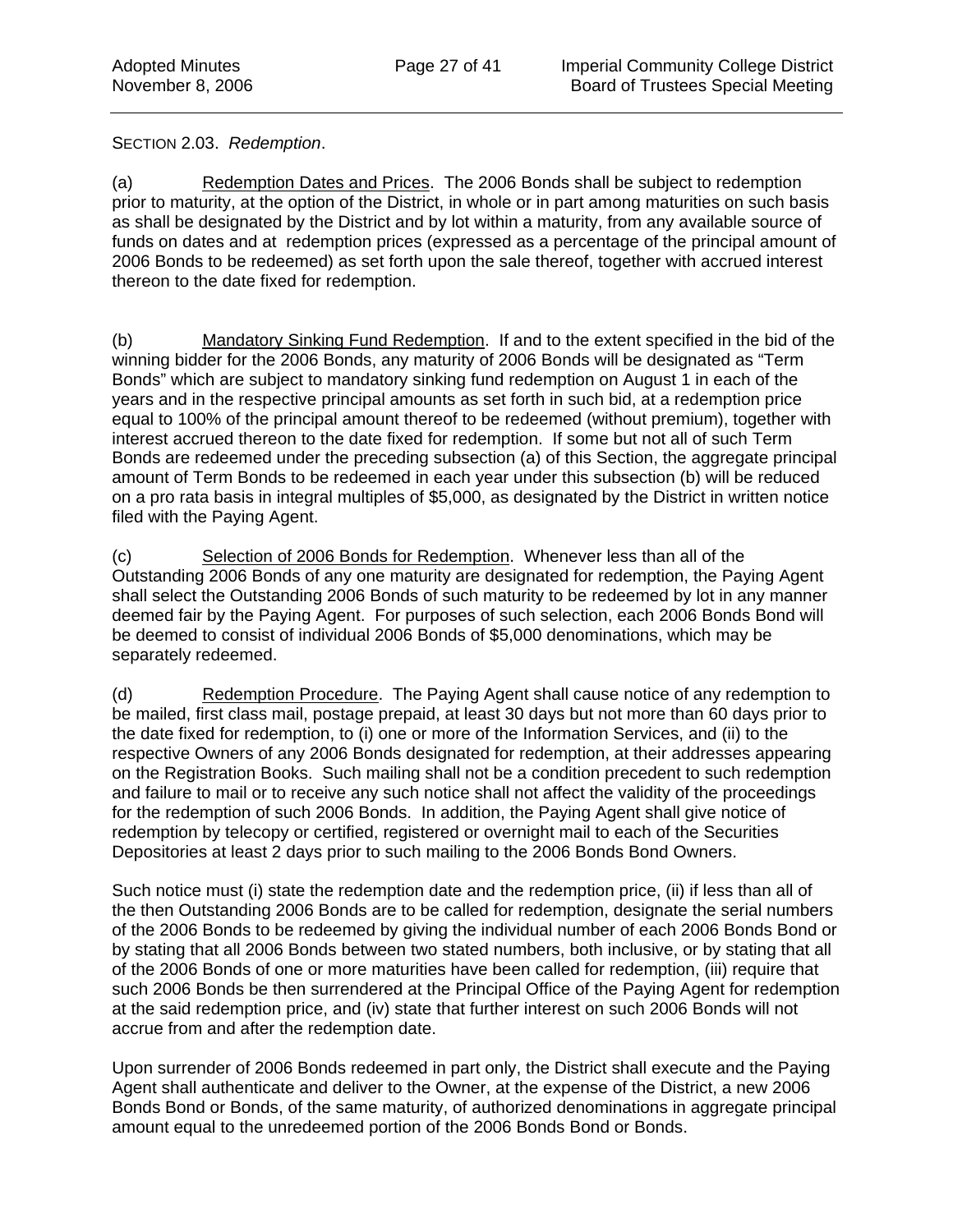From and after the date fixed for redemption, if notice of such redemption has been duly given and funds available for the payment of the principal of and interest (and premium, if any) on the 2006 Bonds so called for redemption have been duly provided, such 2006 Bonds so called will cease to be entitled to any benefit under this Resolution other than the right to receive payment of the redemption price, and no interest will accrue thereon on or after the redemption date specified in such notice. The Paying Agent shall cancel all of the 2006 Bonds, and submit a certificate of cancellation to the District.

SECTION 2.04. *Form of 2006 Bonds*. The 2006 Bonds, the form of the Paying Agent's certificate of authentication and registration and the form of assignment to appear thereon shall be substantially in the forms, respectively, with necessary or appropriate variations, omissions and insertions, as permitted or required by this Resolution, as set forth in Appendix A hereto.

SECTION 2.05. *Execution of 2006 Bonds*. The 2006 Bonds shall be signed by the facsimile signature of the President of the Board and shall be attested by the facsimile signature of the Clerk of the Board, and the seal of the Board shall be reproduced thereon. No 2006 Bonds Bond shall be valid or obligatory for any purpose or shall be entitled to any security or benefit under this Resolution unless and until the certificate of authentication printed on the 2006 Bonds Bond is signed by the Paying Agent as authenticating agent.

The 2006 Bonds shall be in substantially the form attached hereto as Appendix A and incorporated herein by this reference, allowing those officials executing the 2006 Bonds to make the insertions and deletions necessary to conform the 2006 Bonds to this Resolution and the winning bid for the 2006 Bonds.

Only those 2006 Bonds bearing a certificate of authentication and registration in the form set forth in Appendix A, executed and dated by the Paying Agent, shall be valid or obligatory for any purpose or entitled to the benefits of this Resolution, and such certificate of the Paying Agent shall be conclusive evidence that the 2006 Bonds so registered have been duly authenticated, registered and delivered hereunder and are entitled to the benefits of this Resolution.

SECTION 2.06. *Transfer of 2006 Bonds*. Any 2006 Bonds Bond may, in accordance with its terms, be transferred, upon the Registration Books, by the person in whose name it is registered, in person or by his duly authorized attorney, upon surrender of such 2006 Bonds Bond for cancellation at the Principal Office at the Paying Agent, accompanied by delivery of a written instrument of transfer in a form approved by the Paying Agent, duly executed. The District may charge a reasonable sum for each new 2006 Bonds Bond issued upon any transfer.

Whenever any 2006 Bonds Bond is surrendered for transfer, the District shall execute and the Paying Agent shall authenticate and deliver a new 2006 Bonds Bond or Bonds, for like aggregate principal amount. No transfers of 2006 Bonds may be made (a) 15 days prior to the date established by the Paying Agent for selection of 2006 Bonds for redemption or (b) with respect to a 2006 Bonds Bond which has been selected for redemption.

SECTION 2.07. *Exchange of 2006 Bonds*. 2006 Bonds may be exchanged at the Principal Office of the Paying Agent for a like aggregate principal amount of 2006 Bonds of authorized denominations and of the same maturity. The District may charge a reasonable sum for each new 2006 Bonds Bond issued upon any exchange (except in the case of any exchange of temporary 2006 Bonds for definitive 2006 Bonds). No exchanges of 2006 Bonds shall be required to be made (a) the 15 days prior to the date established by the Paying Agent for selection of 2006 Bonds for redemption or (b) with respect to a 2006 Bonds Bond after such 2006 Bonds Bond has been selected for redemption.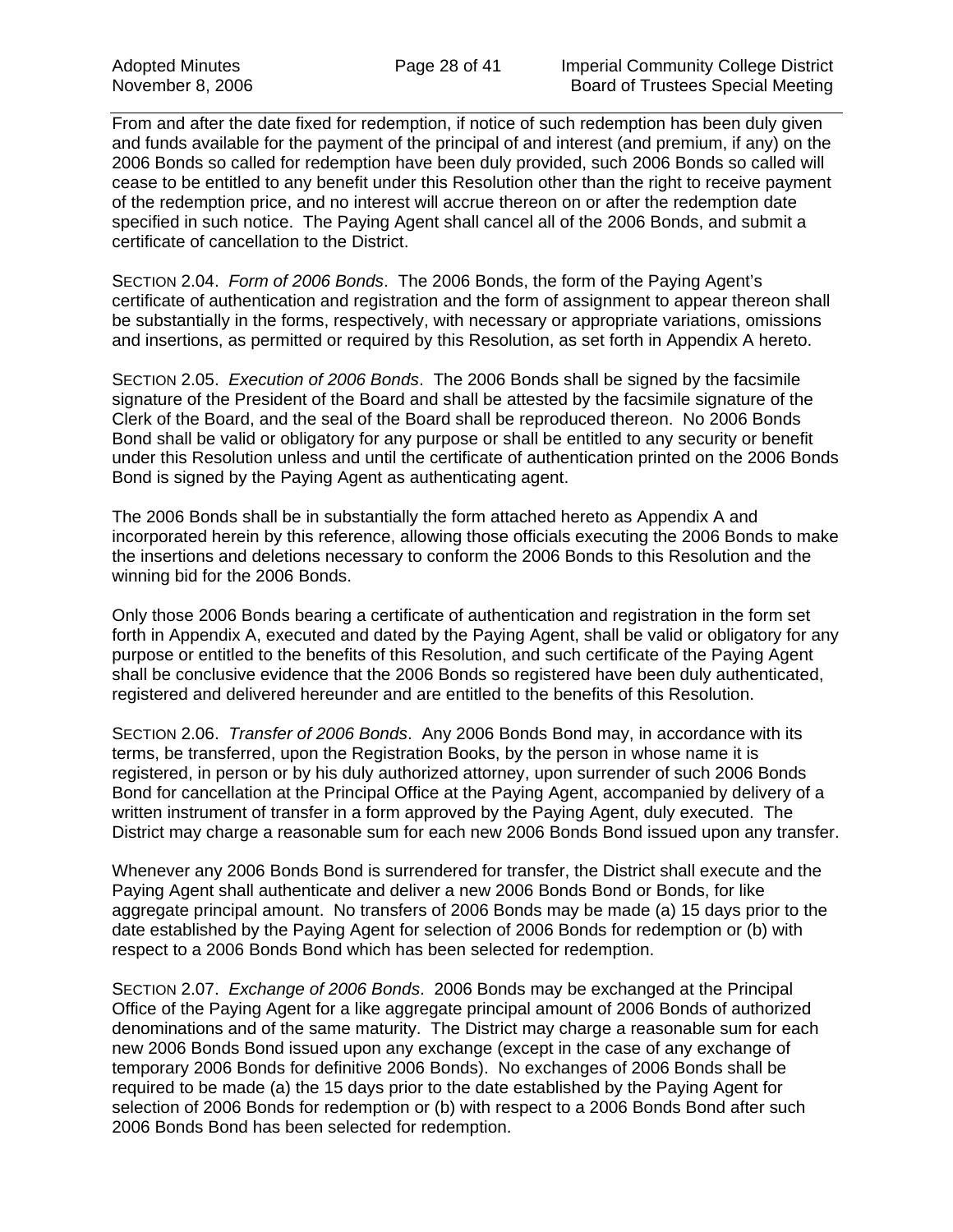SECTION 2.08. *Registration Books*. The Paying Agent shall keep or cause to be kept sufficient books for the registration and transfer of the 2006 Bonds, which shall at all times be open to inspection by the District upon reasonable notice; and, upon presentation for such purpose, the Paying Agent shall, under such reasonable regulations as it may prescribe, register or transfer or cause to be registered or transferred, on said books, 2006 Bonds as herein before provided.

SECTION 2.09. *Book-Entry System*. Except as provided below, the Owner of all of the 2006 Bonds shall be DTC, and the 2006 Bonds shall be registered in the name of Cede & Co., as nominee for DTC. The 2006 Bonds shall be initially executed and delivered in the form of a single fully registered 2006 Bonds Bond for each maturity date of the 2006 Bonds in the full aggregate principal amount of the 2006 Bonds maturing on such date. The Paying Agent and the District may treat DTC (or its nominee) as the sole and exclusive owner of the 2006 Bonds registered in its name for all purposes of this Resolution, and neither the Paying Agent nor the District shall be affected by any notice to the contrary. The Paying Agent and the District shall not have any responsibility or obligation to any Depository System Participant, any person claiming a beneficial ownership interest in the 2006 Bonds under or through DTC or a Depository System Participant, or any other person which is not shown on the register of the District as being an owner, with respect to the accuracy of any records maintained by DTC or any Depository System Participant or the payment by DTC or any Depository System Participant by DTC or any Depository System Participant of any amount in respect of the principal or interest with respect to the 2006 Bonds. The District shall cause to be paid all principal and interest with respect to the 2006 Bonds only to DTC, and all such payments shall be valid and effective to fully satisfy and discharge the District's obligations with respect to the principal and interest with respect to the 2006 Bonds to the extent of the sum or sums so paid. Except under the conditions noted below, no person other than DTC shall receive a 2006 Bonds Bond. Upon delivery by DTC to the District of written notice to the effect that DTC has determined to substitute a new nominee in place of Cede & Co., the term "Cede & Co." in this Resolution shall refer to such new nominee of DTC.

If the District determines that it is in the best interest of the beneficial owners that they be able to obtain 2006 Bonds and delivers a written certificate to DTC and the District to that effect, DTC shall notify the Depository System Participants of the availability through DTC of 2006 Bonds. In such event, the District shall issue, transfer and exchange 2006 Bonds as requested by DTC and any other owners in appropriate amounts. DTC may determine to discontinue providing its services with respect to the 2006 Bonds at any time by giving notice to the District and discharging its responsibilities with respect thereto under applicable law. Under such circumstances (if there is no successor securities depository), the District shall be obligated to deliver 2006 Bonds as described in this Resolution. Whenever DTC requests the District to do so, the District will cooperate with DTC in taking appropriate action after reasonable notice to (a) make available one or more separate 2006 Bonds evidencing the 2006 Bonds to any Depository System Participant having 2006 Bonds credited to its DTC account or (b) arrange for another securities depository to maintain custody of certificates evidencing the 2006 Bonds.

Notwithstanding any other provision of this Resolution to the contrary, so long as any 2006 Bonds Bond is registered in the name of Cede & Co., as nominee of DTC, all payments with respect to the principal and interest with respect to such 2006 Bonds Bond and all notices with respect to such 2006 Bonds Bond shall be made and given, respectively, to DTC as provided as in the representation letter delivered on the date of issuance of the 2006 Bonds.

SECTION 2.10. *2006 Bonds Mutilated, Lost, Destroyed or Stolen*. If any 2006 Bonds Bond is mutilated the District, at the expense of the Owner of said 2006 Bonds Bond, shall execute, and the Paying Agent shall thereupon authenticate and deliver, a new 2006 Bonds Bond of like maturity and principal amount in exchange and substitution for the 2006 Bonds Bond so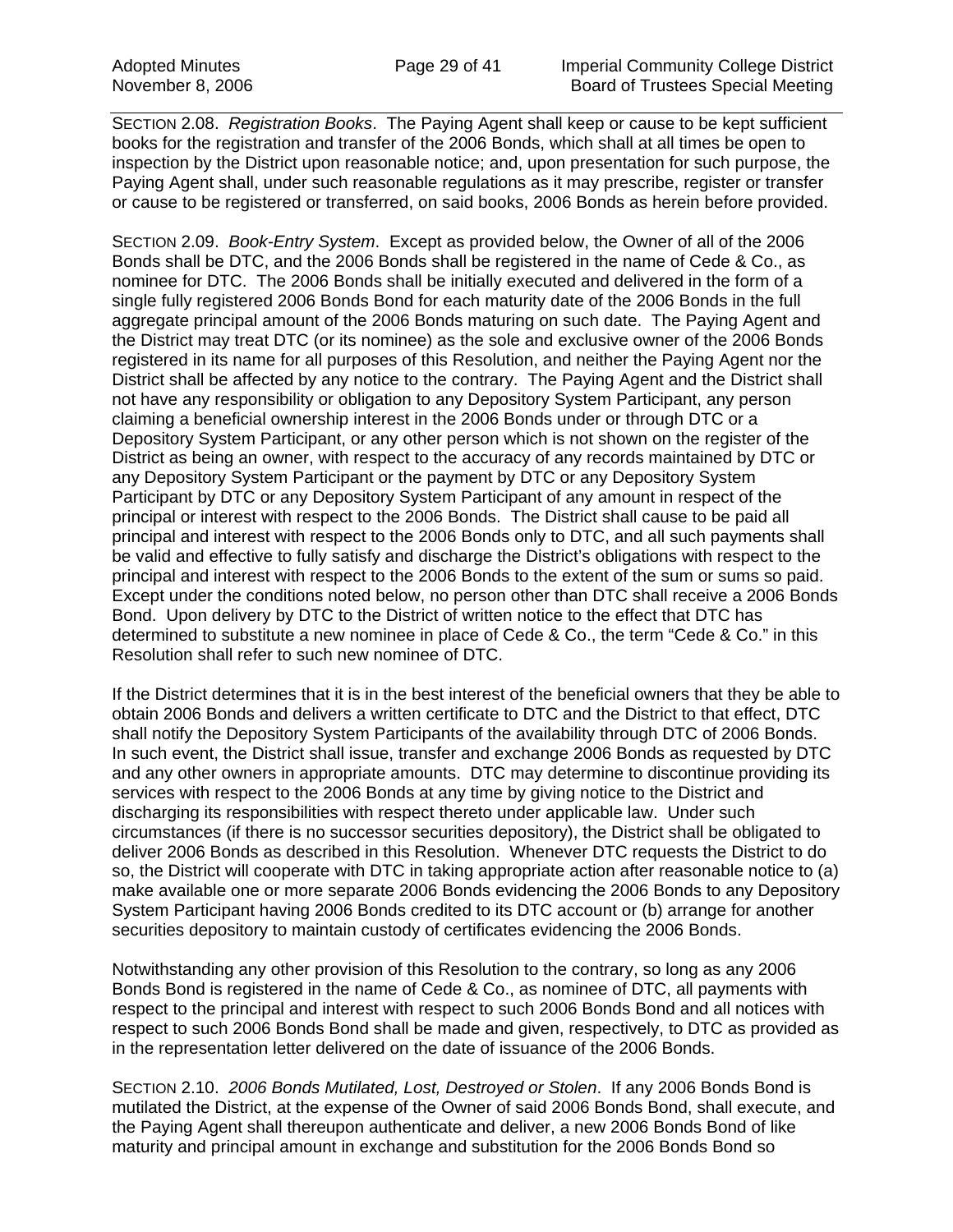mutilated, but only upon surrender to the Paying Agent of the 2006 Bonds Bond so mutilated. Every mutilated 2006 Bonds Bond so surrendered to the Paying Agent shall be canceled by it and delivered to, or upon the order of, the District. If any 2006 Bonds Bond shall be lost, destroyed or stolen, evidence of such loss, destruction or theft may be submitted to the District and, if such evidence be satisfactory to the District and indemnity satisfactory to it shall be given, the District, at the expense of the Owner, shall execute, and the Paying Agent shall thereupon authenticate and deliver, a new 2006 Bonds Bond of like maturity and principal amount in lieu of and in substitution for the 2006 Bonds Bond so lost, destroyed or stolen. The District may require payment of a sum not exceeding the actual cost of preparing each new 2006 Bonds Bond issued under this Section and of the expenses which may be incurred by the District and the Paying Agent in the premises. Any 2006 Bonds Bond issued under the provisions of this Section 2.10 in lieu of any 2006 Bonds Bond alleged to be lost, destroyed or stolen shall constitute an original additional contractual obligation on the part of the District whether or not the 2006 Bonds Bond so alleged to be lost, destroyed or stolen be at any time enforceable by anyone, and shall be equally and proportionately entitled to the benefits of this Resolution with all other 2006 Bonds issued under this Resolution.

Notwithstanding any other provision of this Section 2.10, in lieu of delivering a new 2006 Bonds Bond for which principal has or is about to become due for a 2006 Bonds Bond which has been mutilated, lost, destroyed or stolen, the Paying Agent may make payment of such 2006 Bonds Bond in accordance with its terms.

## **ARTICLE III SALE OF 2006 BONDS; APPLICATION OF PROCEEDS**

## SECTION 3.01. *Sale of 2006 Bonds; Approval of Sale Documents*.

(a) Official Notice of Sale. The Board hereby authorizes the sale of the 2006 Bonds by competitive bid in accordance with the provisions of the Official Notice of Sale for the 2006 Bonds in substantially the form on file with the Clerk of the Board, together with such additions thereto and changes therein as may be approved by a District Representative, which is hereby incorporated herein by this reference. Said Official Notice of Sale is hereby approved and incorporated in this Resolution.

(b) Publication of Notice of Intention to Sell 2006 Bonds. Under Government Code Section 53692, the Board hereby approves and authorizes the publication by Jones Hall, A Professional Law Corporation, as Bond Counsel to the District, of a Notice of Intention to Sell Bonds in form and substance acceptable to Bond Counsel, in *The Bond Buyer* once at least 5 days prior to the date fixed for receipt of bids.

(c) Official Statement. The Board hereby approves and deems nearly final within the meaning of Rule 15c2-12 of the Securities Exchange Act of 1934, the preliminary Official Statement describing the 2006 Bonds in the form on file with the Clerk of the Board. A District Representative is hereby individually authorized, at the request of the Original Purchaser, to execute an appropriate certificate affirming the Board's determination that the preliminary Official Statement has been deemed nearly final within the meaning of such Rule. Distribution of the preliminary Official Statement by the Original Purchaser is hereby approved. A District Representative is hereby individually authorized and directed to approve any changes in or additions to a final form of said Official Statement, and the execution thereof by such District Representative shall be conclusive evidence of approval of any such changes and additions. The Board hereby authorizes the distribution of the final Official Statement by the Original Purchaser. A District Representative shall execute the final Official Statement in the name and on behalf of the District.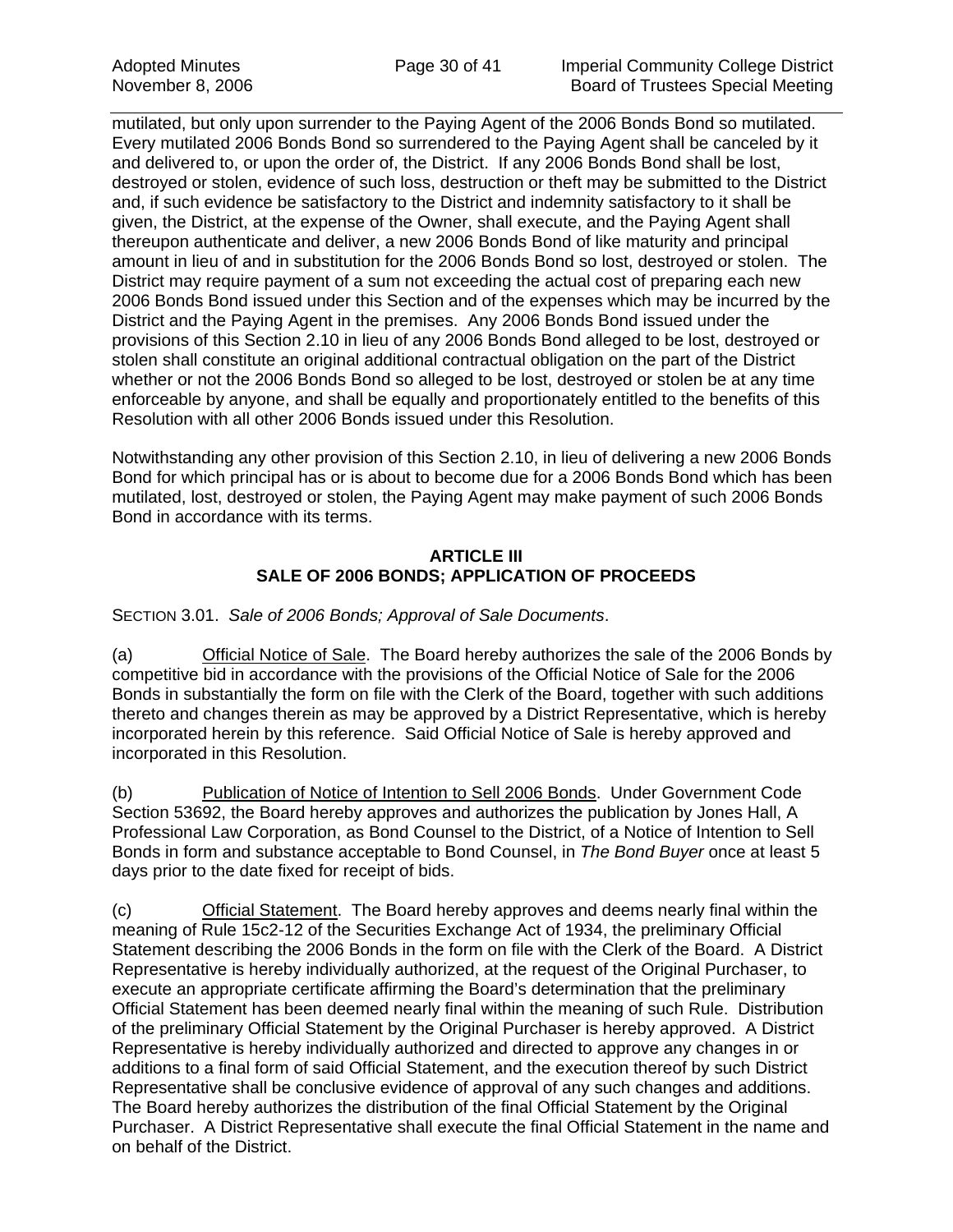(d) Furnishing of Official Notice of Sale and Official Statement. The Board authorizes and directs Caldwell, Flores, Winters, Inc., as financial adviser to the District, to cause to be furnished to prospective bidders a reasonable number of copies of said Official Notice of Sale and a reasonable number of copies of the Preliminary Official Statement relating to the 2006 Bonds.

(e) Terms and Conditions of Sale. The Vice President/Chief Financial Officer or designee, on behalf of the District, is hereby delegated the authority to accept the best responsible bid for the purchase of the 2006 Bonds, determined in accordance with the Official Notice of Sale. If two or more bids setting forth identical interest rates and premium, if any, are received, the Vice President/Chief Financial Officer or designee, on behalf of the District, may exercise his or her own discretion and judgment in making the award and may award the 2006 Bonds on a pro rata basis in such denominations as he or she shall determine, and may, in his or her discretion, reject any and all bids and waive any irregularity or informality in any bid. Sale of the 2006 Bonds shall be awarded, or all bids shall be rejected, not later than 24 hours after the expiration of the time prescribed for the receipt of proposals unless such time of award is waived by the successful bidder.

SECTION 3.02. *Application of Proceeds of Sale of 2006 Bonds*. The Paying Agent shall deposit the proceeds of sale of the 2006 Bonds received by it in the Proceeds Account, to be applied on the Closing Date as follows:

- (a) The Paying Agent shall withdraw from the Proceeds Account and transfer to the County for deposit in the Debt Service Fund an amount equal to the premium (if any) received on the sale of the 2006 Bonds.
- (b) The Paying Agent shall retain in the Proceeds Account an amount set forth in a Written Request of the District filed with the Paying Agent as of the Closing Date, which amount is equal to the estimated Costs of Issuance.
- (c) The Paying Agent shall transfer the remainder of such proceeds to the Auditor-Controller/Tax Collector-Treasurer of the County on behalf of the District, for deposit in the Building Fund.

## **ARTICLE IV FUNDS AND ACCOUNTS**

SECTION 4.01. *Proceeds Account*. There is hereby created the "2006 Bonds Bond Proceeds Account", which shall be held and maintained by the Paying Agent as a separate account, distinct from all other funds of the District, into which shall be deposited the proceeds of sale of the 2006 Bonds under Section 3.02. Amounts remaining on deposit in the Proceeds Account under Section 3.02(b) shall be disbursed for the purpose of paying the Costs of Issuance upon the receipt by the Paying Agent of Written Requests of the District. On April 1, 2007, the Paying Agent shall withdraw all amounts remaining on deposit in the Proceeds Account and transfer such amounts to the County for deposit in the Building Fund.

SECTION 4.02. *Building Fund*. The District hereby directs the Tax Collector-Treasurer of the County to establish, hold and maintain a fund to be known as the "2006 Bonds Imperial Community College District Building Fund", which the County shall maintain as a separate account, distinct from all other funds of the County and the District. The proceeds from the sale of the 2006 Bonds, to the extent required under Section 3.02(c), shall be transferred to the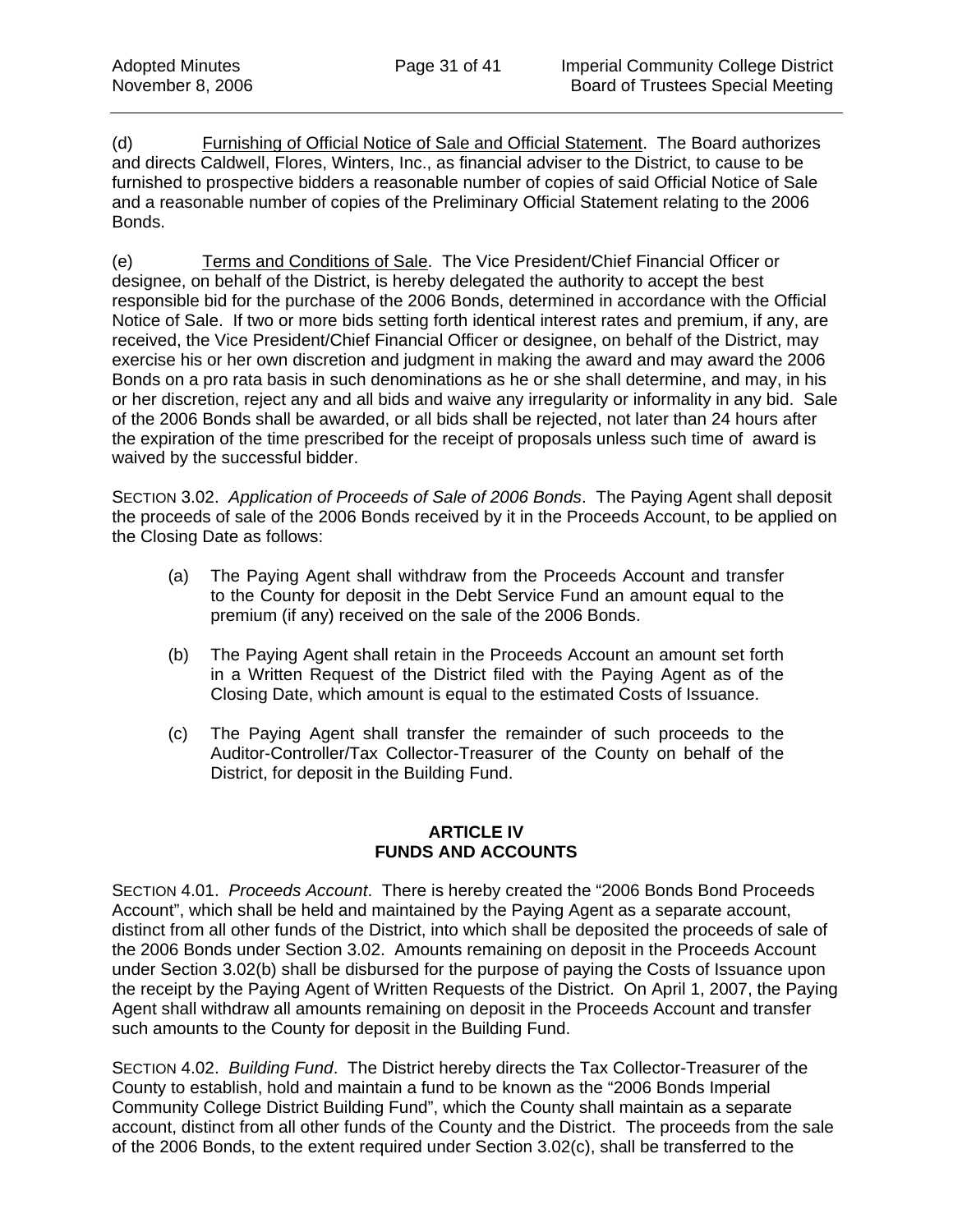County on behalf of the District to be credited to the Building Fund, to be expended by the District solely for the acquisition or improvement of real property for which the 2006 Bonds Bond proceeds are authorized to be expended pursuant to the Bond Proposition. All interest and other gain arising from the investment of amounts deposited to the Building Fund shall be retained in the Building Fund and used for the purposes thereof. At the Written Request of the District filed with the County, any amounts remaining on deposit in the Building Fund and not needed for the purposes thereof shall be withdrawn from the Building Fund and transferred to the Debt Service Fund, to be applied to pay the principal of and interest on the 2006 Bonds.

SECTION 4.03. *Debt Service Fund*. The District hereby directs the Tax Collector-Treasurer of the County to establish, hold and maintain a fund to be known as the "2006 Bonds Imperial Community College District General Obligation Bond Debt Service Fund", to be maintained by the County as a separate account, distinct from all other funds of the County and the District. All taxes levied by the County, as directed by the District herein, for the payment of the principal of and interest and premium (if any) on the 2006 Bonds in accordance with Section 5.03 shall be deposited in the Debt Service Fund by the County promptly upon apportionment of said levy. The District hereby irrevocably pledges the Debt Service Fund for the payment of the principal of and interest on the 2006 Bonds when and as the same become due. The County shall transfer amounts in the Debt Service Fund, to the extent necessary to pay the principal of and interest on the 2006 Bonds as the same become due and payable, to the Paying Agent upon the Written Request of the District filed with the County.

If, after payment in full of the 2006 Bonds, any amounts remain on deposit in the Debt Service Fund, the County shall transfer such amounts to the general fund of the District, upon the Written Request of the District filed with the County, to be applied solely in a manner which is consistent with the requirements of applicable state and federal tax law.

SECTION 4.04. *Investments*. All moneys in the Proceeds Account shall be invested by the Paying Agent solely in investments pursuant to and as identified in the Written Request of the District given to the Paying Agent in advance of the making of such investments (and promptly confirmed in writing, as to any such direction given orally). All moneys held in any of the funds or accounts established with the County hereunder shall be invested in accordance with the investment policies of the County, as such policies exist at the time of investment. Obligations purchased as an investment of moneys in any fund or account shall be deemed to be part of such fund or account.

All interest or gain derived from the investment of amounts in any of the funds or accounts established hereunder shall be deposited in the fund or account from which such investment was made, and shall be expended for the purposes thereof. The District covenants that all investments of amounts deposited in any fund or account created by or under this Resolution, or otherwise containing proceeds of the 2006 Bonds, shall be acquired and disposed of at the Fair Market Value thereof. For purposes of this Section 4.03, the term "Fair Market Value" shall mean, with respect to any investment, the price at which a willing buyer would purchase such investment from a willing seller in a bona fide, arm's length transaction (determined as of the date the contract to purchase or sell the investment becomes binding) if the investment is traded on an established securities market (within the meaning of Section 1273 of the Tax Code) and, otherwise, the term "Fair Market Value" means the acquisition price in a bona fide arm's length transaction (as described above) if (i) the investment is a certificate of deposit that is acquired in accordance with applicable regulations under the Tax Code, (ii) the investment is an agreement with specifically negotiated withdrawal or reinvestment provisions and a specifically negotiated interest rate (for example, a guaranteed investment contract, a forward supply contract or other investment agreement) that is acquired in accordance with applicable regulations under the Tax Code, or (iii) the investment is a United States Treasury Security - State and Local Government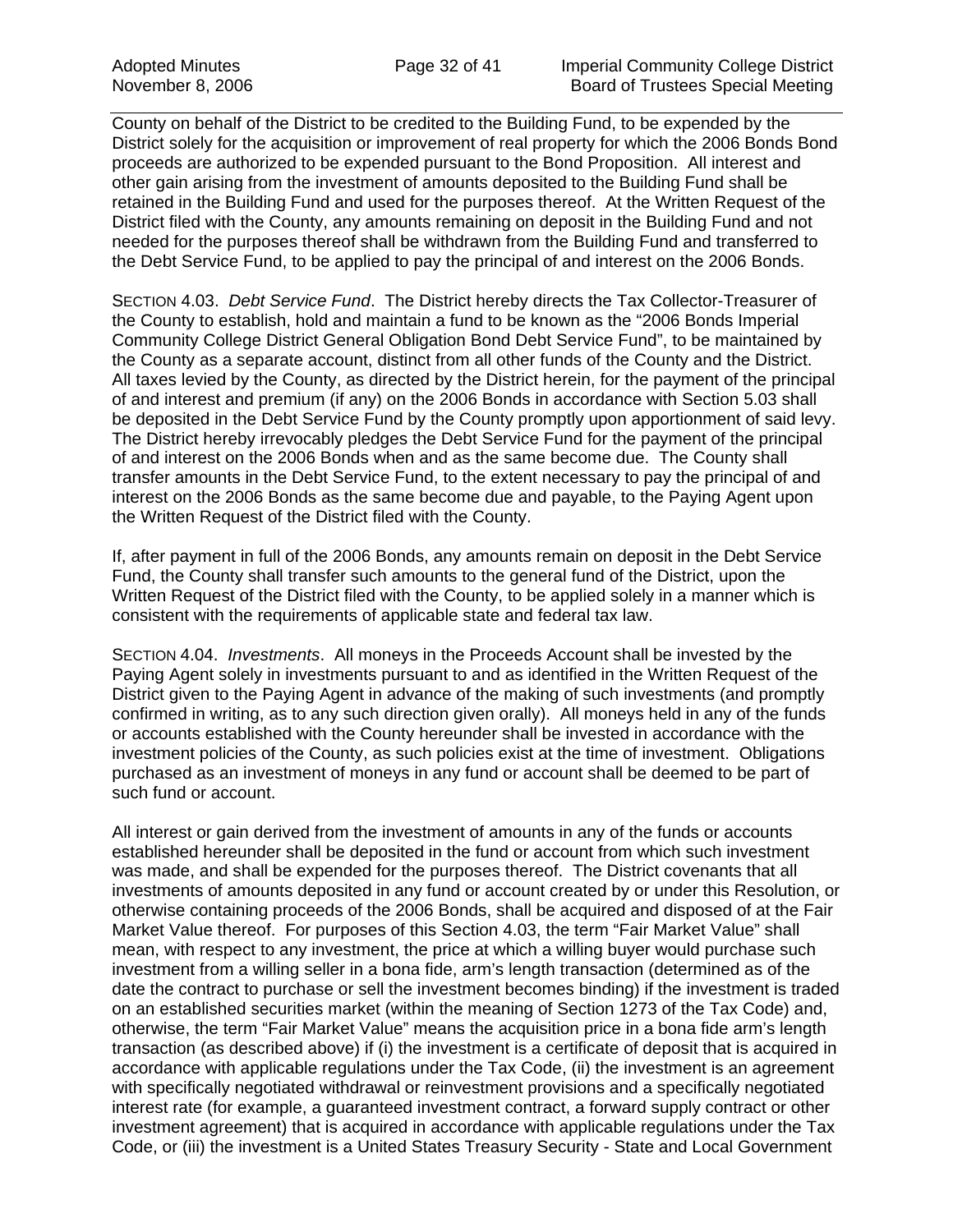Series that is acquired in accordance with applicable regulations of the United States Bureau of Public Debt.

#### **ARTICLE V OTHER COVENANTS OF THE DISTRICT; SECURITY FOR THE 2006 BONDS**

SECTION 5.01. *Punctual Payment*. The District will punctually pay, or cause to be paid, the principal of and interest on the 2006 Bonds, in strict conformity with the terms of the 2006 Bonds and of this Resolution, and it will faithfully observe and perform all of the conditions, covenants and requirements of this Resolution and of the 2006 Bonds. Nothing herein contained shall prevent the District from making advances of its own moneys howsoever derived to any of the uses or purposes permitted by law.

SECTION 5.02. *Extension of Time for Payment*. In order to prevent any accumulation of claims for interest after maturity, the District will not, directly or indirectly, extend or consent to the extension of the time for the payment of any claim for interest on any of the 2006 Bonds and will not, directly or indirectly, approve any such arrangement by purchasing or funding said claims for interest or in any other manner. In case any such claim for interest shall be extended or funded, whether or not with the consent of the District, such claim for interest so extended or funded shall not be entitled, in case of default hereunder, to the benefits of this Resolution, except subject to the prior payment in full of the principal of all of the 2006 Bonds then Outstanding and of all claims for interest which shall not have so extended or funded.

SECTION 5.03. *Security for the 2006 Bonds*. The 2006 Bonds are general obligations of the District payable from the levy of ad valorem taxes upon all property within the District subject to taxation by the District, without limitation as to rate or amount, for the payment of the 2006 Bonds and the interest thereon. The District hereby directs the County to levy on all the taxable property in the District, in addition to all other taxes, a continuing direct and ad valorem tax annually during the period the 2006 Bonds are Outstanding in an amount sufficient to pay the principal of and interest on the 2006 Bonds when due, including the principal of any 2006 Bonds upon the mandatory sinking fund redemption thereof under Section 2.03(b), which moneys when collected will be placed in the Debt Service Fund.

The principal of and interest and redemption premium (if any) on 2006 Bonds do not constitute a debt of the County, the State of California, or any of its political subdivisions other than the District, or any of the officers, agents or employees thereof, and neither the County, the State of California, any of its political subdivisions nor any of the officers, agents or employees thereof shall be liable thereon. In no event are the principal of and interest and redemption premium (if any) on 2006 Bonds payable out of any funds or properties of the District other than ad valorem taxes levied upon all taxable property in the District.

SECTION 5.04. *Books and Accounts; Financial Statement*. The District will keep, or cause to be kept, proper books of record and accounts, separate from all other records and accounts of the District in which complete and correct entries shall be made of all transactions relating to the expenditure of the proceeds of the 2006 Bonds. Such books of record and accounts shall at all times during business hours be subject to the inspection of the Paying Agent and the Owners of not less than 10% in aggregate principal amount of the 2006 Bonds then Outstanding, or their representatives authorized in writing.

SECTION 5.05. *Protection of Security and Rights of 2006 Bonds Bond Owners*. The District will preserve and protect the security of the 2006 Bonds and the rights of the 2006 Bonds Bond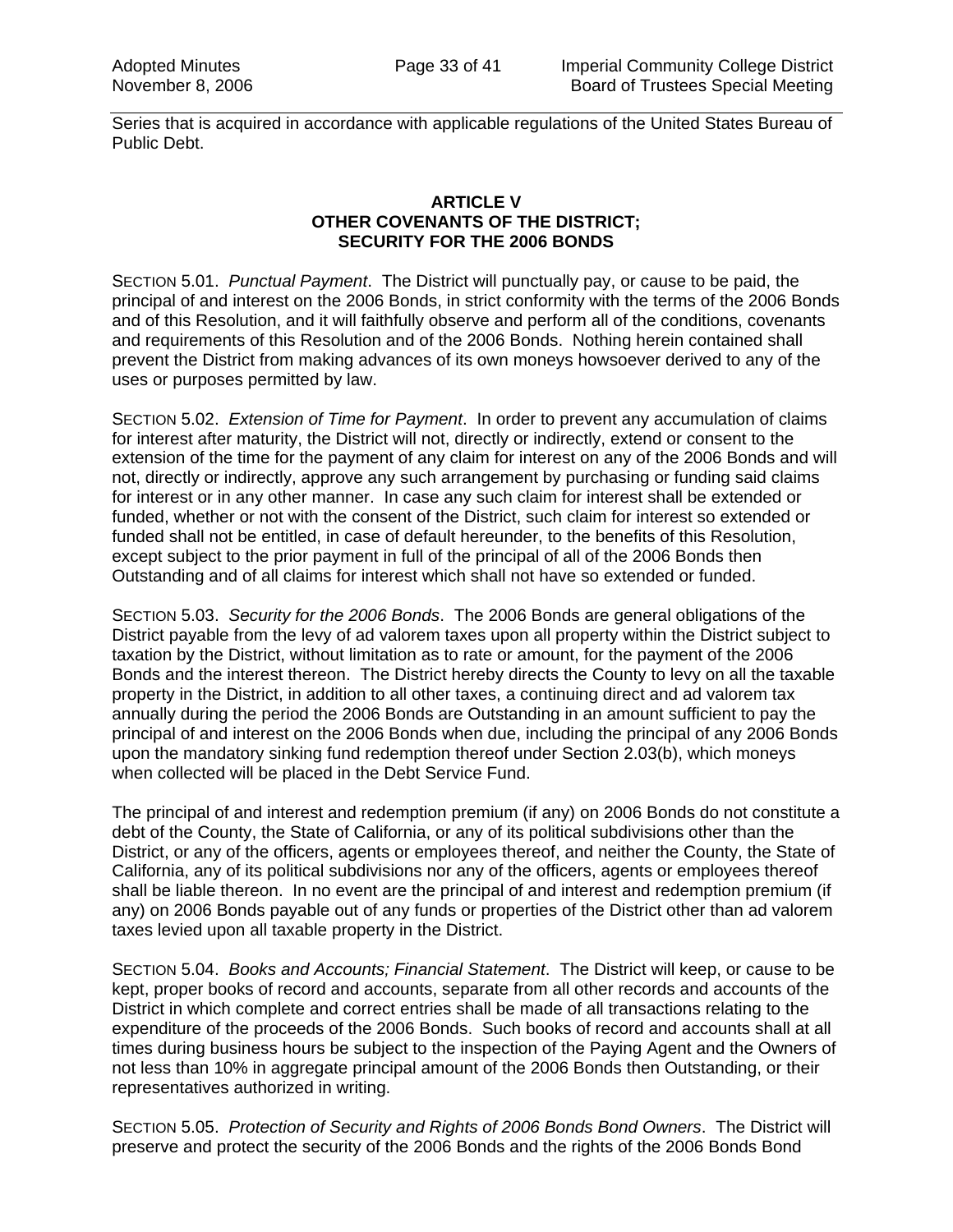Owners, and will warrant and defend their rights against all claims and demands of all persons. From and after the sale and delivery of any of the 2006 Bonds by the District, the 2006 Bonds shall be incontestable by the District.

#### SECTION 5.06. *Tax Covenants*.

(a) Private Activity Bond Limitation. The District shall assure that the proceeds of the 2006 Bonds are not so used as to cause the 2006 Bonds to satisfy the private business tests of Section 141(b) of the Tax Code or the private loan financing test of Section 141(c) of the Tax Code.

(b) Federal Guarantee Prohibition. The District shall not take any action or permit or suffer any action to be taken if the result of the same would be to cause any of the 2006 Bonds to be "federally guaranteed" within the meaning of Section 149(b) of the Tax Code.

(c) No Arbitrage. The District shall not take, or permit or suffer to be taken by the Paying Agent or the County or otherwise, any action with respect to the proceeds of the 2006 Bonds which, if such action had been reasonably expected to have been taken, or had been deliberately and intentionally taken, on the Closing Date would have caused the 2006 Bonds to be "arbitrage bonds" within the meaning of Section 148 of the Tax Code.

(d) Maintenance of Tax-Exemption. The District shall take all actions necessary to assure the exclusion of interest on the 2006 Bonds from the gross income of the Owners of the 2006 Bonds to the same extent as such interest is permitted to be excluded from gross income under the Tax Code as in effect on the Closing Date.

(e) Exemption from Rebate Requirement. The District is a governmental unit with the power to impose taxes of general applicability which, when collected, may be used for general purposes of the District; the Bonds are not private activity bonds within the meaning of section 141 of the Internal Revenue Code of 1986 (the "Code"); and ninety-five percent (95%) of the Net Sale Proceeds of the Bonds are to be used for local governmental activities of the District. The aggregate face amount (or, issue prices, in the case of issues with a net original issue discount or net original issue premium in excess of two percent (2%) of the principal amount of the issue, excluding original issue premium used for reasonable underwriter's compensation) of all tax-exempt obligations (other than private activity bonds as defined in section 141 of the Code) issued by the District, including all subordinate entities of the District and all entities which may issue obligations on behalf of the District, during the calendar year during which the Bonds are being issued, is not reasonably expected to exceed \$15,000,000, of which no more than \$5,000,000 is for other than the construction of public school facilities, excluding, however, that portion of current refunding obligations having a principal amount not in excess of the principal amount of the refunded obligation (collectively the "\$15,000,000 Limitation"). By reason of the statements set forth in this subparagraph, the District will not rebate excess investment earnings, if any, to the federal government from the date hereof through and including December 31, 2010. On January 1, 2011, the \$15,000,000 Limitation is set to expire and will revert to a maximum of \$10,000,000, of which no more than \$5,000,000 is for other than the construction of public school facilities (the "Post 12-31-10 Limitation"). Unless the Code is amended to remove this expiration, if the amount of bonds issued by the District during the calendar year exceeds the Post 12-31-10 Limitation, the Bonds will become subject to the rebate requirement beginning January 1, 2011.

SECTION 5.07. *Continuing Disclosure*. The District hereby covenants and agrees that it will comply with and carry out all of the provisions of the Continuing Disclosure Certificate, which shall be executed by a District Representative and delivered on the Closing Date. Notwithstanding any other provision of this Resolution, failure of the District to comply with the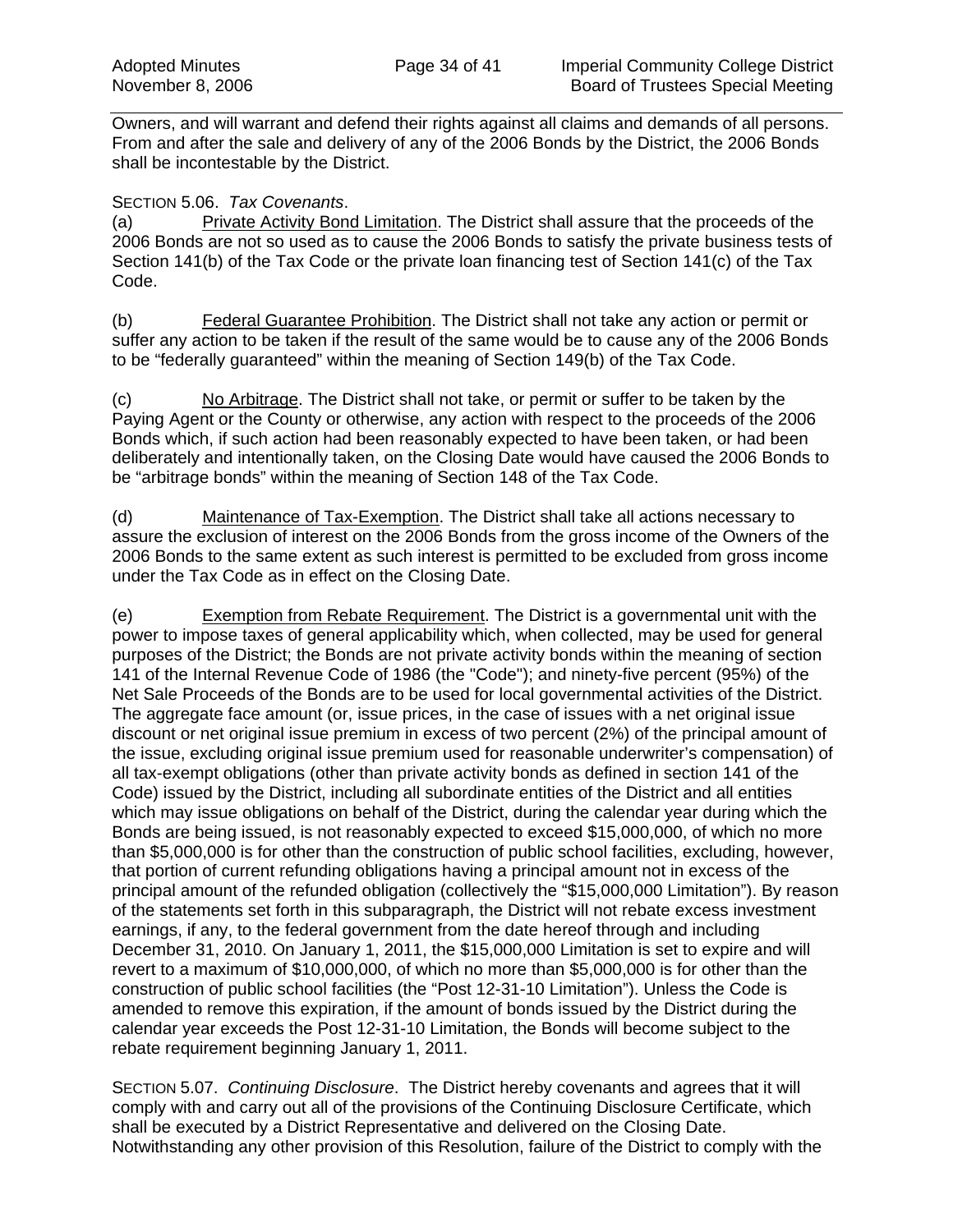Continuing Disclosure Certificate shall not be considered a default by the District hereunder or under the 2006 Bonds; however, any Participating Underwriter (as such term is defined in the Continuing Disclosure Certificate) or any holder or beneficial owner of the 2006 Bonds may, take such actions as may be necessary and appropriate to compel performance, including seeking mandate or specific performance by court order.

SECTION 5.08. *Further Assurances*. The District will adopt, make, execute and deliver any and all such further resolutions, instruments and assurances as may be reasonably necessary or proper to carry out the intention or to facilitate the performance of this Resolution, and for the better assuring and confirming unto the Owners of the 2006 Bonds of the rights and benefits provided in this Resolution.

#### **ARTICLE VI THE PAYING AGENT**

SECTION 6.01. *Appointment of Paying Agent*. A Paying Agent for the Bonds shall be designated upon the sale thereof. The Paying Agent undertakes to perform such duties, and only such duties, as are specifically set forth in this Resolution, and even during the continuance of an event of default with respect to the 2006 Bonds, no implied covenants or obligations shall be read into this Resolution against the Paying Agent. The Paying Agent shall signify its acceptance of the duties and obligations imposed upon it by this Resolution by executing and delivering to the District a certificate to that effect.

The District may remove the Paying Agent initially appointed, and any successor thereto, and may appoint a successor or successors thereto, but any such successor shall be a bank or trust company doing business and having an office in the State of California, having a combined capital (exclusive of borrowed capital) and surplus of at least Fifty Million Dollars (\$50,000,000), and subject to supervision or examination by federal or state authority. If such bank or trust company publishes a report of condition at least annually, under law or to the requirements of any supervising or examining authority above referred to, then for the purposes of this Section 6.01 the combined capital and surplus of such bank or trust company shall be deemed to be its combined capital and surplus as set forth in its most recent report of condition so published.

The Paying Agent may at any time resign by giving written notice to the District and the 2006 Bonds Bond Owners of such resignation. Upon receiving notice of such resignation, the District shall promptly appoint a successor Paying Agent by an instrument in writing. Any resignation or removal of the Paying Agent and appointment of a successor Paying Agent shall become effective upon acceptance of appointment by the successor Paying Agent.

SECTION 6.02. *Paying Agent May Hold 2006 Bonds*. The Paying Agent may become the owner of any of the 2006 Bonds in its own or any other capacity with the same rights it would have if it were not Paying Agent.

SECTION 6.03. *Liability of Agents*. The recitals of facts, covenants and agreements herein and in the 2006 Bonds contained shall be taken as statements, covenants and agreements of the District, and the Paying Agent assumes no responsibility for the correctness of the same, nor makes any representations as to the validity or sufficiency of this Resolution or of the 2006 Bonds, nor shall incur any responsibility in respect thereof, other than as set forth in this Resolution. The Paying Agent is not liable in connection with the performance of its duties hereunder, except for its own negligence or willful default.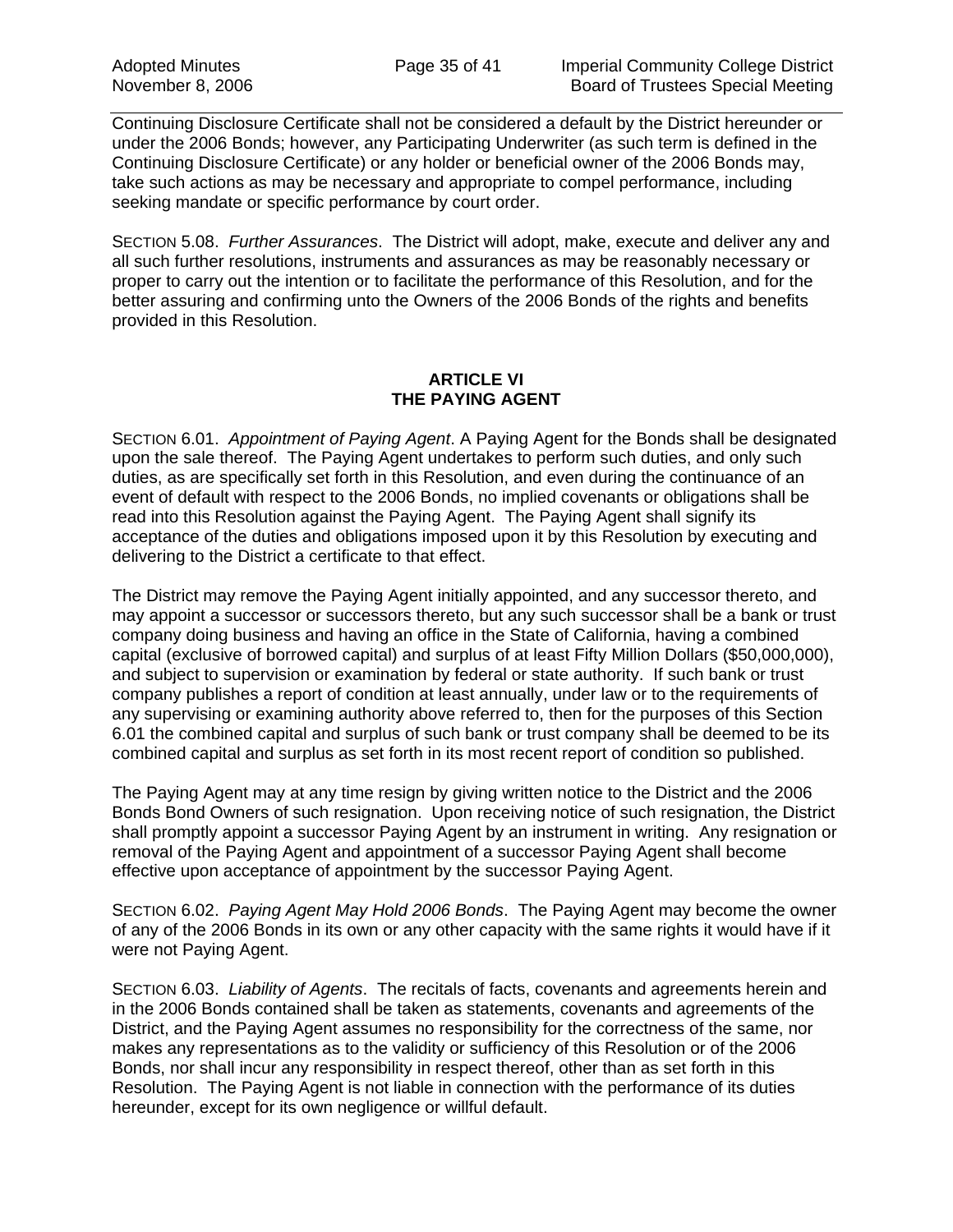In the absence of bad faith, the Paying Agent may conclusively rely, as to the truth of the statements and the correctness of the opinions expressed therein, upon certificates or opinions furnished to the Paying Agent and conforming to the requirements of this Resolution.

The Paying Agent is not liable for any error of judgment made in good faith by a responsible officer of its corporate trust department in the absence of the negligence of the Paying Agent.

No provision of this Resolution requires the Paying Agent to expend or risk its own funds or otherwise incur any financial liability in the performance of any of its duties hereunder, or in the exercise of any of its rights or powers, if it has reasonable grounds for believing that repayment of such funds or adequate indemnity against such risk or liability is not reasonably assured to it.

The Paying Agent may execute any of the powers hereunder or perform any duties hereunder either directly or by or through agents or attorneys and the Paying Agent shall not be responsible for any misconduct or negligence on the part of any agent or attorney appointed with due care by it hereunder.

SECTION 6.04. *Notice to Agents*. The Paying Agent may rely and shall be protected in acting or refraining from acting upon any notice, resolution, request, consent, order, certificate. report, warrant, bond or other paper or document believed by it to be genuine and to have been signed or presented by the proper party or proper parties. The Paying Agent may consult with counsel, who may be counsel to the District, with regard to legal questions, and the opinion of such counsel shall be full and complete authorization and protection in respect of any action taken or suffered by it hereunder in good faith and in accordance therewith.

Whenever in the administration of its duties under this Resolution the Paying Agent deems it necessary or desirable that a matter be proved or established prior to taking or suffering any action hereunder, such matter (unless other evidence in respect thereof be herein specifically prescribed) may, in the absence of bad faith on the part of the Paying Agent, be deemed to be conclusively proved and established by a certificate of the District, and such certificate shall be full warrant to the Paying Agent for any action taken or suffered under the provisions of this Resolution upon the faith thereof, but in its discretion the Paying Agent may, in lieu thereof, accept other evidence of such matter or may require such additional evidence as to it may seem reasonable.

SECTION 6.05. *Compensation; Indemnification*. The District shall pay to the Paying Agent from time to time reasonable compensation for all services rendered under this Resolution, and also all reasonable expenses, charges, counsel fees and other disbursements, including those of their attorneys, agents and employees, incurred in and about the performance of their powers and duties under this Resolution. The District will indemnify and save the Paying Agent harmless against any liabilities which it may incur in the exercise and performance of its powers and duties hereunder which are not due to its negligence or bad faith.

#### **ARTICLE VII REMEDIES OF 2006 BONDS BOND OWNERS**

SECTION 7.01. *Remedies of 2006 Bonds Bond Owners*. Any 2006 Bonds Bond Owner has the right, for the equal benefit and protection of all 2006 Bonds Bond Owners similarly situated:

(a) by mandamus, suit, action or proceeding, to compel the District and its members, officers, agents or employees to perform each and every term, provision and covenant contained in this Resolution and in the 2006 Bonds,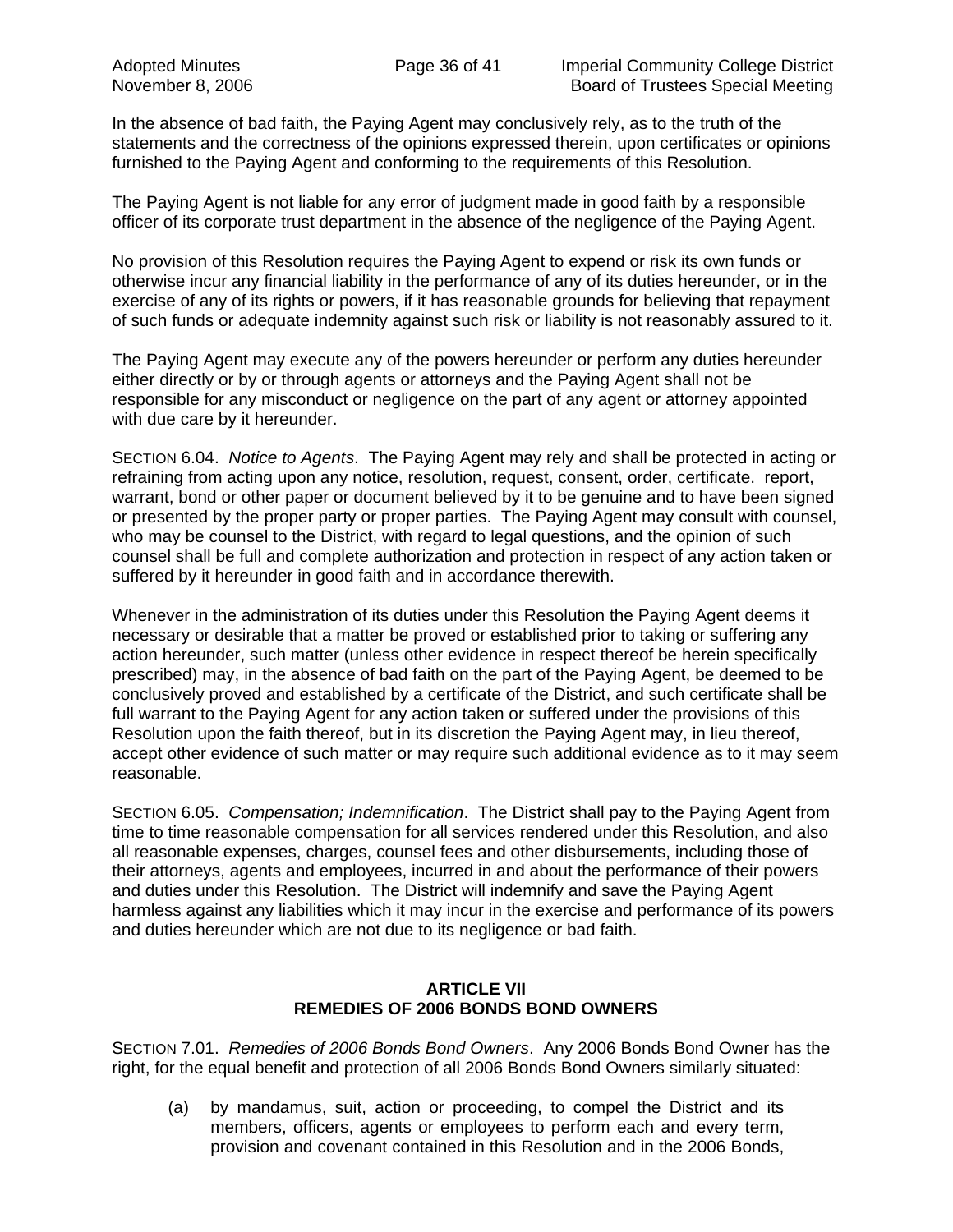and to require the carrying out of any or all such covenants and agreements of the District and the fulfillment of all duties imposed upon it;

- (b) by suit, action or proceeding in equity, to enjoin any acts or things which are unlawful, or the violation of any of the 2006 Bonds Bond Owners' rights; or
- (c) upon the happening and continuation of any default by the District hereunder or under the 2006 Bonds, by suit, action or proceeding in any court of competent jurisdiction, to require the District and its members and employees to account as if it and they were the trustees of an express trust.

SECTION 7.02. *Remedies Not Exclusive*. No remedy herein conferred upon the Owners of 2006 Bonds shall be exclusive of any other remedy and that each and every remedy shall be cumulative and shall be in addition to every other remedy given hereunder or thereafter conferred on the 2006 Bonds Bond Owners.

#### **ARTICLE VIII AMENDMENT OF THIS RESOLUTION**

SECTION 8.01. *Amendments Effective Without Consent of the Owners*. For any one or more of the following purposes and at any time or from time to time, a Supplemental Resolution of the District may be adopted, which, without the requirement of consent of the Owners of the 2006 Bonds, shall be fully effective in accordance with its terms:

- (a) To add to the covenants and agreements of the District in this Resolution, other covenants and agreements to be observed by the District which are not contrary to or inconsistent with this Resolution as theretofore in effect;
- (b) To confirm, as further assurance, any pledge under, and to subject to any lien or pledge created or to be created by, this Resolution, of any moneys, securities or funds, or to establish any additional funds or accounts to be held under this Resolution;
- (c) To cure any ambiguity, supply any omission, or cure or correct any defect or inconsistent provision in this Resolution, which in any event shall not materially adversely affect the interests of the 2006 Bonds Bond Owners, in the opinion of Bond Counsel filed with the District; or
- (d) To make such additions, deletions or modifications as may be necessary or desirable to assure exemption from federal income taxation of interest on the 2006 Bonds.

SECTION 8.02. *Amendments Effective With Consent of the Owners*. Any modification or amendment of this Resolution and of the rights and obligations of the District and of the Owners of the 2006 Bonds, in any particular, may be made by a Supplemental Resolution, with the written consent of the Owners of a majority in aggregate principal amount of the 2006 Bonds Outstanding at the time such consent is given. No such modification or amendment shall permit a change in the terms of maturity of the principal of any Outstanding 2006 Bonds or of any interest payable thereon or a reduction in the principal amount thereof or in the rate of interest thereon, or shall reduce the percentage of 2006 Bonds the consent of the Owners of which is required to effect any such modification or amendment, or shall change any of the provisions in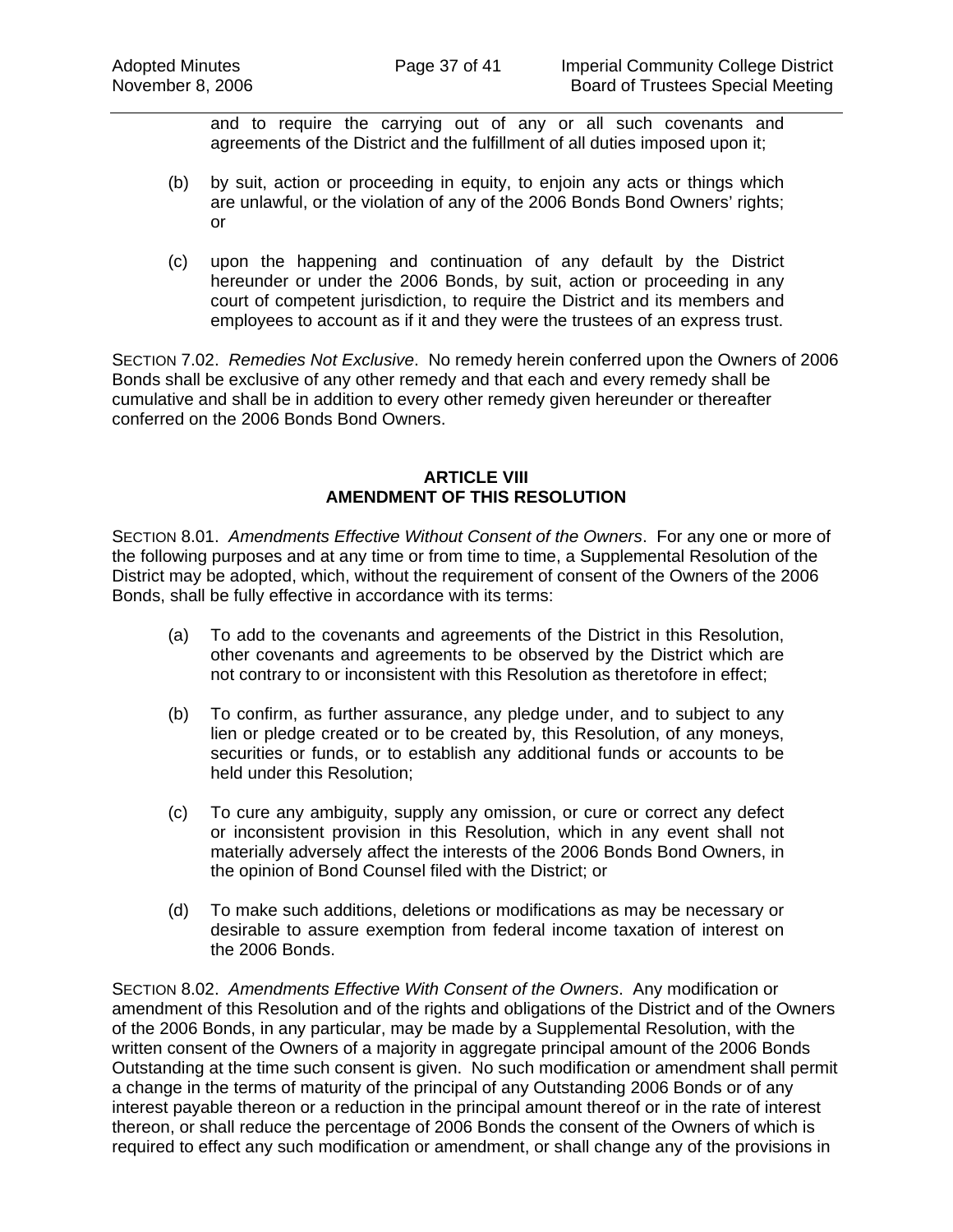Section 7.01 relating to Events of Default, or shall reduce the amount of moneys pledged for the repayment of the 2006 Bonds without the consent of all the Owners of such 2006 Bonds, or shall change or modify any of the rights or obligations of any Paying Agent without its written assent thereto.

#### **ARTICLE IX MISCELLANEOUS**

SECTION 9.01. *Benefits of Resolution Limited to Parties*. Nothing in the Authorizing Resolution or this Resolution, expressed or implied, is intended to give to any person other than the District, the County, the Paying Agent and the Owners of the 2006 Bonds, any right, remedy, claim under or by reason of this Resolution. Any covenants, stipulations, promises or agreements in the Authorizing Resolution and this Resolution contained by and on behalf of the District shall be for the sole and exclusive benefit of the Owners of the 2006 Bonds.

#### SECTION 9.02. *Defeasance*.

(a) Discharge of Resolution. 2006 Bonds may be paid by the District in any of the following ways, provided that the District also pays or causes to be paid any other sums payable hereunder by the District:

- (i) by paying or causing to be paid the principal or redemption price of and interest on such 2006 Bonds, as and when the same become due and payable;
- (ii) by irrevocably depositing, in trust, at or before maturity, money or securities in the necessary amount (as provided in Section 9.02(c) hereof) to pay or redeem such 2006 Bonds; or
- (iii) by delivering such 2006 Bonds to the Paying Agent for cancellation by it.

If the District pays all Outstanding 2006 Bonds also pays or causes to be paid all other sums payable hereunder by the District, then and in that case, at the election of the District (evidenced by a certificate of a District Representative filed with the Paying Agent, signifying the intention of the District to discharge all such indebtedness and this Resolution), and notwithstanding that any 2006 Bonds have not been surrendered for payment, this Resolution and other assets made under this Resolution and all covenants, agreements and other obligations of the District under this Resolution shall cease, terminate, become void and be completely discharged and satisfied, except only as provided in Section 9.02(b). In such event, upon request of the District, the Paying Agent shall cause an accounting for such period or periods as may be requested by the District to be prepared and filed with the District and shall execute and deliver to the District all such instruments as may be necessary to evidence such discharge and satisfaction, and the Paying Agent shall pay over, transfer, assign or deliver to the District all moneys or securities or other property held by it under this Resolution which are not required for the payment or redemption of 2006 Bonds not theretofore surrendered for such payment or redemption.

(b) Discharge of Liability on 2006 Bonds. Upon the deposit, in trust, at or before maturity, of money or securities in the necessary amount (as provided in Section 9.02(c) hereof) to pay or redeem any Outstanding 2006 Bonds Bond (whether upon or prior to its maturity or the redemption date of such 2006 Bonds Bond), provided that, if such 2006 Bonds Bond is to be redeemed prior to maturity, notice of such redemption has been given as provided in Section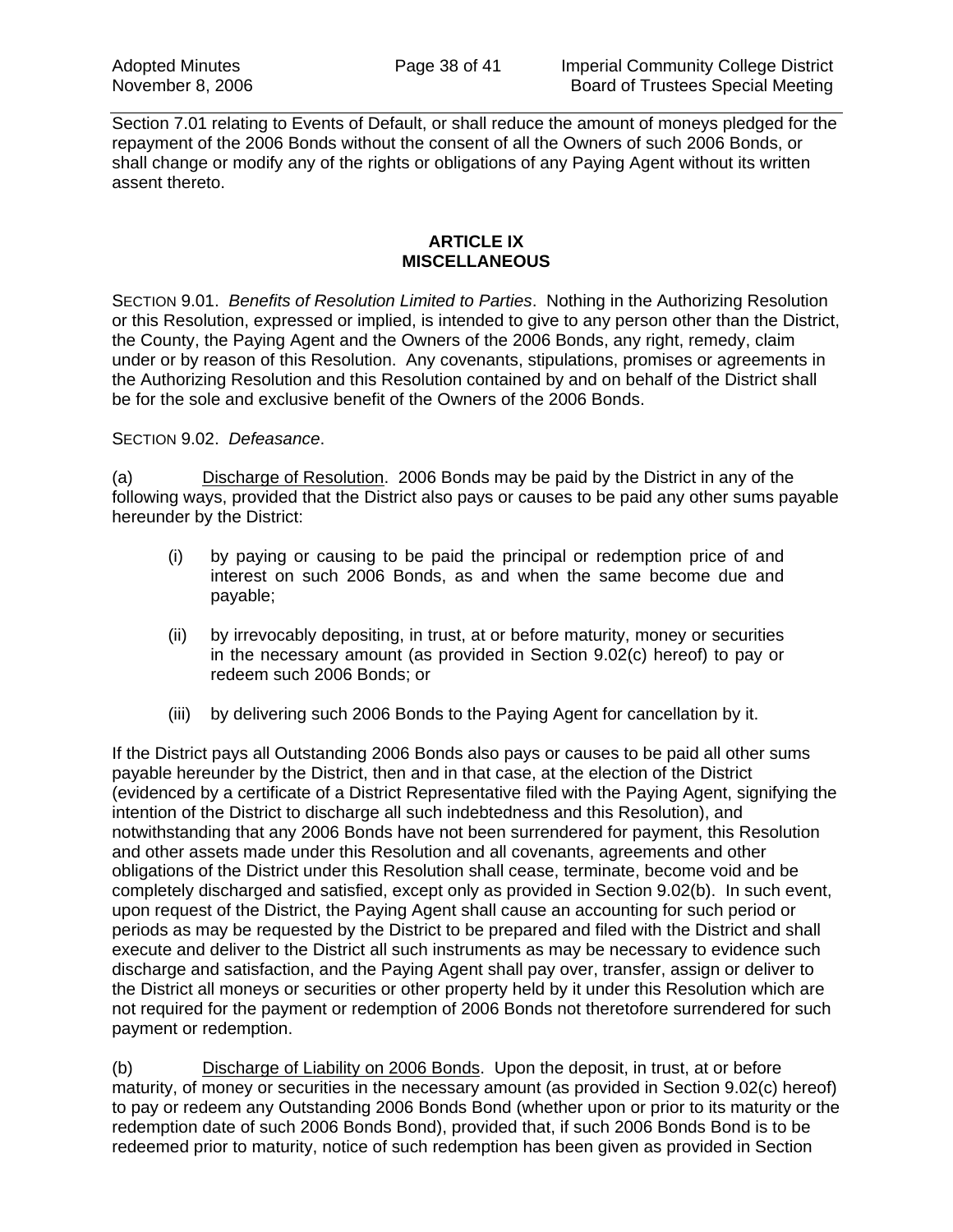2.03 or provision satisfactory to the Paying Agent has been made for the giving of such notice, then all liability of the District in respect of such 2006 Bonds Bond shall cease and be completely discharged, except only that thereafter the Owner thereof shall be entitled only to payment of the principal of and interest on such 2006 Bonds Bond by the District, and the District shall remain liable for such payment, but only out of such money or securities deposited with the Paying Agent as aforesaid for such payment, provided further, however, that the provisions of Section 9.02(d) shall apply in all events.

The District may at any time surrender to the Paying Agent for cancellation by it any 2006 Bonds previously issued and delivered, which the District may have acquired in any manner whatsoever, and such 2006 Bonds, upon such surrender and cancellation, shall be deemed to be paid and retired.

(c) Deposit of Money or Securities with Paying Agent. Whenever in this Resolution it is provided or permitted that there be deposited with or held in trust by the Paying Agent money or securities in the necessary amount to pay or redeem any 2006 Bonds, the money or securities so to be deposited or held may include money or securities held by the Paying Agent in the funds and accounts established under this Resolution and shall be:

- (i) lawful money of the United States of America in an amount equal to the principal amount of such 2006 Bonds and all unpaid interest thereon to maturity, except that, in the case of 2006 Bonds which are to be redeemed prior to maturity and in respect of which notice of such redemption has been given as provided in Section 2.03 or provision satisfactory to the Paying Agent has been made for the giving of such notice, the amount to be deposited or held shall be the principal amount or redemption price of such 2006 Bonds and all unpaid interest thereon to the redemption date; or
- (ii) Federal Securities (not callable by the issuer thereof prior to maturity) the principal of and interest on which when due, in the opinion of a certified public accountant delivered to the District, will provide money sufficient to pay the principal or redemption price of and all unpaid interest to maturity, or to the redemption date, as the case may be, on the 2006 Bonds to be paid or redeemed, as such principal or redemption price and interest become due, provided that, in the case of 2006 Bonds which are to be redeemed prior to the maturity thereof, notice of such redemption has been given as provided in Section 2.03 or provision satisfactory to the Paying Agent has been made for the giving of such notice.

(d) Payment of 2006 Bonds After Discharge of Resolution. Notwithstanding any provisions of this Resolution, any moneys held by the Paying Agent in trust for the payment of the principal or redemption price of, or interest on, any 2006 Bonds and remaining unclaimed for 2 years after the principal of all of the 2006 Bonds has become due and payable (whether at maturity or upon call for redemption or by acceleration as provided in this Resolution), if such moneys were so held at such date, or 2 years after the date of deposit of such moneys if deposited after said date when all of the 2006 Bonds became due and payable, shall, upon request of the District, be repaid to the District free from the trusts created by this Resolution, and all liability of the Paying Agent with respect to such moneys shall thereupon cease; *provided, however*, that before the repayment of such moneys to the District as aforesaid, the Paying Agent may (at the cost of the District) first mail to the Owners of all 2006 Bonds which have not been paid at the addresses shown on the Registration Books a notice in such form as may be deemed appropriate by the Paying Agent, with respect to the 2006 Bonds so payable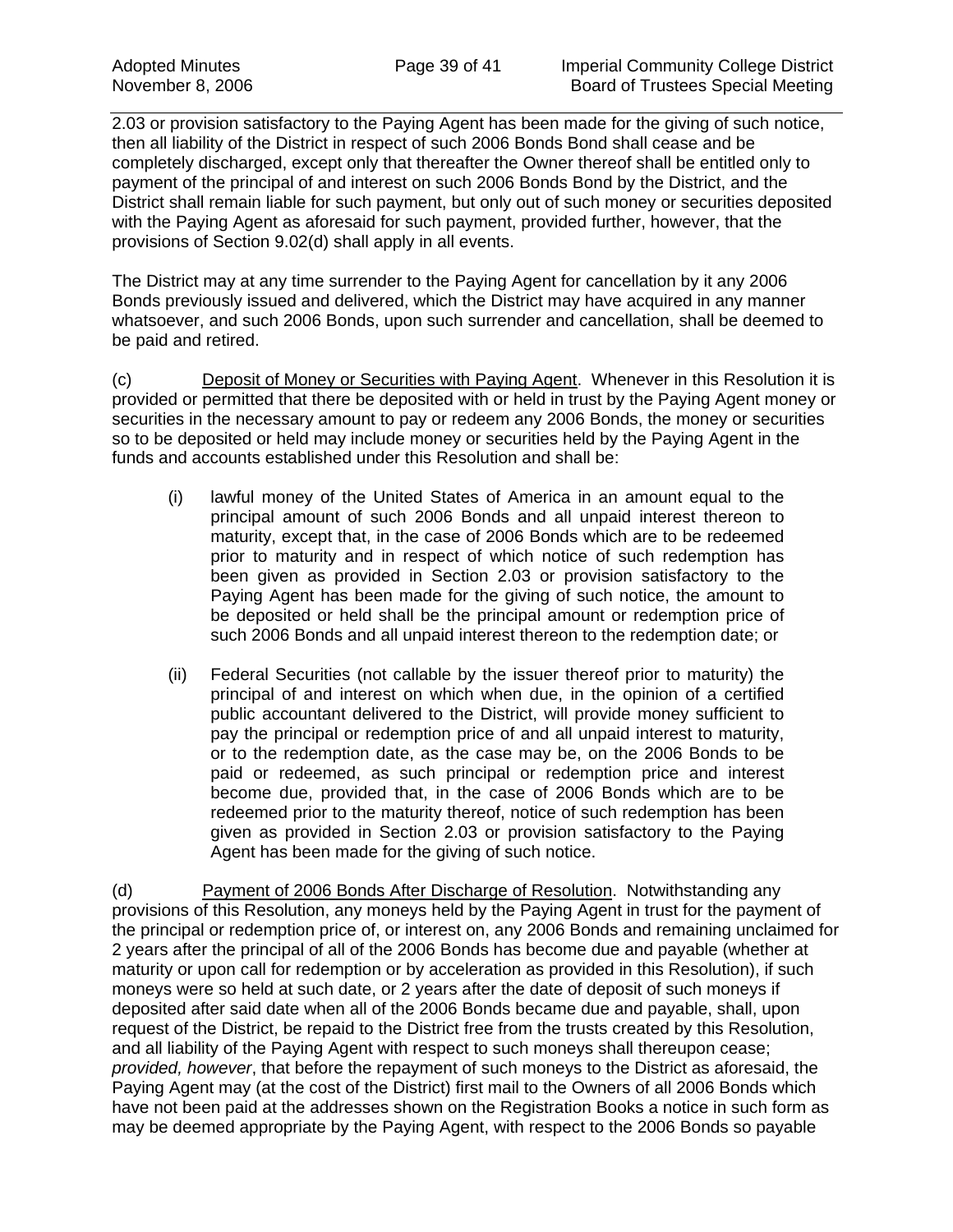and not presented and with respect to the provisions relating to the repayment to the District of the moneys held for the payment thereof.

SECTION 9.03. *Execution of Documents and Proof of Ownership by 2006 Bonds Bond Owners*. Any request, declaration or other instrument which this Resolution may require or permit to be executed by 2006 Bonds Bond Owners may be in one or more instruments of similar tenor, and shall be executed by 2006 Bonds Bond Owners in person or by their attorneys appointed in writing.

Except as otherwise herein expressly provided, the fact and date of the execution by any 2006 Bonds Bond Owner or his attorney of such request, declaration or other instrument, or of such writing appointing such attorney, may be proved by the certificate of any notary public or other officer authorized to take acknowledgments of deeds to be recorded in the state in which he purports to act, that the person signing such request, declaration or other instrument or writing acknowledged to him the execution thereof, or by an affidavit of a witness of such execution, duly sworn to before such notary public or other officer.

Except as otherwise herein expressly provided, the ownership of registered 2006 Bonds and the amount, maturity, number and date of holding the same shall be proved by the Registration Books.

Any request, declaration or other instrument or writing of the Owner of any 2006 Bonds Bond shall bind all future Owners of such 2006 Bonds Bond in respect of anything done or suffered to be done by the District or the Paying Agent in good faith and in accordance therewith.

SECTION 9.04. *Waiver of Personal Liability*. No Board member, officer, agent or employee of the District is individually or personally liable for the payment of the principal of or interest on the 2006 Bonds. Nothing herein contained relieves any such Board member, officer, agent or employee from the performance of any official duly provided by law.

SECTION 9.05. *Limited Duties of County; Indemnification.* The County (including its officers, agents and employees) shall undertake only those duties of the County under this Resolution which are specifically set forth in this Resolution, and even during the continuance of an event of default with respect to the 2006 Bonds, no implied covenants or obligations shall be read into this Resolution against the County (including its officers, agents and employees).

The District further agrees to indemnify, defend and save the County (including its officers, agents and employees) harmless against any and all liabilities, costs, expenses, damages and claims which it may incur in the exercise and performance of its powers and duties hereunder which are not due to its negligence or bad faith.

SECTION 9.06. *Destruction of Canceled 2006 Bonds*. Whenever in this Resolution provision is made for the surrender to the District of any 2006 Bonds which have been paid or canceled under the provisions of this Resolution, a certificate of destruction duly executed by the Paying Agent shall be deemed to be the equivalent of the surrender of such canceled 2006 Bonds and the District shall be entitled to rely upon any statement of fact contained in any certificate with respect to the destruction of any such 2006 Bonds therein referred to.

SECTION 9.07. *Partial Invalidity*. If any section, paragraph, sentence, clause or phrase of this Resolution shall for any reason be held illegal or unenforceable, such holding shall not affect the validity of the remaining portions of this Resolution. The District hereby declares that it would have adopted this Resolution and each and every other section, paragraph, sentence, clause or phrase hereof and authorized the issue of the 2006 Bonds pursuant thereto irrespective of the